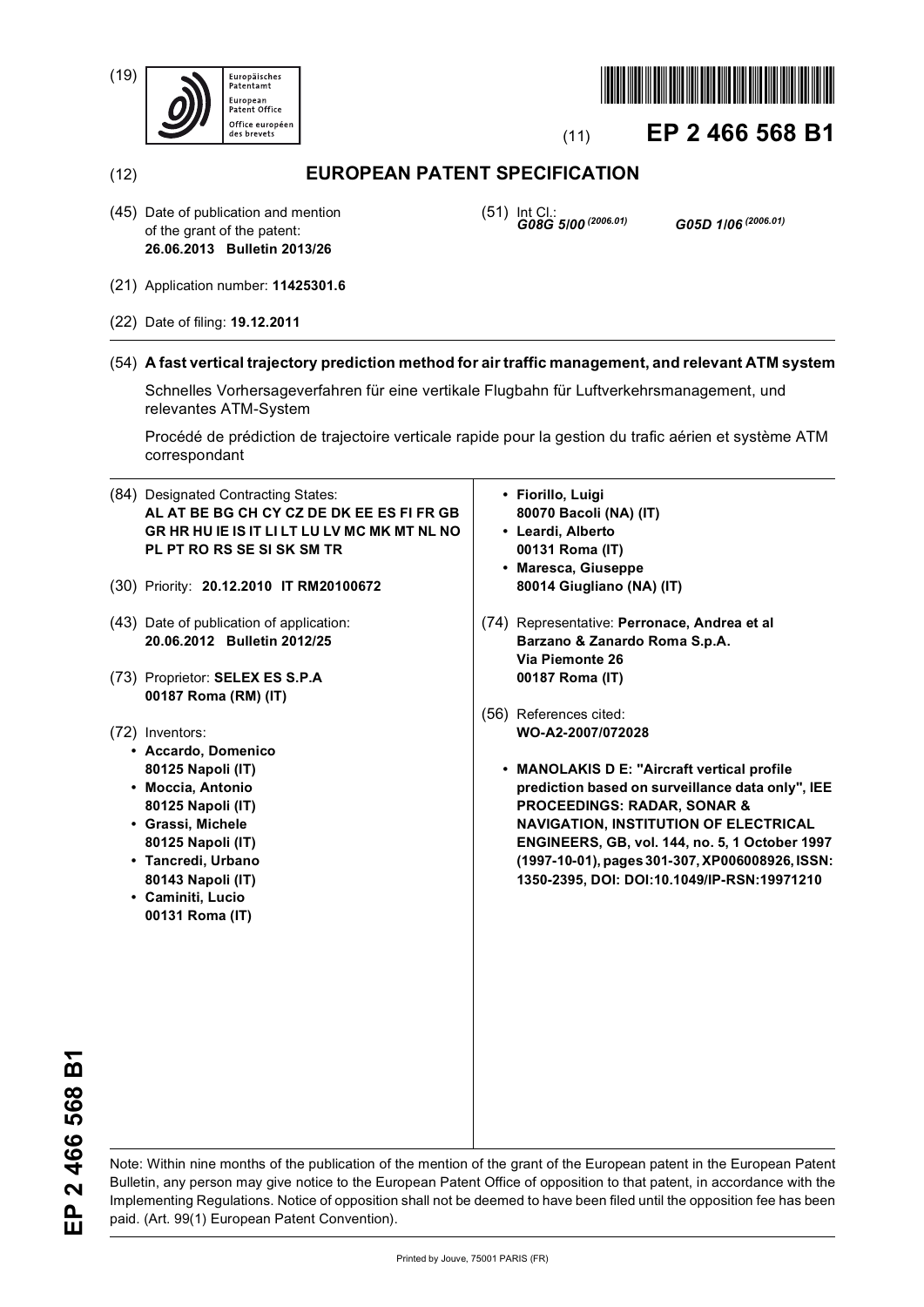# **Description**

*50*

**[0001]** The present invention concerns a fast vertical trajectory prediction method for air traffic management (ATM), and relevant ATM system.

*5* **[0002]** More in detail, the present invention concerns a method which is able to calculate the vertical trajectory of an aircraft, by integrating in a suitable way numerical solutions and analytical solutions for some flight phases, in a fast and computationally effective way. The present invention further concerns an ATM system implementing the method of the invention.

*10* **[0003]** ATM systems are currently supporting flights. However, the relevant international traffic is increasing rapidly [4,5] and the need is felt for an ATM systems that support a number of flights that is much larger than the one of current operative systems.

**[0004]** Therefore, the automation level in ATM processes must be increased to fulfill this requirement. The number of aircrafts that are planned to fly in the next generation airspace would require a non realistic number of human controllers [6]. As a consequence, software controllers would replace human ones in the main function such as conflict resolution.

- *15* **[0005]** Several tools are under development to support the implementation of safe software controllers. Indeed, some functions require running complex algorithms with a heavy computational load. Moreover, since a real time solution is needed, these algorithms should be adequate to ensure the output of a solution in a short time. In particular, uncontrolled loops must be avoided, since they prevent the system to fulfill the requirement for time determinism.
- *20* **[0006]** An important class of tools that are needed for future airspace management are conflict resolution systems [4,5]. They need to be supported by accurate trajectory prediction algorithms to generate realistic solutions for detected in-flight congestions. In the last few years, several tools have been developed to provide effective trajectory prediction [7-11].

**[0007]** The main issues related to the realization of a proper trajectory prediction tool are:

*25* i. The tool must be capable to support real-time conflict resolution, i.e. thousands of runs must be performed in few seconds;

ii. The tool must be based on the knowledge of parameters included in an aircraft database that covers all managed traffic and that is updated as soon as a non negligible number of new aircraft models is introduced in the market.

- *30* **[0008]** To ensure that condition i) is satisfied, the trajectory prediction computational engine must be reduced so that it performs the minimum number of needed computations to generate a solution. **[0009]** Regarding condition ii), the worldwide standard database that was selected as reference in most of the ATM tools that have been developed in the last few years is BADA™ developed by Boeing™ Europe for EUROCONTROL™. The version 3.6 included all parameters needed to integrate aircraft altitude and speeds with the 99% coverage of all
- *35* aircraft operating in Europe up to year 2006, and the majority of aircraft types operating across the rest of the World [11]. **[0010]** The following journal articles are related to the same field of automation of ATM systems:
	- **-** Slattery, R. and Zhao, Y., "Trajectory Synthesis for Air Traffic Automation," AIAA Journal of Guidance, Control, and Dynamics, Vol. 20, Issue 2, March-April 1997, pages 232-238;
- *40* **-** Swenson, H. N., Hoang, T., Engelland, S., Vincent, D., Sanders, T., Sanford, B., Heere, K., "Design and Operational Evaluation of the Traffic Management Advisor at the Fort Worth Air Route Traffic Control Center," 1st USA/Europe Air Traffic Management Research and Development Seminar, Saclay, France, June 1997;
	- **-** Glover, W. and Lygeros, J., "A Stochastic Hybrid model for Air Traffic Control Simulation" in Hybrid Systems : Computation and Control, ser. LNCS, R. Alur and G. Pappas, Eds., Springer Verlag, 2004, pages 372-386;
- *45* **-** Marco Porretta, Marie-Dominique Dupuy, Wolfgang Schuster, Arnab Majumdar and Washington Ochieng, "Performance Evaluation of a Novel 4D Trajectory Prediction Model for Civil Aircraft", The Journal of Navigation, Vol. 61, 2008, pages 393-420.
	- **[0011]** It is worth noting that none of the above articles reports about a real-time implementation of trajectory prediction for the automation of the current form of Air Traffic Management System.

**[0012]** Patent document W02007072028 discloses a trajectory predictor which is implemented at the control center. This predictor takes into account the varying mass of the aircraft during the flight, when predicting the rate of climb. **[0013]** It is object of the present invention that of providing a vertical trajectory prediction method for Air Traffic Man-

- agement that solves the problems and overcomes the difficulties of the prior art.
- *55* **[0014]** It is specific object of the present invention a system for Air Traffic Management that implements the method object of the invention.

**[0015]** It is subject-matter of the present invention a method for the prediction of aircrafts vertical trajectory, in particular for Air Traffic Management, comprising the following flight calculation modules: Take-off; Climb; Cruise; Descent; and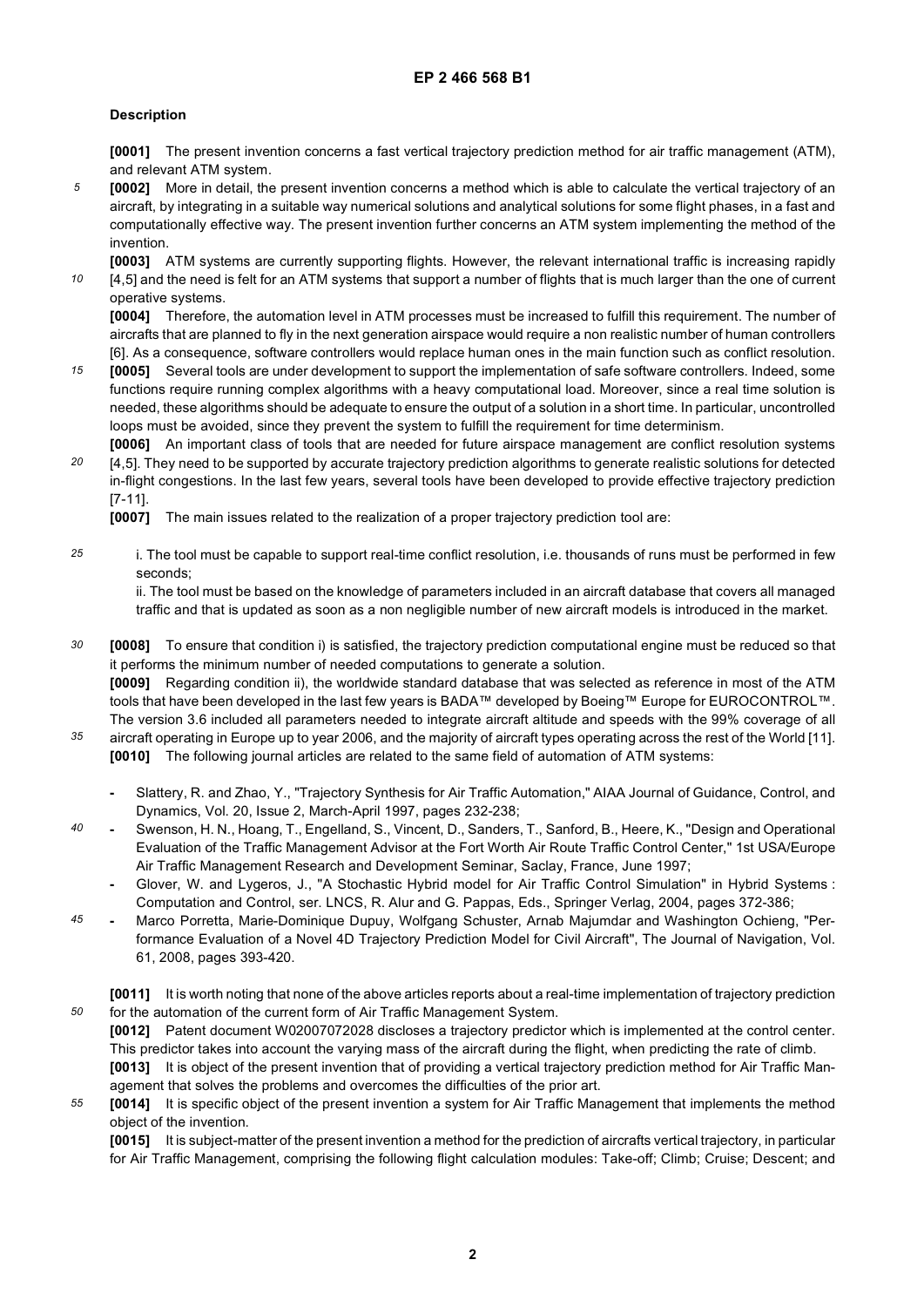**-** the calculation of the predicted aircraft trajectory is effected using a computer by using the following total energy model (TEM) equations:

*5*

 $VRCD = \frac{(T - D)}{mg}TAS ESF\{M\}$ 

$$
f_{\rm{max}}
$$

*15*

*10*

$$
m\frac{dTAS}{dt} = (T - D) - mg\frac{VRCD}{TAS} = (T - D)(1 - ESF\{M\})
$$

$$
\dot{m}=-f
$$

*20*

$$
\frac{dh}{dt} = TAS\sin\gamma
$$

*25* solved for *VRCD, TAS,* and *m;* where *VRCD* is the vertical rate of climb or descent; *TAS* is the true air speed, *ESF* is the energy share factor, *T* is the thrust and *D* the drag, *m* the mass of the aircraft modeled as point-mass, {*M*} is the Mach number depending on TAS and temperature and altitude, *g* is the gravity acceleration, and *f* is the fuel flow, and  $\gamma$  is the flight path angle;

*30* **-** the calculation of the predicted aircraft trajectory for Cruise phase, wherein only the mass is a variable, is performed by using the following analytical solution to said TEM equations:

$$
t - t_0 = \frac{dist}{TAS} = \sqrt{\frac{1}{k_9 \cdot k_{10}}} \cdot \left[ \tan^{-1} \left( \sqrt{\frac{k_{10}}{k_9}} \cdot m_{fin} \right) - \tan^{-1} \left( \sqrt{\frac{k_{10}}{k_9}} \cdot m_{in} \right) \right]
$$

Solved for the mass *mfin* at the end of the cruise phase as a function of the initial mass *min*, and wherein *t* is the elapsed flight time, *k9* and *k10* are constant terms pre-defined according to the individual aircraft.

**[0016]** Preferably according to the invention, for the Take-off phase, which is divided into ground roll, transition and initial climb phases, the calculation of the predicted aircraft trajectory is performed by using the following analytical solutions to said TEM equations:

*45*

*40*

$$
t_{TR} = t_{LO} + \frac{R_{TR}}{V_{LO}} \gamma_{TR} \ ; \ x(t_{TR}) = x_{TR} \ ; \ h(t_{TR}) = h_{TR} \ ; \ V(t_{TR}) = V_{LO} = 1.2 \cdot (V_{stall})_{TO}
$$

*50*

$$
\frac{dx}{dt} = V \sqrt{1 - \frac{(T - D)^2}{W^2} E S F^2 \cdot C_{pow, red}^2}
$$

*55*

that are solved by the ground travelled distance *x*, wherein  $t_{TR}$  is the transition phase time,  $t_{LO}$  is the exact time of lift-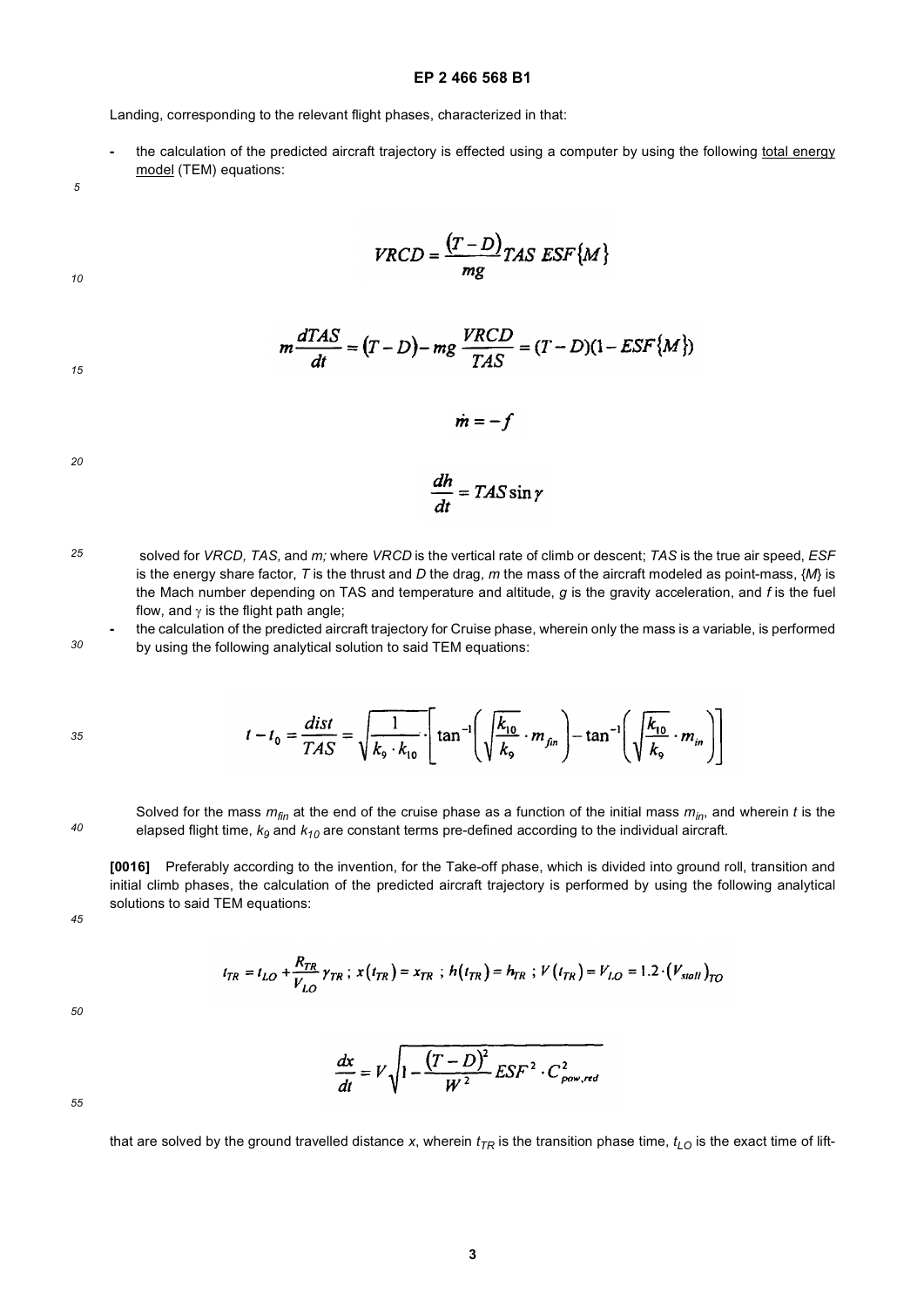off,  $x_{TR}$ , the travelled distance at  $t_{TR}$ ,  $\gamma_{TR}$  the travelled angle during transition,  $V_{LO}$  the lift-off TAS, h is the altitude,  $h_{TR}$ the altitude at  $t_{TR}$ , V is the current TAS,  $(V_{stall})_{TO}$  is the stall speed of the aircraft with gear down, W is the aircraft weight, *Cpow,red* is the pre-defined coefficient of power reduction.

**[0017]** Preferably according to the invention, for the Landing phase, the calculation of the predicted aircraft trajectory is effected by using the following analytical solutions:

$$
V_C = \frac{(h - h_o)V_{CA, screen} + (h_{screen} - h)V_{Co}}{h_{screen} - h_o}
$$

*10*

*5*

for the glide approach, and

*15*

*35*

*40*

*50*

$$
\frac{dh}{dt} = V_{\text{flare}} \sin \gamma
$$

- *20* for the flare, wherein *h* is the altitude,  $h_0$  is the altitude for the beginning of glide approach,  $h_{screen}$  is the decision altitude, *V<sub>CA</sub>*, *screen* is the calculated air speed (CAS) speed to be reached at  $h_{screen}$ , *V<sub>C0</sub>* is the CAS speed at *ho*, *V<sub>C</sub>* the CAS speed at *h; V<sub>flare</sub>* the CAS speed during flare and *γ* is the slope of the vertical trajectory during flare. **[0018]** Preferably according to the invention, the TEM equations are solved:
- *25* **-** each time a flight plan is needed or changed, in particular before the take-off phase of the aircraft,
	- **-** each time, within a fixed flight plan, the difference between the actual position of the aircraft, given by a radar detection, and the predicted position is larger than a pre-defined threshold.
- *30* **[0019]** Preferably according to the invention, the integration of the TEM equations for the calculation of predicted trajectory is made by using a pair of maximum integration pitches for speed and height, in order to address the minimum computational load at an acceptable accuracy level, the maximum integration pitches pair being determined by performing the following steps:
	- **-** Performing simulations, according to said TEM equations, of climb, descent, and cruise phases for uniformly distributed set of pairs of speed and height pitches ranging from a minimum values pair to a maximum values pair:
	- **-** Assuming the minimum values pair as the most accurate values pair;
	- **-** For each simulation, comprising climb, descent, and cruise phases, carrying out contour plots reporting the percent RMS error of each pair of speed and height pitches with respect to said minimum values pair;
	- **-** Choosing the optimal pitches pair as the pair representing the point that has an error of less than a pre-defined threshold value and it is also the most distant from said minimum values pair.

**[0020]** Preferably according to the invention, for all the flight phases except Cruise, the TEM equations are integrated and, for any *i*-th, *i* being a positive integer number, integration step:

- *45* **-** one checks that the calculated performance status is within a pre-defined target PS, comprised of a target CAS and target altitude *h*, calculated on the basis of a pre-defined flight envelope;
	- **-** if the calculated performance status is outside the flight envelope, performing the following steps:
		- **-** substituting said calculated performance status with a corrected performance status that is nearest to the boundaries of the flight envelope and to which a safe margin distance from these boundaries is added, in order to avoid that in the subsequent calculation it goes outside the flight envelope;
		- **-** proceeding to the *i*+1-th step of integration starting with the corrected performance status, i.e. corrected CAS and altitude *h*.
- *55* **[0021]** Preferably according to the invention, the effect of the wind is taken into account by adding the following equations to said TEM equations: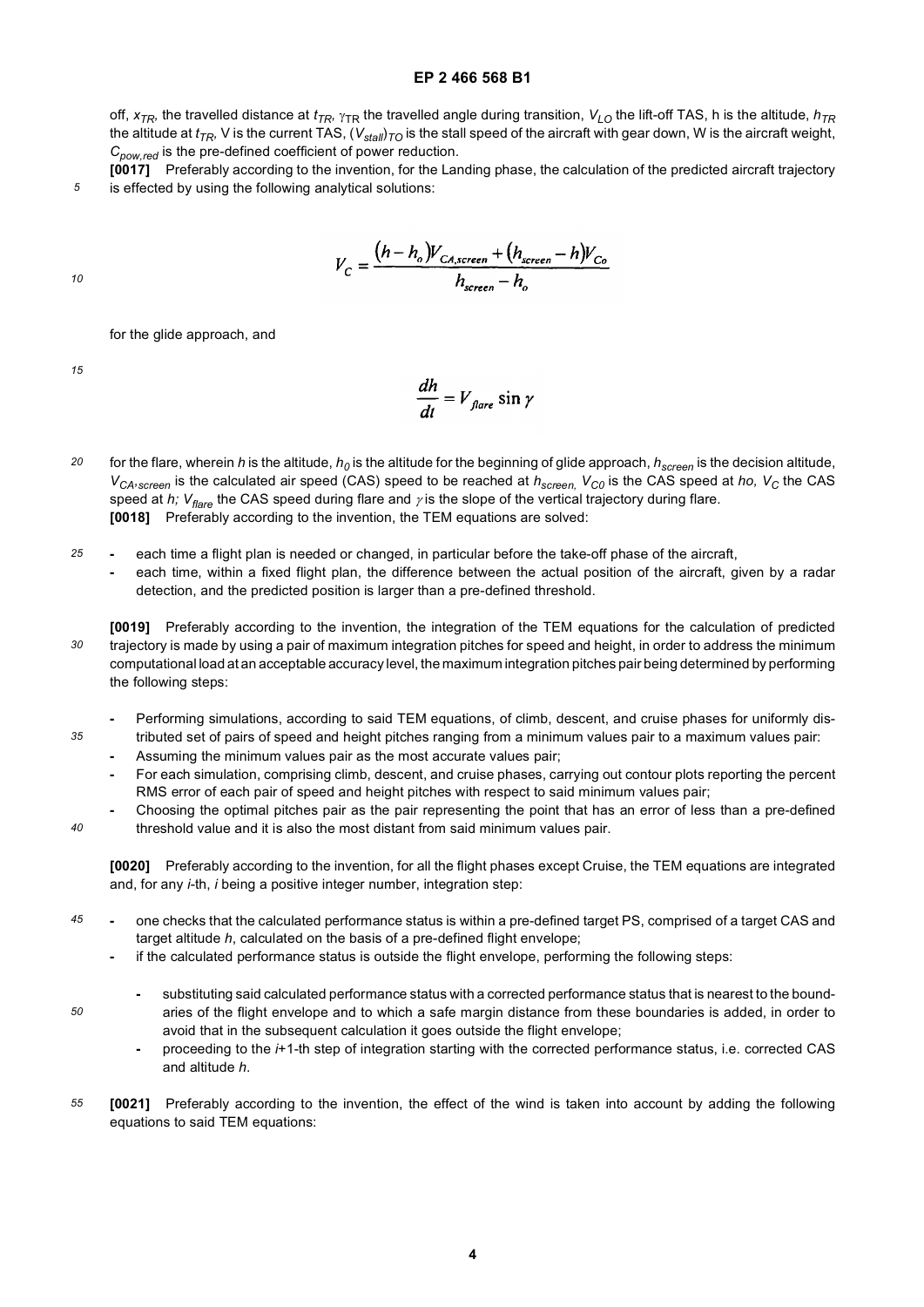$GS_{Long} = WS_{Long} + \sqrt[2]{TAS^2 - WS^2_{lat} - VRCD^2}$ 

*5*

$$
\psi = \beta - \arctg \left( \frac{-WS_{Lal}}{TAS_{Long}} \right) = \beta - \arctg \left( \frac{-WS_{Lou}}{GS_{Long} - WS_{Long}} \right) =
$$

$$
= \beta - \arctg \left( \frac{-WS_{Lou}}{\sqrt[3]{TAS^2 - WS^2_{Lou} - VRCD^2}} \right)
$$

| ٧<br>i<br>I<br>$\sim$ |
|-----------------------|
|-----------------------|

*40*

*45*

*50*

*55*

*10*

and solving for  $GS_{Long}$  that is the horizontal component of the aircraft ground speed, and for  $\psi$  that is the heading angle, wherein *WS<sub>Long</sub>* is the horizontal wind speed, *WS<sub>Lat</sub>* is the lateral component of wind speed, beta is the course angle. **[0022]** The results obtained by solving said equations may be displayed graphically.

- *20* **[0023]** It is specific subject-matter of the a system for Air Traffic Management, comprises a electronic elaboration unit for the calculation of the predicted trajectory and a controller of the flight providing to said electronic elaboration unit natural language commands for the trajectory the aircraft has to follow, characterised in that said electronic elaboration unit executes a translation of the natural language commands into input numerical values, and in that said electronic elaboration executes the calculation of the method that is subject-matter of the present invention.
- *25* **[0024]** It is specific subject-matter of the present invention is an electronic elaboration unit, characterised in that it comprises code means that execute, when run, the method that is subject-matter of the present invention.
- **[0025]** It is specific subject-matter of the present invention a computer program, characterised in that it comprises code means suitable to execute, when they run on a elaboration electronic unit, the calculation according to the method that is subject-matter of the present invention.
- *30* **[0026]** It is specific subject-matter of the present invention a memory medium, readable by a computer, storing a program, characterised in that the program is the computer program that is subject-matter of the present invention.
	- **[0027]** It is specific subject-matter of the present invention a method according to the subject-matter of the invention wherein the results of the solutions of said equations are displayed graphically.

**[0028]** It is specific subject-matter of the present invention a method according to the subject-matter of the invention wherein the results obtained are employed in air traffic control.

- *35* **[0029]** The present invention will be now described, for illustrative but not limitative purposes, according to its preferred embodiments, with particular reference to the figures of the enclosed drawings, wherein:
	- **-** figure 1 shows a general flow chart of the method according to the invention;
	- **-** figure 2 shows a flow chart of the routine "computeTEM" in the method according to the invention;
	- **-** figure 3 shows a flow-chart for initialisation step in the method according to the invention;
		- **-** figure 4 shows a flow-chart for the method according to the invention applied to accelerated climb/descent phase;
		- **-** figure 5 shows a flow-chart for the method according to the invention applied to accelerated cruise phase;
		- **-** figure 6 shows a flow-chart for the method according to the invention applied to changes of level performed at constant TAS;
	- **-** figure 7 shows a schematic representation of the landing phase of an aircraft ([based on Ref. 2]);
	- **-** figure 8 shows a landing simulation logic according to the known art and standards;
	- **-** figure 9 shows a schematic representation of the takeoff phase (based on [2]);
	- **-** figure 10 shows a takeoff simulation logic according to the known art and standards;
	- **-** figure 11 shows a contour plot resulting from typical simulation run on TAS and altitude pitches (the color bar reports
	- the percent error with respect to minimum pitch (1m,1m/s)), according to the invention;
		- **-** figure 12 shows a target performance status reassignment logic, according to the invention;
		- **-** figure 13 shows target level speed margins, according to the invention;
		- **-** figure 14 shows a performance status margins definition, according to the invention;
		- **-** figure 15 shows a course vs. heading diagram, according to the known art and standards (ICAO);
	- **-** figure 16 shows a definition scheme of the forces acting on an airplane [4], according to the known art and standards;
		- **-** figure 17 shows a schematic representation of the landing flare phase [4] of an aircraft;
		- **-** figure 18 shows a schematic representation of transition to climb [4] phase of an aircraft;
		- **-** figure 19 shows a schematic representation of geometry of transition to climb [4] phase of an aircraft;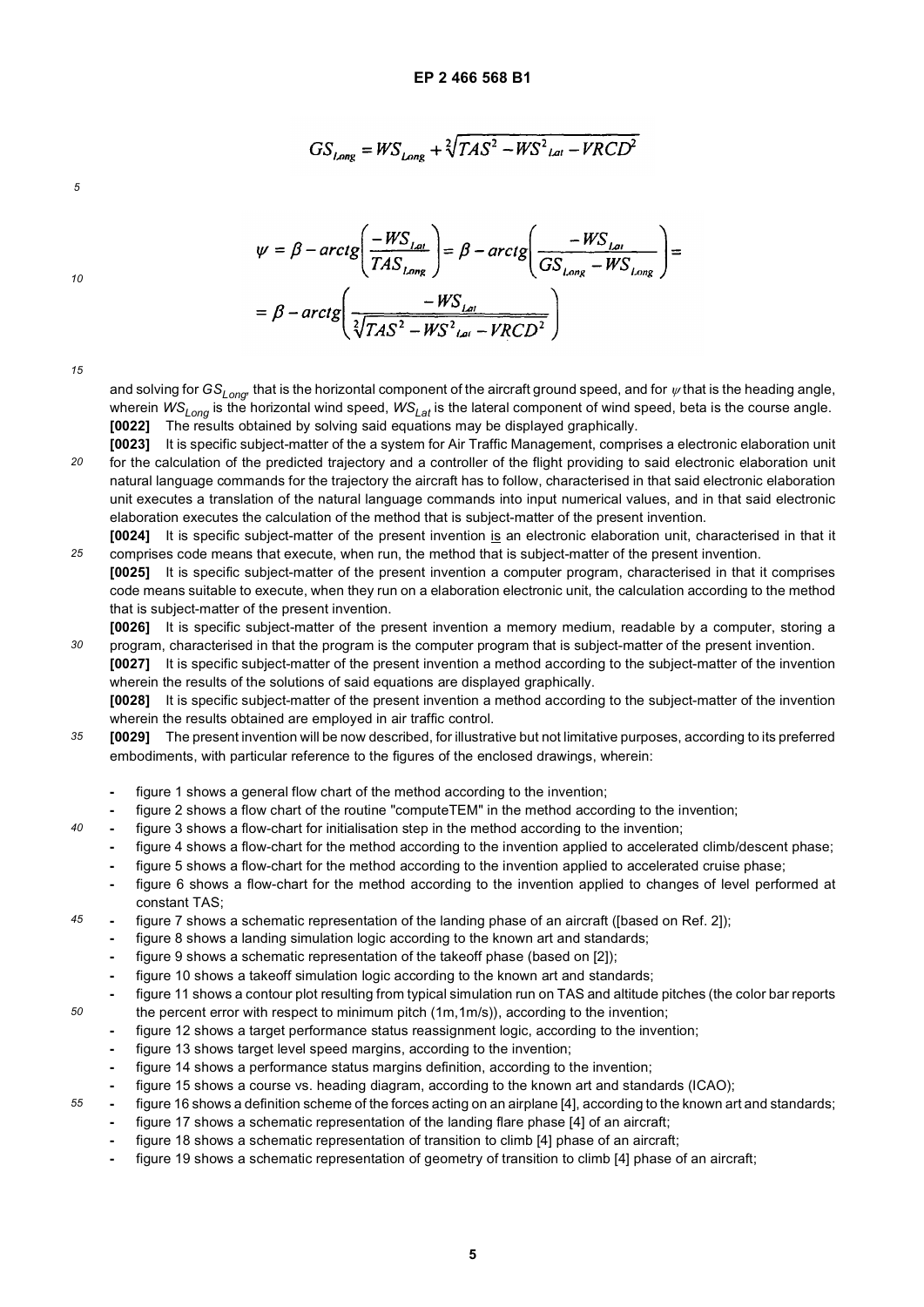- **-** figure 20 shows a schematic representation of an air traffic control system according to the invention, wherein the flux of information of the present invention is implemented and used.
- **[0030]** The tool according to the invention was developed in the mainframe of SESAR project funded by the European Union [5].

**[0031]** The method according to the invention will be also called in the following "Vertical Trajectory Prediction Algorithm" (VTPA). It was developed in order to predict the altitude profile of the trajectory of an aircraft during a typical mission, in the framework of an enhanced-Flight Data Processing (e-FDP) system, i.e. an integrated tool for supporting the activities of main Air Traffic Management (ATM) European control centers. The above mentioned altimetry profile could be combined with geodetic trajectory profile in order to allow for full trajectory prediction.

*10* **[0032]** The main purpose for the realization of the algorithm is to generate a realistic vertical trajectory profile for each operating mode that is commanded by Air Traffic Controllers. The list of all implemented operating modes is reported in the following section.

- *15* **[0033]** The vertical trajectory profile was defined by means of a time series of a collection of data that was called *performance status* (PS). This type of information was determined by estimating the following terms for each instant in the time sequence:
	- 1. Aircraft Mass (m) [tons];
	- 2. Estimated Time Over (ETO or *t*) [10-7s];
	- 3. Estimated Level Over (ELO or *h*) [feet];
	- 4. True Air Speed (TAS) [knots];
	- 5. Ground Speed (GS) [knots];
	- 6. Vertical Rate of Climb or Descent (VRCD or ROCD) [feet/s];
	- 7. Travelled distance  $d_{travel}$  [NMi];
- *25* 8. Ground Temperature (GT) [°C];
	- 9. Normal acceleration [g];
	- 10. Longitudinal acceleration [g];
	- 11. Aircraft heading ψ (°).
- *30* **[0034]** Moreover, a solution had to be produced for each type of maneuver that could be commended by Air Traffic Controllers during a flight. Some project constraints were assigned to the system so that it would be adequate for real-time operation of conflict resolution routines. It must be capable to accurately track the performance status of aircrafts during all typical transport aircraft flight phases such as takeoff, climb, cruise, descent, and landing. The aircraft dynamics was determined by using the Total Energy Model (TEM) that turned out as an efficient point-mass model [1]. Aircraft config-
- *35* uration parameters included in the database named Base of Aircraft Data™ (BADA) v.3.1 [1]. This database was realized by EUROCONTROL™.

**[0035]** Figure 1 reports the main flow-chart of VTPA algorithm.

# **Main algorithm features**

*40*

*45*

*50*

*5*

*20*

*Operating modes*

**[0036]** Several operating modes are provided for the VTPA algorithm, such as:

- 1. Take Off mode. This mode generates a PS time series for a take-off of an aircraft;
	- 2. Landing mode. This mode generates a PS time series for a landing of an aircraft;

3. Reach a speed mode. This mode generates a PS time series for a speed and level switch flight segment of an aircraft;

- 4. Reach a level mode. This mode generates a PS time series for a level switch flight segment of an aircraft;
- 5. Keep a state mode. This mode generates a PS time series for a steady cruise flight segment.

6. Performance Status Reassignment mode. This mode reassigns the final PS as specified in modes 3 and 4 if, downstream of numerical integration, one determines a PS outside the actual flight envelope.

7. Performance status and performance margins modes. These two modes computes the speed and altitude margins of the actual performance status with respect to the actual flight envelope.

*55*

*Input parameters*

**[0037]** Initial Performance Status that is composed by the following terms: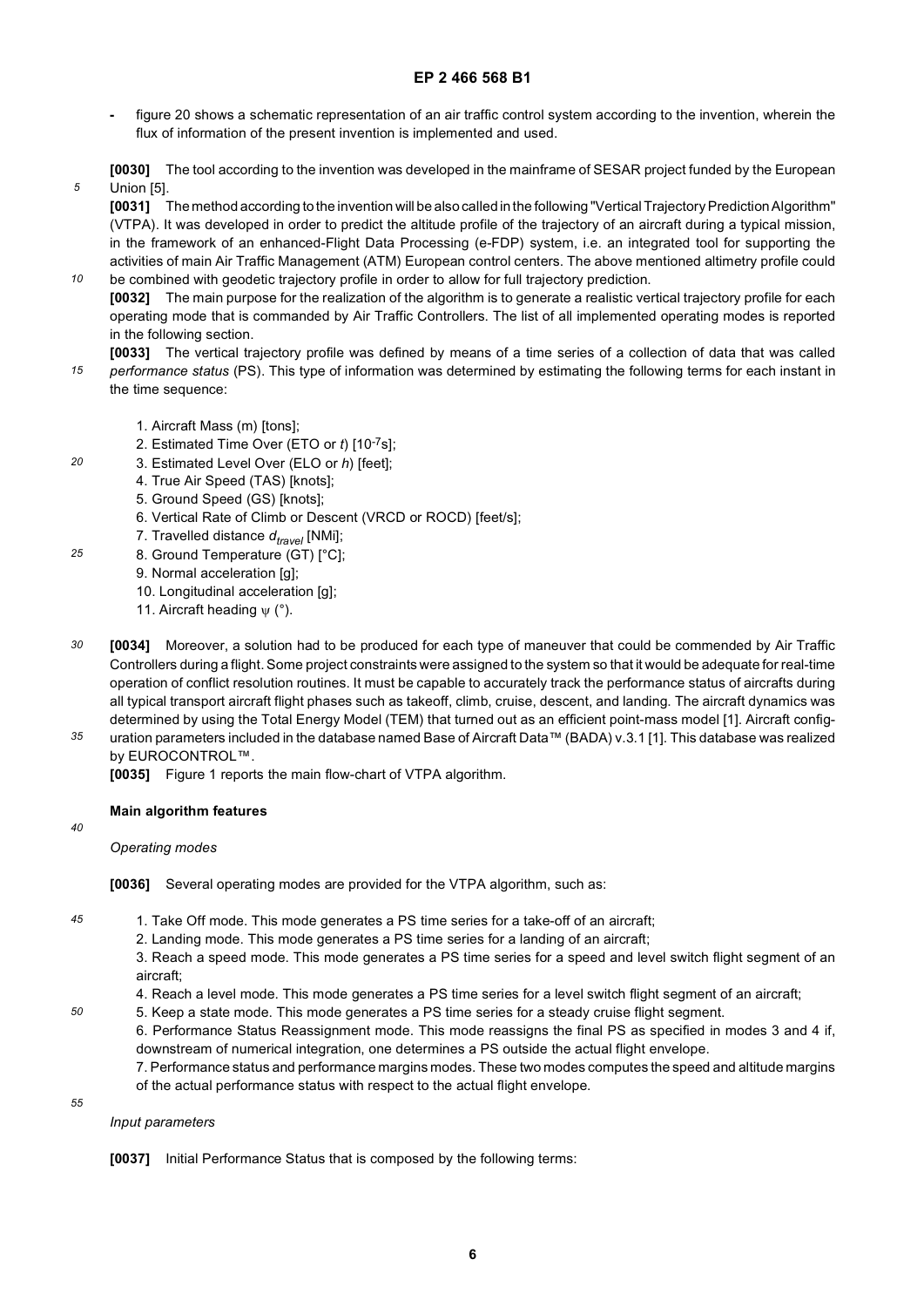- 1. Initial mass;
- 2. Initial ETO;
- 3. Initial ELO;
- 4. Initial TAS;
- 5. Initial Ground Speed;
- 6. Initial VRCD;
- 7. Initial travelled distance;
- 8. Initial Ground Temperature;
- 9. Initial normal acceleration; 10. Initial longitudinal acceleration; 11. Initial heading.
- *10*

*20*

*5*

# **[0038]** Depending on the operating mode, the following terms may be also input:

- 1. Level to reach *htarget* [feet], i.e. the level that must be reached at the end of the mission segment (modes 1-4);
- 2. TAS to reach *TAStarget* [knots], i.e. the TAS that must be reached at the end of the mission segment (mode 3);
- 3. Distance to reach *dtarget.* This distance is used for KeepAState, i.e. cruise, mode. *dtarget* is the distance covered during the cruise flight segment (mode 5);

4. Maximum distance to reach a level *dlev* [NMi], i.e. the maximum distance that can be travelled before reaching a level (modes 1-4);

5. Maximum distance to reach a TAS  $d_{TAS}$  [NMi], i.e. the maximum distance that can be travelled before reaching a stated value of TAS (mode 3);

6. Performance modulation. This is a flag. If it is true, then minimum, mean, and maximum thrust configuration shall be performed in order to reach the constraints. If it is false, only minimum thrust configuration must be performed (modes 1,3,4);

*25* 7. Aircraft position. It is a data set that contains information about local values of environmental conditions, i.e. sea level temperature and wind, for given values of travelled distance (all modes).

# *Output parameters*

# **[0039]**

*30*

*35*

*45*

*55*

- 1. Time series of Performance Status;
- 2. Constraint states for final Level and/or TAS:
	- a. Minimum if the final value is reached with economic thrust/ESF combination;
	- b. Mean if the final value is reached with nominal thrust/ESF combination;
	- c. Maximum if the final value is reached with maximum thrust/ESF combination.
- 3. Constraint reached indexes, i.e. the array indexes in the PS array where final level/TAS are reached.
- *40 External data*

**[0040]** The external data used as aircraft data are taken from database BADA™ that is provided by EUROCONTROL™. It contains both global aircraft information, such as maximum accepted longitudinal acceleration, and single aircraft parameters values, such as wing span. As prior art feature, it is constantly updated to contain parameters of all currently flying aircrafts.

# **Requirements**

*50* **[0041]** This section describes the initial requirements for the method or "tool" according to the invention. The underlying logic for requirement definition was driven by a series of issues, such as:

i. Tool routines must be capable to support real-time operation of an ATM management system;

ii. The tool must make use of widely used databases of aircraft performances so that it could be easily updated when new aircrafts were introduced in the airspace;

iii. The tool must be able to estimate the aircraft performance status for all typical flight phases with adequate accuracy on all terms;

iv. The tool must be able to determine up to three solutions for each call of Reach a Speed, Reach a Level, and Takeoff modes. These solution are tagged as Minimum, Mean, and Maximum and they must be relevant to three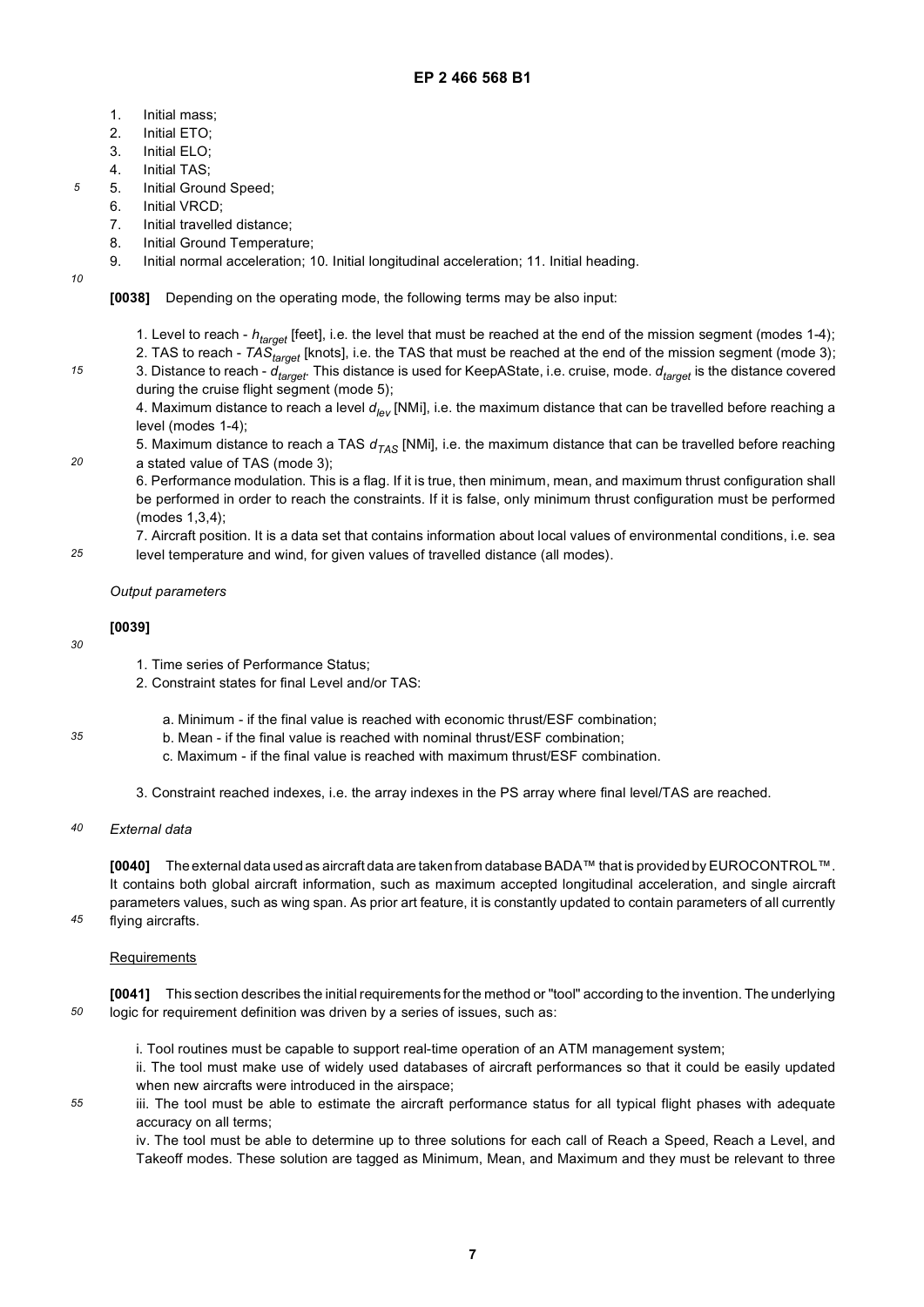different levels for the values of Thrust and Energy Share Factor (ESF). This latter is defined as the ratio between the energy devoted to climb/descent to the energy needed to keep the level.

### TEM software architecture

**[0042]** The purpose of the tool according to the invention was to determine the aircraft a time series of performance statuses relevant to a trajectory vertical profile of an aircraft. This calculated time series can be determined once an initial state and a specific thrust profile was assigned. As reported in the previous section, the main dynamics model selected was TEM<sup>10</sup> that was a point-mass aircraft model represented by the following set of equations:

*10*

*5*

*15*

$$
VRCD = \frac{(T - D)}{mg}TAS\ ESF\{M\}
$$
  
\n
$$
m\frac{dTAS}{dt} = (T - D) - mg\frac{VRCD}{TAS} = (T - D)(1 - ESF\{M\})
$$
  
\n
$$
\dot{m} = -f
$$
  
\n
$$
\frac{dh}{dt} = TAS\sin\gamma
$$
\n(3.1)

*20*

*25* **[0043]** Solved for *VRCD, TAS, m; VRCD* is the vertical rate of climb or descent; *TAS* is the true air speed, *ESF* is the energy share factor, *T* is the thrust and *D* the drag, *m* the mass of the aircraft modeled as point-mass, {*M*} is the Mach number that can be calculated as a function of the TAS and temperature, *g* is the gravity acceleration, *f* is the fuel flow and  $\gamma$  is the flight path angle.

**[0044]** The term ESF is the energy share factor accounting for aircraft attitude in the airspeed axis reference frame that can be expressed as a function of Mach number {*M*} [1].

*30* **[0045]** TEM routines are organized according to the invention in a software architecture that is composed by three types of routines such as:

1. Routines for pre-processing of aircraft database;

 $\sim$ 

 $\sim$   $\sim$   $\sim$ 

- 2. Runtime trajectory prediction routines;
- *35* 3. Routines for testing results.

**[0046]** Since BADA database [1] is compiled in ASCII text format, the first type of routines have been developed in order to make its data available for runtime routines. Moreover, all data that is constant for runtime routines and that can be derived from BADA database or from other references was initialized using these routines.

- *40* **[0047]** The achievement of the assigned trajectory prediction requirements is carried out by the second type of routines. A main routine implements the general form of the algorithm that supports trajectory prediction services. A series of subroutines realize specialized tasks, such as:
	- 1. Initialization of parameters;
	- 2. Check of flight envelope constraint violation;
	- 3. Realization of trajectory prediction steps, i.e. determination of aerodynamics drag and thrust.

**[0048]** Finally, a routine for chain testing algorithm performances was developed by the invention. Chain testing was needed for the determination of accuracy and to avoid performance regression during debugging.

*50*

*45*

Preprocessing routines

**[0049]** Two main database structures have been initialized (imported in the invention method tool) to be used for the trajectory prediction algorithm:

*55*

1. A structure named "BADA" by the invention that contains all and only the data contained in the BADA™ database developed by EUROCONTROL™. It is divided into three substructures by the same EUROCONTROL™, i.e.: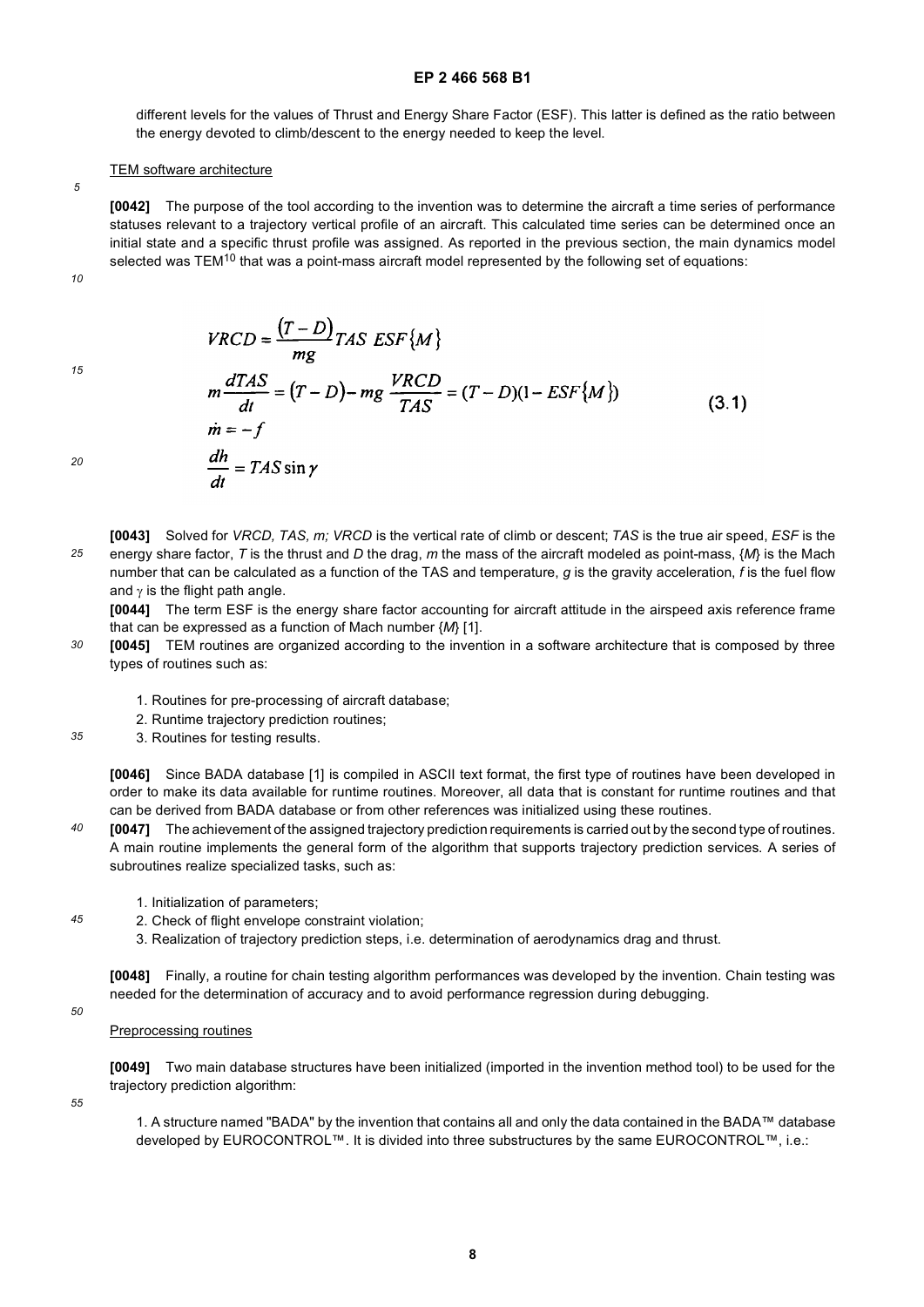a. A substructure named "OPF" that contains all data that are relevant to a single particular aircraft. Indeed, "BADA" contains one "OPF" for any aircraft included in the database;

b. A substructure named "APF" that contains all data that are relevant to airline procedures for a single aircraft;

- c. A substructure named "GPF" that contains all constant parameters that are common to all aircrafts.
- *5*

*10*

*20*

*25*

2. A structure named "TEM" that contains all the data that can be derived from the BADA™ database but that are constant for the trajectory prediction algorithm. It can be divided into three substructures, such as:

a. A substructure named "conversions" that contains all conversions factors among the different measurement units adopted in the trajectory prediction algorithm;

b. A substructure named "Global" that contains global parameters, such as the maximum allowed TAS in mid-air flight;

c. A substructure named "Aircraft" that contains parameters specific to each aircraft.

#### *15* Runtime trajectory prediction routines

**[0050]** This section reports flow-charts for all components of VTPA routines. Routine names are highlighted in red in figures. The main routine that performs general form of trajectory prediction routines is called "computeTEM". It is organized following the scheme reported in Figure 2. The general algorithm is capable to estimate all the terms required for VTPA as above described, such as:

- 1. Determination of final and partial Performance Status for accelerated climb/descent (Reach a Speed mode);
- 2. Determination of final and partial Performance Status for accelerated cruise (Reach a Speed mode);
- 3. Determination of final and partial Performance Status for constant TAS climb/descent (Reach a Level mode);
- 4. Determination of final ad partial Performance Status for constant TAS cruise (Keep a State mode);
	- 5. Determination of final ad partial Performance Status for Take Off (Take Off mode);
	- 6. Determination of final ad partial Performance Status for Landing (Landing mode).
- *30* **[0051]** Mode 5 and 6 are needed since the BADA data base does not contain parameters to allow for dynamics integration during take-off and landing. For this reason, a pure kinematic model is adopted to carry out PS estimates when the aircraft level is below 3000ft with respect to departure/landing runway. This model will be described in the following.

# **Initialization**

- **[0052]** The initialization block has two main purposes:
	- 1. The initialization of parameters used for the integration;
	- 2. Performing a check in input values consistency.

### *40*

*35*

**[0053]** The relevant flow-chart is reported in Figure 3.

### *Description of TEM Init block*

- *45* **[0054]** This block perform the initialization of integration parameters such as mass, TAS, ELO, ETO, d<sub>travel</sub>, and VRCD. They are set equal to the input PS unless initial or final TAS is set to 0 (takeoff or landing conditions). In these latter cases, initial and final TAS are set equal to minimum TAS during takeoff or landing, that is derived by BADA™. When this correction is performed, also the initial/final altitude is set to 3000 ft above runway level, i.e. the altitude where takeoff and landing end.
- *50*

# *Description of InputCheck block*

**[0055]** The InputCheck routine performs the checks reported in table 1 in order to verify the correctness of input parameters. The call generates an exception if a single check fails.

*55* **[0056]** Maximum and minimum TAS is determined considering maximum and minimum Calibrated Air Speed (CAS) and Mach reported in BADA by means of the following procedure:

1. Given current temperature at sea level, current local temperature, pressure, density, and speed of sound are computed following the ISA atmospheric model [1];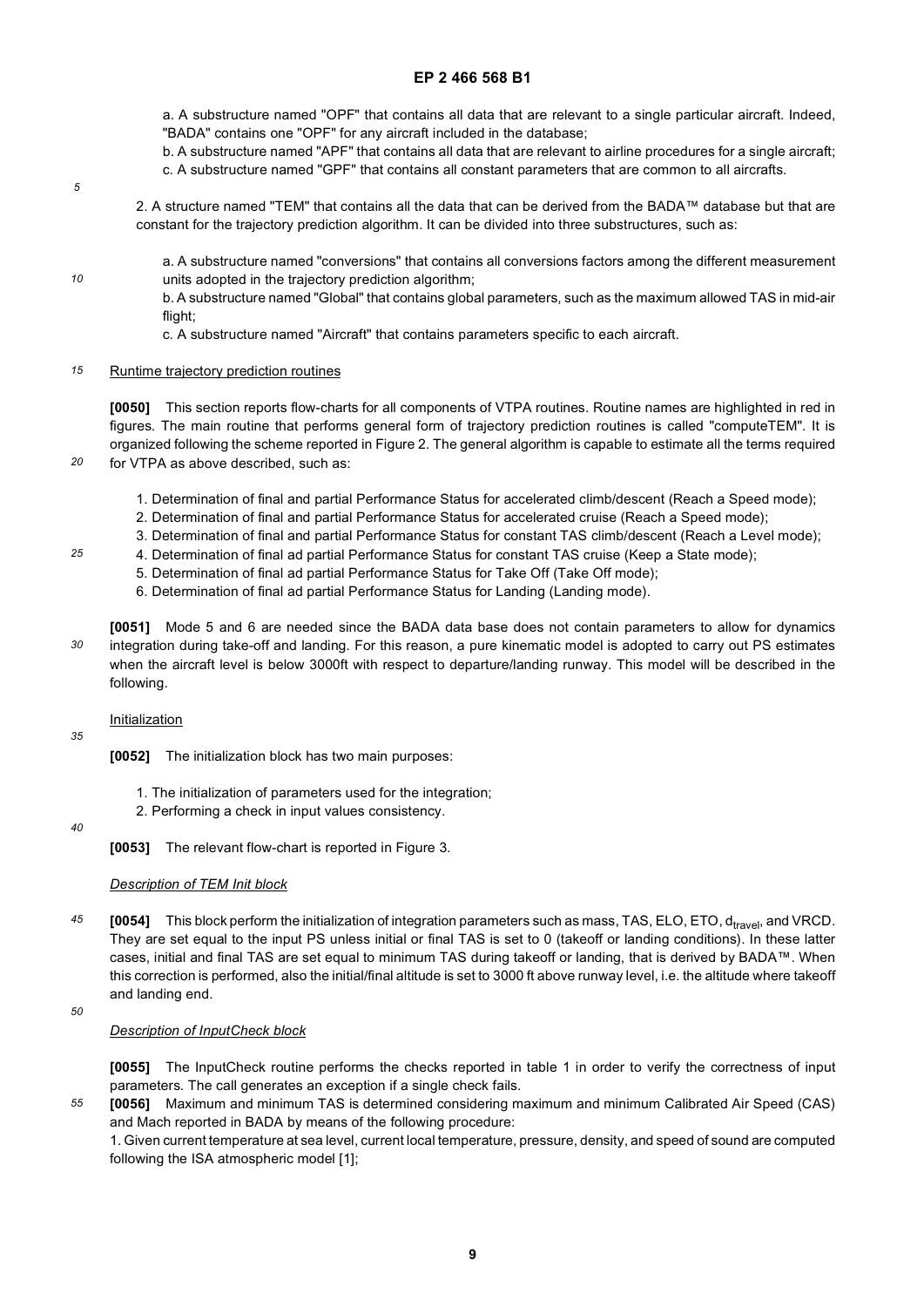- 2. Mach and CAS constraints are transformed into TAS constraints;
- 3. Initial condition are verified on initial mass values;
- 4. Final max TAS and ELO are verified for initial mass values;
- 5. Final minimum TAS is verified for minimum operative mass, i.e. the mass that determines the minimum constraint.

Table 1

| ٧                 |
|-------------------|
| i<br>I<br>۰.<br>× |

| No.              | <b>Name</b>               | <b>Type</b> | Unit       | <b>Admitted values</b>                                     | <b>Description</b>                                |
|------------------|---------------------------|-------------|------------|------------------------------------------------------------|---------------------------------------------------|
| 1.               | ELO final                 | double      | feet       | Min: -300<br>Max: Max height with minimum<br>mass          | Final height                                      |
| 2.               | <b>TAS</b> final          | double      | knots      | Min:0<br>Max: Max TAS with minimum<br>mass                 | <b>Final TAS</b>                                  |
| 3.               | $d_{\text{travel}}$ final | double      | <b>NMi</b> | Min:0<br>Max: Unlimited                                    | Final distance for cruise flight                  |
| $\overline{4}$ . | PS initial                | structure   |            |                                                            | Initial Performance Status                        |
| 5.               | .ELO                      | double      | feet       | Min:-300<br>Max: Max height with initial mass              | Initial height                                    |
| 6.               | .ETO                      | double      | S          | Min:0<br>Max: Unlimited                                    | Starting time                                     |
| 7.               | .TAS                      | double      | knots      | Min:0<br>Max: Max TAS with initial mass                    | <b>Initial TAS</b>                                |
| 8.               | .mass                     | double      | tons       | Min: Minimum operative mass<br>Max: Maximum operative mass | Initial mass                                      |
| 9.               | .speedRate                | double      | knots/s    | No limit                                                   | Initial speed rate. It has no<br>influence on TEM |
| 10.              | .VRCD                     | double      | feet/s     | No limit                                                   | Initial ROCD. It has no influence<br>on TEM       |

*35*

*Summary of input and output terms for Initialization*

*Input terms:*

#### *40* **[0057]**

1. Initial PS;

2. Level to reach -  $h_{target}$  [feet], i.e. the level that must be reached at the end of the mission segment (modes 1-4); 3. TAS to reach - TAS<sub>target</sub> [knots], i.e. the TAS that must be reached at the end of the mission segment (mode 3);

4. Distance to reach -  $d_{target}$ . This distance is used for KeepAState, i.e. cruise, mode.  $d_{target}$  is the distance (mode 5); 5. Maximum distance to reach a level  $d_{lev}$  [NMi], i.e. the maximum distance that can be travelled before reaching a level (modes 1-4);

6. Maximum distance to reach a TAS  $d_{TAS}$  [NMi], i.e. the maximum distance that can be travelled before reaching a stated value of TAS (mode 3).

# *50*

*45*

*Output terms*

**[0058]** The output terms are the same input terms after the following actions are performed:

*55* 1. Initial and/or final TAS and/or altitude are corrected if initial/final TAS is equal to 0, i.e. the TAS is set at a minimum value that is sufficient for altitude keeping;

2. All parameters are verified to stay within reasonable flight constraints.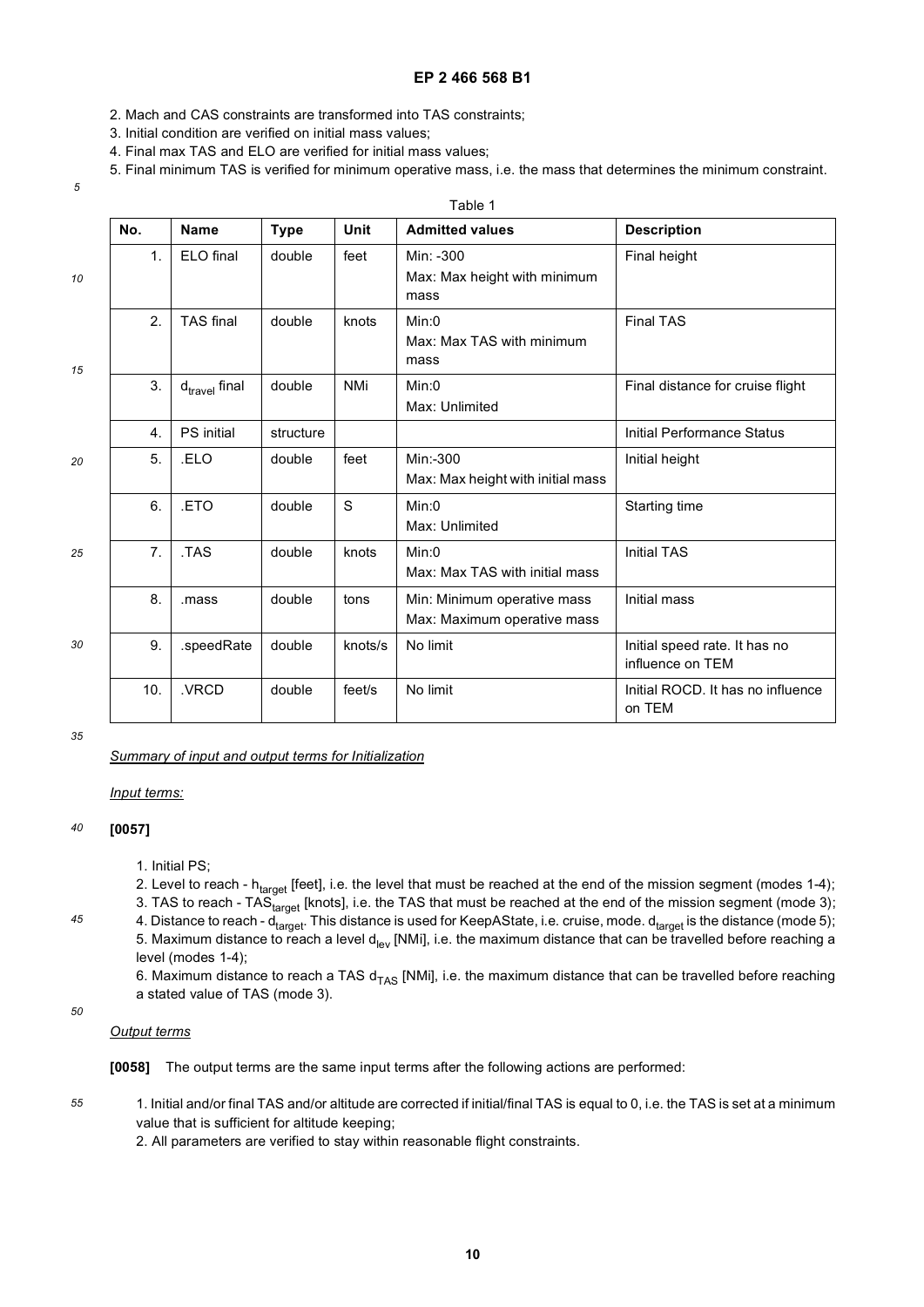### Accelerated climb/descent

**[0059]** The "Accelerated climb/descent" block performs *performance status* integration in the condition where the most general type of trajectory must be commanded. As it is known, in this phase two terms must be changed at same time, i.e.:

- 1. The TAS must be incremented/decremented by performing a speed switch;
- 2. The altitude level must be changed by performing a level change.

*10* **[0060]** Three main procedures must be accomplished by following the method reported in [1] in order to determine the current values of the dynamics terms for the integration of Equation 3.1, such as:

- 3. Check for Flight Envelope constraints;
- 4. Determination of drag D;
- 5. Determination of thrust T and ESF.

**[0061]** The above mentioned procedure are common to all phases reported in the following sections. The flow chart of the algorithm in this phase is reported in Figure 4.

*Description of Flight Env block*

**[0062]** All PS parameters are verified to be consistent with flight constraint as described farther in the following.

### *Description of Aero block*

- *25* **[0063]** According to the prior art, the aerodynamic drag D is computed by means of the following procedure:
	- 1. Given current temperature at sea level, current local density ρ is computed following the ISA atmospheric model [1]; 2. The lift coefficient  $C_1$  is computed considering equilibrium condition (lift equals aircraft weight - L=W). It results:

*30*

*5*

*15*

*20*

$$
C_L = \frac{2 \, m \, g}{\rho \, V_{TAS}^2 \, s} \tag{3.2}
$$

*35* where:

- **•** *m* is current aircraft mass;
- **•** *g* is gravitational acceleration (9.81 m/s2);
- **•** *VTAS* is current TAS;
- **•** *S* is aircraft wing surface that is reported in BADA.
- 3. The drag coefficient  $C_D$  can be computed as:

$$
45\,
$$

*40*

 $C_D = C_{DD} + C_{DI} C_i^2$  $(3.3)$ 

where:

*50*

- $C_{D0}$  is the aircraft parasitic drag coefficient that is reported in BADA;
- $C_{DI}$  is the aircraft induced drag coefficient that is reported in BADA.

4. D is given as:

$$
D = 0.5 \, \rho \, V_{TAS}^2 \, S \, C_D \tag{3.4}
$$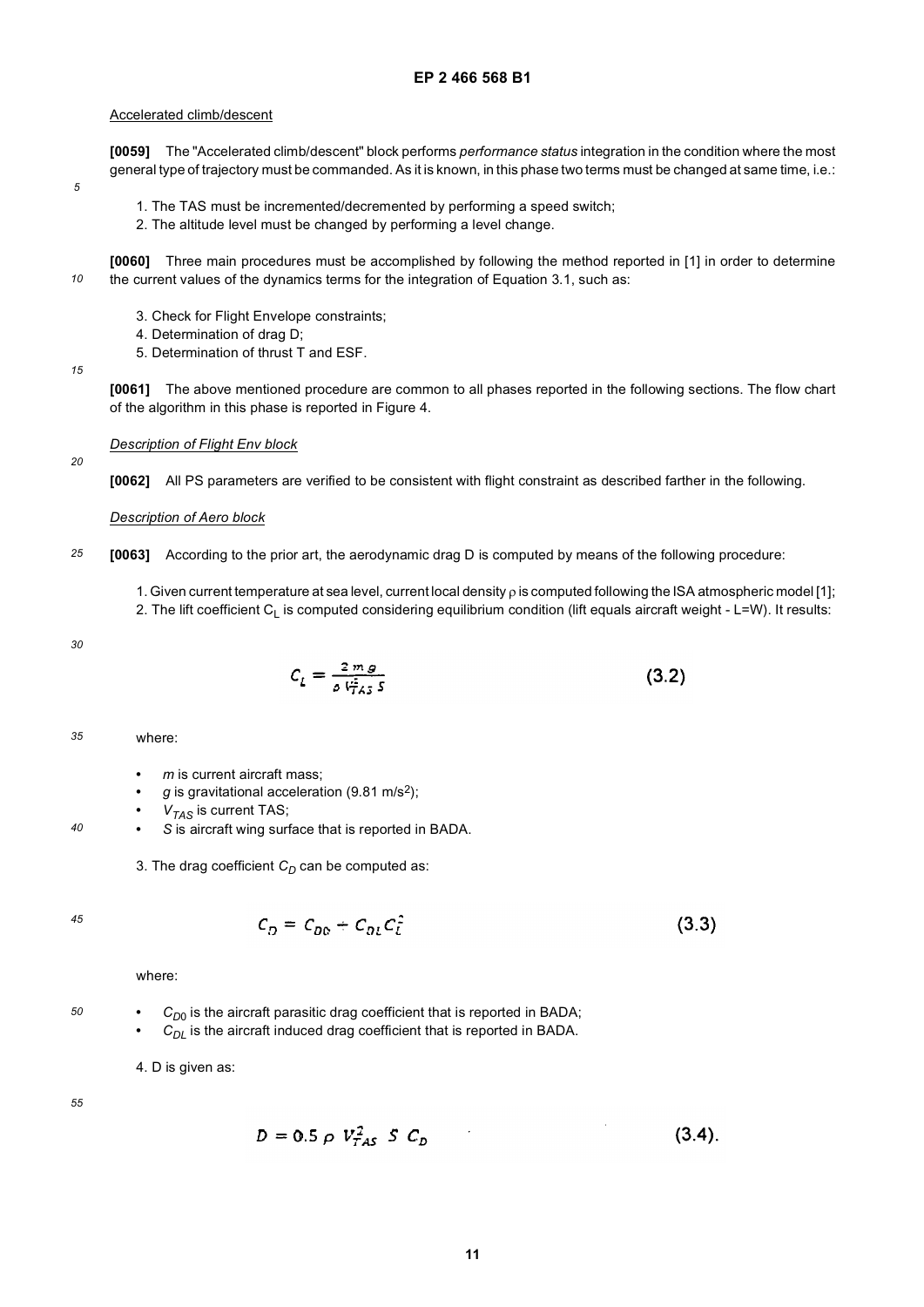### *Description of Thrust mix block*

**[0064]** Thrust and ESF are computed depending on the selected Performance Modulation following the procedure reported farther in the following.

*5*

*15*

*Summary of input and output terms for Initialization*

*Input terms:*

#### *10* **[0065]**

- 1. Initial PS;
- 2. Level to reach  $h_{target}$  [feet], i.e. the level that must be reached at the end of the mission segment (modes 1-4);
- 3. TAS to reach TAS<sub>target</sub> [knots], i.e. the TAS that must be reached at the end of the mission segment;
- 4. Maximum distance to reach a level d<sub>lev</sub> [NMi], i.e. the maximum distance that can be travelled before reaching a level;

5. Maximum distance to reach a TAS  $d_{TAS}$  [NMi], i.e. the maximum distance that can be travelled before reaching a stated value of TAS.

#### *20 Output terms*

# **[0066]**

- 1. Time series of Performance Status;
- *25* 2. Constraint states for final Level and/or TAS:
	- a. Minimum if the final value is reached with economic thrust/ESF combination;
	- b. Mean if the final value is reached with nominal thrust/ESF combination;
	- c. Maximum if the final value is reached with maximum thrust/ESF combination;
- *30*
- 3. Constraint reached indexes, i.e. the indexes in the PS array where final level/TAS are reached.

### Accelerated cruise

*35* **[0067]** In this case, the flight is level (i.e. at constant altitude) but a positive or negative speed switch must be realized. As a consequence, only the speed rate must be determined and VRCD is equal to zero. Figure 5 reports the flow-chart of the algorithm for this phase.

### *Description of Flight Env2 block*

**[0068]** All PS parameters are verified to be consistent with flight constraint as described above. In this case the algorithm computational footprint is optimized considering that, being the altitude constant, also all the other parameters which depend exclusively on the altitude are constant.

*45 Description of Aero block*

**[0069]** The aerodynamic drag D is computed as above reported.

### *Description of Thrust mix block*

*50*

*40*

**[0070]** Thrust is computed depending on the selected Performance Modulation following the procedure reported farther in the following.

*Summary of input and output terms for Initialization*

*55*

*Input terms:*

**[0071]**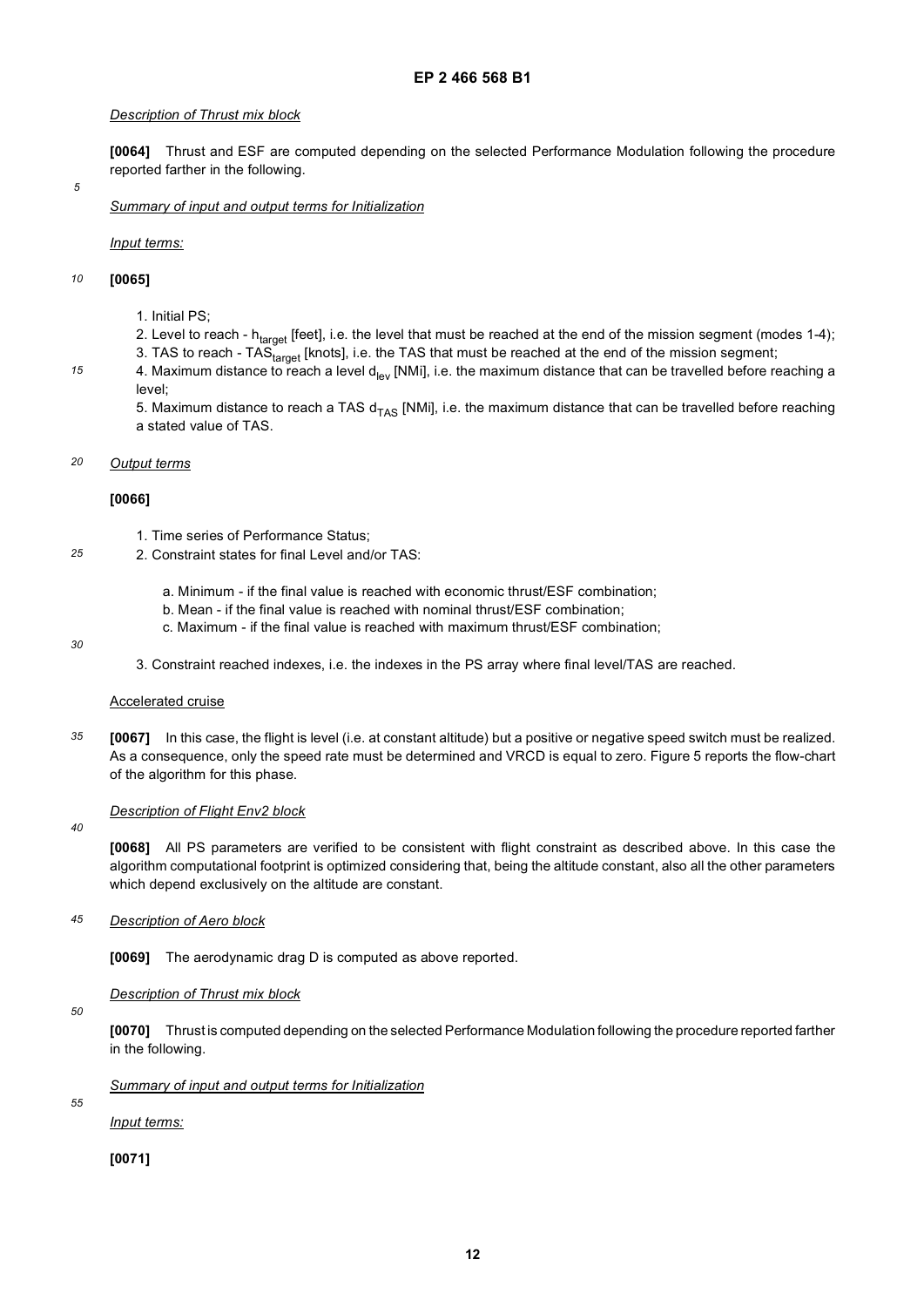- 1. Initial PS;
- 2. TAS to reach TAS<sub>target</sub> [knots], i.e. the TAS that must be reached at the end of the mission segment;

3. Maximum distance to reach a TAS  $d_{TAS}$  [NMi], i.e. the maximum distance that can be travelled before reaching a stated value of TAS.

*5*

*15*

*20*

*25*

# *Output terms*

# **[0072]**

- *10* 1. Time series of Performance Status;
	- 2. Constraint states for final TAS:
		- a. Minimum if the final value is reached with economic thrust level;
		- b. Mean if the final value is reached with nominal thrust level;
		- c. Maximum if the final value is reached with maximum thrust level;
	- 3. Constraint reached indexes, i.e. the indexes in the PS array where final TAS is reached.

# Constant TAS climb/descent

**[0073]** This is the case when a level change must be performed without a speed switch. In this case the integration is performed in order to determine the ROCD. Figure 6 represents the relevant flow-chart.

# *Description of Flight Env block*

**[0074]** All PS parameters are verified to be consistent with flight constraint as described above.

# *Description of Aero block*

*30* **[0075]** The aerodynamic drag D is computed as reported above.

# *Description of Thrust velcost block*

**[0076]** In this case Trust T equals Aerodynamic Drag D (D=T). The resulting T is verified to be less than T<sub>MAX</sub>.

*35*

# *Summary of input and output terms for Initialization*

*Input terms:*

#### *40* **[0077]**

1. Initial PS;

2. Level to reach - *htarget* [feet], i.e. the level that must be reached at the end of the mission segment;

3. Maximum distance to reach a level *dlev* [NMi], i.e. the maximum distance that can be travelled before reaching a level.

### *Output terms*

# **[0078]**

*50*

- 1. Time series of Performance Status;
- 2. Constraint states for final Level:
- *55*
- a. Minimum if the final value is reached with economic thrust/ESF combination;
- b. Mean if the final value is reached with nominal thrust/ESF combination;
- c. Maximum if the final value is reached with maximum thrust/ESF combination;
- 3. Constraint reached indexes, i.e. the indexes in the PS array where final level is reached.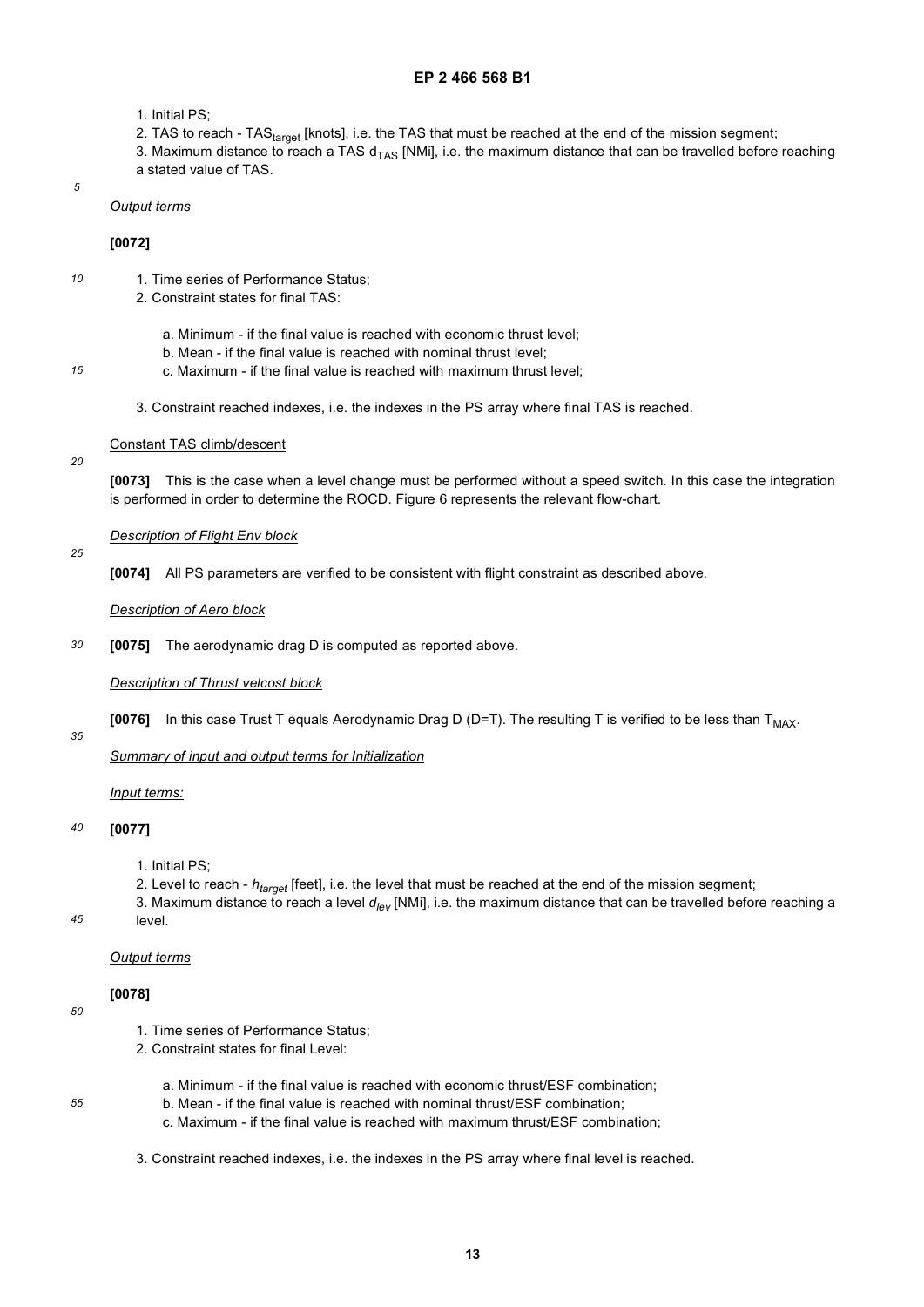# Constant TAS cruise

**[0079]** When the aircraft is commanded to perform a constant TAS cruise for a given distance only the current mass must be updated. For the presented application an original analytical solution was developed that allows to determine the mass change between two cruise segments in a single step. This solution is documented farther in the following.

# Takeoff and Landing

**[0080]** According to Figure 8 [2], a typical landing phase consists of the following sequences:

*10*

*15*

*5*

- **Glide approach** to the runway, during which the glide path angle, γ, is held constant. In addition, this angle is kept as small as possible (usually between 2.5° and 3°) so to minimize the rate of sink, thus reducing the energy to be dissipated at the impact with the ground;
- **Flare** to touchdown, during which the speed vector is rotated so to reach a level flight condition at the runway level and further minimize the rate of sink;
	- **Ground roll,** during which spoilers, brakes, eventually thrust reverse is applied to bring the airplane to the exit speed from the runway.

*20* **[0081]** With reference to the BADA model [1], the initial conditions for landing are specified in terms of both altitude and Calibrated Air Speed (CAS) as follows (see Figure 8):

$$
h_{0} \leq 3000 \, \text{ft}
$$

*25*

$$
V_{C \min, AP} = 1.3 V_{st, AP}
$$

 $V_{C0} \leq V_{Cth} = V_{CminAP} + 10kt$ 

*30*

*35*

**[0082]** These conditions are the ones computed with the BADA model as the terminal conditions of a descent to 3000 ft [1]. At this point, the simulation of the glide approach phase of the landing process is realized by defining a scheduled CAS sequence to bring the airplane at the screen or obstacle height (hobs in the figure) with the correct CAS, as required by Federal Aviation Regulations:

$$
V_C \geq V_{C \min, AP}
$$

*40*

**[0083]** Specifically, the minimum required approach CAS is set at the obstacle height. For the glide approach simulation the Trajectory Energy Model [1] is used. The glide approach ends when the altitude for flare starting is reached. The flare altitude is computed within the flare model and it depends on the incremental lift used to curve the flight path, which in turns depends on the piloting technique.

*45* **[0084]** The terminal conditions of the glide approach are the initial conditions for the simulation of the flare maneuver which brings the airplane to have the speed vector parallel to the runway. The flare is reproduced by adopting a model proposed in [3], which is based on flight data.

**[0085]** For this analysis the ground roll phase is not of interest. The following block diagram summarizes the landing simulation logic.

*50*

## *Take-off Model Logic*

**[0086]** Following the same approach of the landing, the overall takeoff process can be broke down in three phases (see Figure 9):

*55*

**Ground Roll,** during which the airplane is accelerated until the liftoff speed is reached;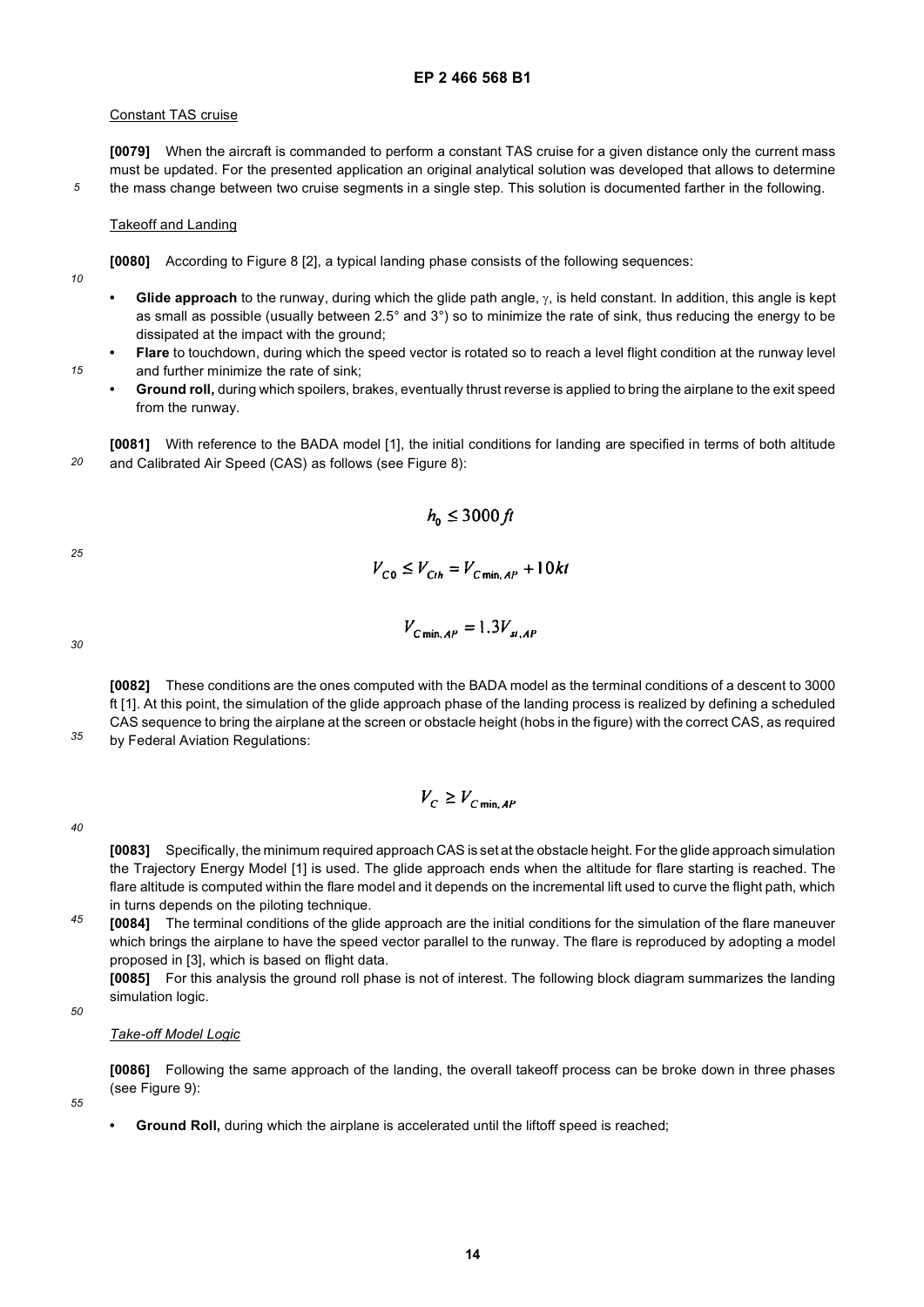- **Transition to Climb,** during which the flight path angle varies gradually from zero (at liftoff) to a constant value for climb;
- **Initial Climb,** during which the airplane follows the takeoff flight path until a safe height above the terrain is reached and climb to-cruise altitude is started.

**[0087]** In this analysis only the second and third phases are of interest since the simulation will be started from the liftoff condition. Thus, the initial values of the state parameters are the ones specified at the end of the ground roll phase:

*10*

*5*

$$
x(t_{LO}) = x_{LO}; h(t_{LO}) = h_{\text{avg}}; V(t_{LO}) = V_{LO} = 1.2V_{s,TO}
$$

- *15* where  $h_{\text{rw}}$  is the runway altitude above sea level. We propose to employ a different model for each of the above phases, separately described in the following. Figure 10 summarizes the takeoff simulation logic. The simulation is started from the liftoff condition which determines the initial conditions for the transition to climb phase, during which the airplane flight path curves until the flight path angle of the initial climb condition is reached. This last one depends on the incremental lift used to curve the trajectory and on the maximum thrust amount used to climb out. To simulate this phase a model
- *20* which integrates the climb model and the acceleration limits proposed in BADA with the piloting technique and the model for transition proposed in [3] has been developed. Once the terminal condition of transition is reached the climb phase is started by the scheduled CAS sequence suggested by the BADA model. Climb is terminated when the airplane reaches 3000 ft.

#### *25* Description of technical issue that has been solved by the solution according to the invention.

**[0088]** The proposed method tool is intended to provide real-time trajectory prediction capabilities at average level accuracy to systems for the automation of Air Traffic Management function. These tools will provide autonomous resolution of potential future conflicts during flight. The main original issues that were not available before this tool was developed are reported in the following list:

1. Real time capability to predict in a few seconds the altimetry trajectories of all aircraft flying over an extended region under ATC control;

2. The tool supports multi-mode execution of maneuvers, when applicable. Indeed, nominal mode, maximum thrust mode, and economic mode have been implemented in the case of change of level and/or speed switch;

3. The tool is capable to check if a developing trajectory can be actually flown by the aircraft. Indeed, flight envelope constraint are verified in real-time during integration;

4. The tool includes the capability to simulate a complete mission including terminal phases, such as landing and takeoff;

*40* 5. To prevent failure in reaching a flight state or level, the tool is capable of computing in real-time the speed and altitude margins for any flight state and atmosphere condition with respect to the actual flight envelope. Estimated margins can be used to drive the trajectory prediction process;

6. In case a failure notice is generated, because an algorithm call requires speed values or final height outside the envelope, the tool outputs indications in order to address a new call to the nearest status that can be accomplished with successful compliance of the envelope limits.

*45*

**[0089]** In the following subsections the main original issues of the presented tool are reported.

## Analytical solution for determining the final mass after a cruise flight segment

*50*

*30*

*35*

**[0090]** In order to minimize the number of computations, an original analytical solution was developed so that a precise estimate of the aircraft mass variation could be carried out after a cruise flight segment of any size. In the case of steady cruise, the single term that changes in the performance status is the mass for flight segment contained in a region with constant temperature, pressure, and wind. The solution that has been carried out allowed for avoiding any form of time

*55* consuming numerical integration. When intermediate estimate are needed the solution can be applied to segments with reduced size.

**[0091]** First of all, the lift coefficient C<sub>l</sub> is determined for steady cruise when lift equals aircraft weight: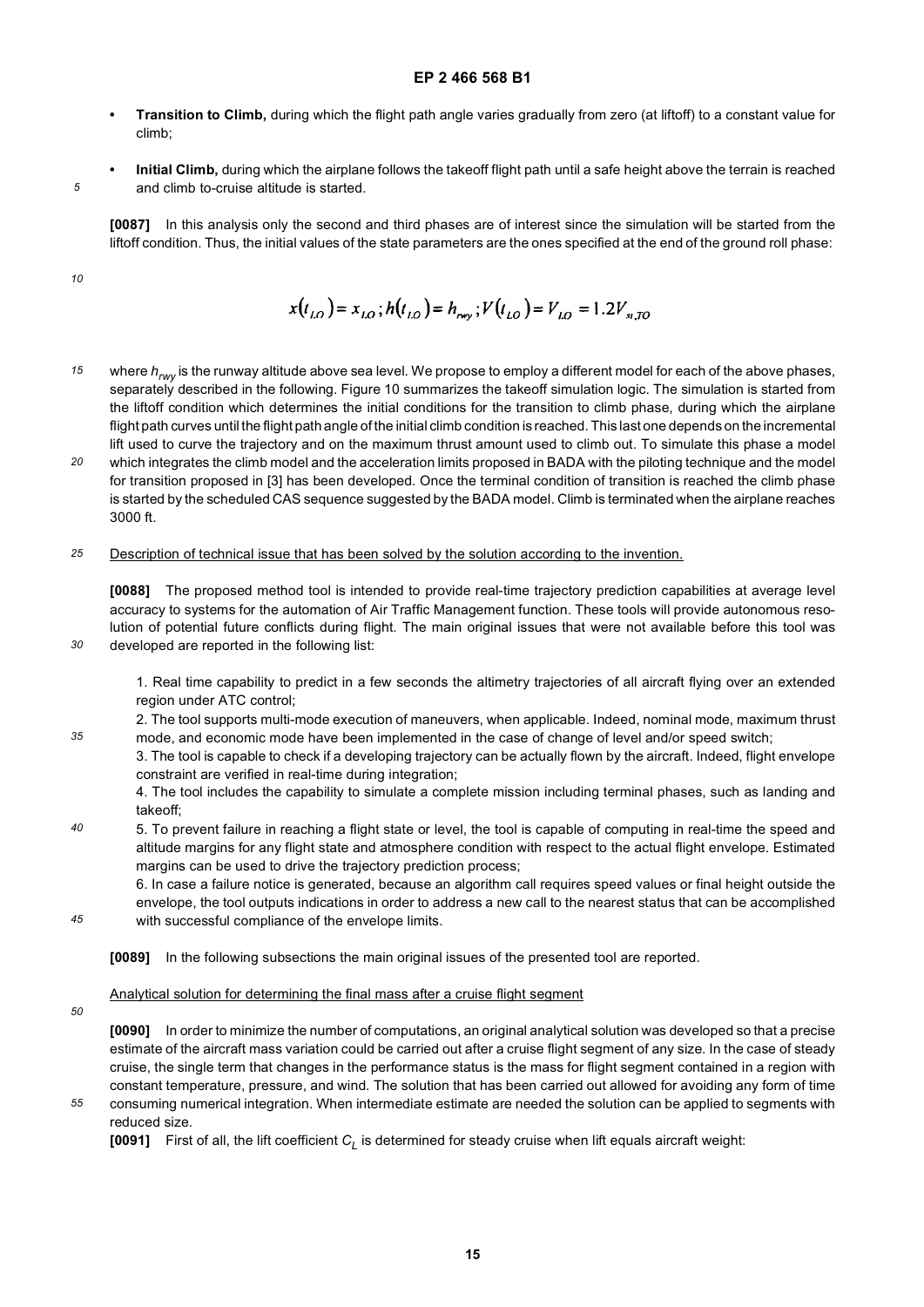$$
C_L = \frac{2 \cdot m \cdot g}{\rho \cdot TAS^2 \cdot S} = k_1 \cdot m \tag{6.1}
$$

**[0092]** Subsequently, the drag coefficient *C<sub>D</sub>*is derived by means of the polar equation:

*10*

*15*

$$
C_D = C_{D0} + C_{DI} \cdot C^2 L = k_2 + k_3 \cdot C^2 L = k_2 + k_4 \cdot m^2
$$
 (6.2)

**[0093]** Where  $C_{D0}$  is the parasitic drag coefficient and  $C_{Dt}$  is the induced drag coefficient. These terms can be derived by BADA™ database. The constant terms *k<sub>i</sub>* can be easily deduced. Thus, the drag D can be determined as follows:

$$
D = \frac{1}{2} \cdot \rho \cdot T A S^2 \cdot S \cdot C_D = k_s + k_6 \cdot m^2
$$
 (6.3)

*20*

**[0094]** Where ρ is the local density and S is the aircraft reference wing surface (from BADA). In steady cruise thrust equals drug:

$$
T = D \tag{6.4}
$$

**[0095]** Since the time derivative of the aircraft mass *m* equals the opposite of the fuel flow *f*, i.e. a linear term of *T*, the · following non linear differential equation can be written;

*30*

$$
\dot{m} = -f = k_1 + k_8 \cdot T = k_9 + k_{10} \cdot m^2 \tag{6.5}
$$

*35* **[0096]** Equation (6.5) can be rearranged as follows by extracting the differential terms:

$$
\frac{dm}{m^2} = k_9 \cdot \frac{dt}{m^2} + k_{10} \cdot dt = \frac{k_9}{m} \cdot \frac{dm}{m^2} + k_{10} \cdot dt \qquad (6.6)
$$

**[0097]** Moreover, all terms depending on mass can be put on the left side of the equation:

*45*

*40*

$$
\left(\frac{\dot{m}-k_{\rm o}}{\dot{m}}\right)\cdot\frac{dm}{m^2}=k_{\rm lo}\cdot dt\tag{6.7}
$$

*50*

**[0098]** The expression of *m* reported in equation (6.7) can be replaced by the one in equation (6.5): ·

$$
\left(\frac{k_{10} \cdot m^2}{k_9 + k_{10} \cdot m^2}\right) \cdot \frac{dm}{m^2} = k_{10} \cdot dt
$$
 (6.8)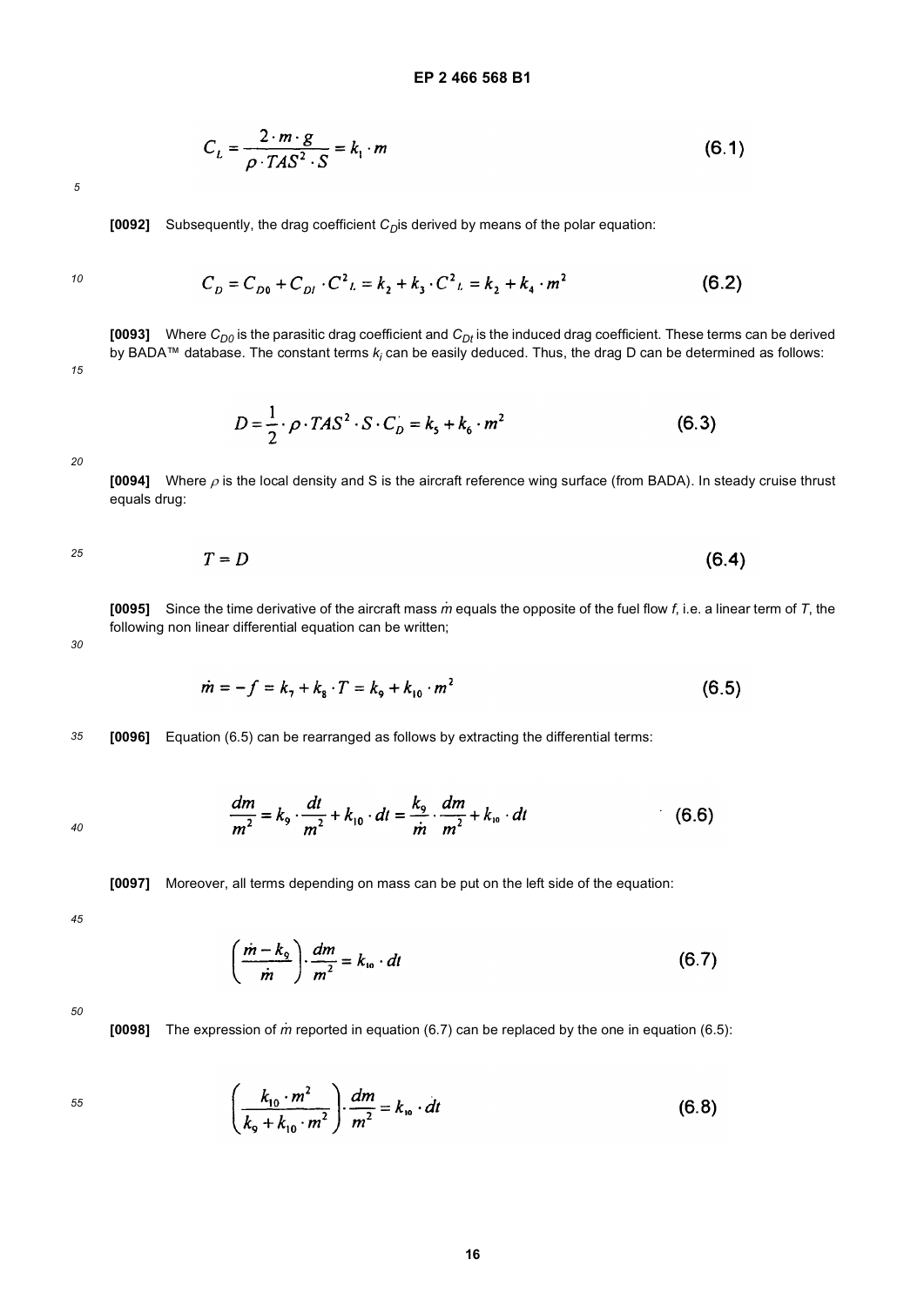**[0099]** The resulting integral problem is given in the following equation:

$$
\boldsymbol{5}
$$

$$
\left(\frac{dm}{k_9 + k_{10} \cdot m^2}\right) = dt \tag{6.9}
$$

*10* **[0100]** Equation (6.9) can be integrated in order to carry out the analytical expression of the mass at the end of the cruise segment  $m_{fin}$  as a function of the initial mass  $m_{in}$ .

*15*

$$
t - t_0 = \frac{dist}{TAS} = \sqrt{\frac{1}{k_9 \cdot k_{10}}} \cdot \left[ \tan^{-1} \left( \sqrt{\frac{k_{10}}{k_9}} \cdot m_{fin} \right) - \tan^{-1} \left( \sqrt{\frac{k_{10}}{k_9}} \cdot m_{in} \right) \right] \tag{6.10}
$$

*20* **[0101]** This equation can be solved with inference on trigonometric terms and is independent from the type of engine of the aircraft.

Control by selection of proper Thrust and ESF mix

**[0102]** The control terms in equation (3.1) are:

*25*

1. The aircraft thrust T;

2. The aircraft Energy Share Factor ESF.

*30* **[0103]** In order to emulate the pilot's behavior after a command is sent from ATC, a proper arrangement of the above reported terms must be selected. The values derived by the invention to this extent are reported in table 6.1.

| Commanded<br>maneuver | Commanded<br>speed switch | <b>Commanded mode</b> | <b>Thrust</b>                                   | <b>ESF</b>                          |
|-----------------------|---------------------------|-----------------------|-------------------------------------------------|-------------------------------------|
| Climb                 | Increase                  | Economic              | $C_{power\ red}$ <sup>*</sup> $T_{max}$ , climb | ConstCASESF (sec.<br>$3.2$ of $[1]$ |
|                       |                           | Average               | $C_{power\,red}$ <sup>*</sup> $T_{max}$ , climb | 0.3                                 |
|                       |                           | Max climb angle       | $T_{\text{max, climb}}$                         | 0.3                                 |
|                       | Decrease                  | Economic              | $T_{idle}$                                      | 1.7                                 |
|                       |                           | Average               | $C_{power\ red}$ <sup>*</sup> $T_{max}$ , climb | 1.7                                 |
|                       |                           | Max climb angle       | $T_{\text{max, climb}}$                         | 1.7                                 |
| Descent               | Increase                  | Economic              | $T_{des}$                                       | 1.1                                 |
|                       |                           | Average               | $\mathsf{T}_{\mathsf{des}}$                     | 1.4                                 |
|                       |                           | Max descent angle     | $\mathsf{T}_{\mathsf{des}}$                     | 1.7                                 |
|                       | Decrease                  | Economic              | $T_{des}$                                       | 0.7                                 |
|                       |                           | Average               | $\mathsf{T}_{\mathsf{des}}$                     | 0.5                                 |
|                       |                           | Max descent angle     | $T_{des}$                                       | 0.3                                 |
| Cruise                | Accelerated               |                       | $C_{power\ red}$ <sup>*</sup> $T_{max}$ , climb | $\mathbf 0$                         |
|                       | Constant speed            |                       | D                                               | $\mathbf{0}$                        |
|                       | Decelerated               |                       | $T_{des}$                                       | $\mathbf{0}$                        |
|                       |                           |                       |                                                 |                                     |

Table 6.1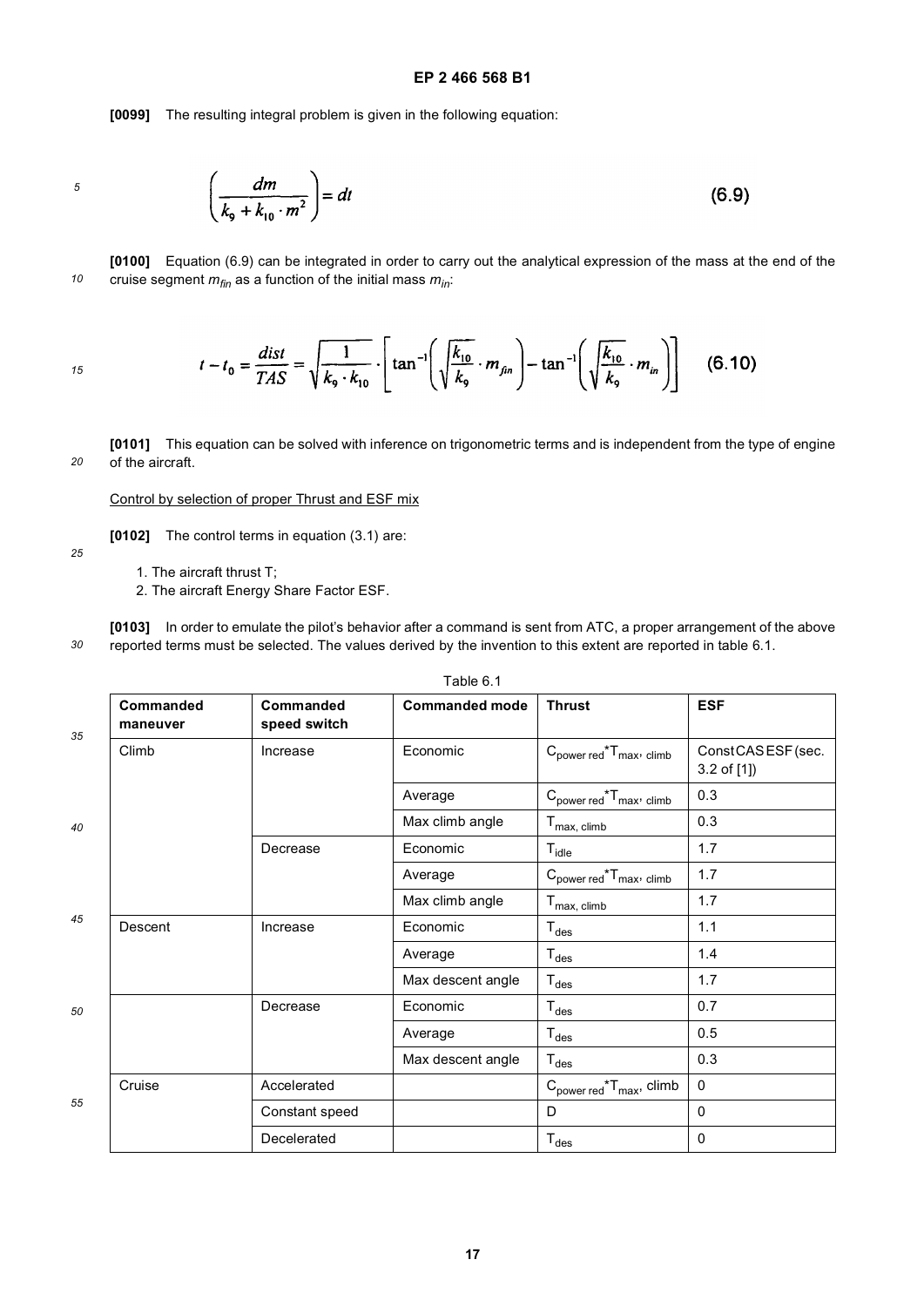**[0104]** Indeed, four modes were adopted for thrust *T*, such as:

1) Maximum Climb Thrust (*Tmax*, *climb*). It is a thrust level that could be sustained only for a short time by engines. Typically, it is used for initial climb during takeoff. It is the continuous maximum thrust limit reported in aircraft manual (sec. 3.7.1 of [1]);

2) Reduced Climb Power. In order to avoid engine wear and excess fuel consumption, standard climbs are realized with a reduced power consumption correction factor (C<sub>power red</sub>) as reported in sec. 3.8 of [1];

3) Maximum Cruise Thrust (*T<sub>max, cruise*)<sub>.</sub> It is the maximum thrust allowed during cruise phase (sec. 3.7.2 of [1]);</sub> 4) Descent Thrust  $(T_{des})$ . It depends on altitude and flight phase (sec. 3.7.3 of [1]).

*10*

*5*

**[0105]** All thrust laws depend on  $T_{max. \, cilimb}$ . It is a function of engine type,  $h$ ,  $V_{TAS}$ , and temperature.

**[0106]** In order to simulate pilot behavior, a proper control was introduced on longitudinal acceleration so that *T* is properly reduced to avoid constraint infringement of aforesaid parameter. Indeed, also human and automatic pilots perform the same control during real flights to keep the aircraft within acceleration safety boundaries.

*15*

Minimization of the computational load

*20* **[0107]** Each phase reported above with reference to Figure 1 has been coded so that the number of computations is optimized for the specific application. Therefore, when TAS or level is constant all terms that are constant with TAS or level have been computed only during initialization. Moreover, during steady cruise flight the single step analytical solution described above was applied. A test with specific benchmarking tools [12] reported a reduction of more than 30% in the mean computational load.

# Check of Flight Envelope constraint

*25*

*30*

*35*

**[0108]** Flight envelope is defined on the basis of the BADA™ database. One performs a check of position inside the envelope for the initial state and at every integration step.. Also temperature effect was accounted for. Indeed, temperature variations from standard atmosphere model up to 10° C could produce an error up to 10% in the determination of *d*. This effect had an important impact on turbojet aircraft trajectory prediction performances. For the definition of the flight envelope within the TEM model seven types of constraint on status are provided:

- 1) Maximum CAS *V<sub>MO</sub>* that accounts for maximum Lift and Drag levels;
- 2) Maximum Mach number  $M_{MO}$  that accounts for effects of air compressibility;
- 3) Maximum altitude *hmax*/*act* for a given aircraft mass *m* and temperature *T*;
- 4) Minimum CAS  $V_{min}$  that is determined by stall;
	- 5) Buffet Mach number  $M_h$  that is a limit due to vibrations induced in jet engines;
	- 6) Maximum longitudinal acceleration  $acc_{long\,max}$  that is determined by flight regulations;
	- 7) Maximum normal acceleration *acc<sub>norm max* that is determined by flight regulations.</sub>
- *40* **[0109]** Constraints (1-5) were Flight Envelope constraints depending on aircraft type and flight status, whereas constraints 6 and 7 were global aircraft constraints.

# Inclusion of Takeoff and Landing by means of kinematic models

- *45* **[0110]** The aircraft data included in the BADA™ data base does not allow for direct dynamical integration of aircraft vertical trajectory for flight phases below 3000 ft. In particular, this is due to a not negligible modification of standard models of drag and thrust in these phases. Indeed, aerodynamic drag must account for ground effect while thrust has specific issues that cannot be derived from the analysis of radar tracks during cruise, i.e. the way BADA database is compiled.
- *50* **[0111]** The model proposed by the present invention is based on a dynamical inversion of TEM equations (3.1). The aircraft vertical trajectory is assumed to be equal to the one reported by ICAO in its regulations. The dynamical terms, i.e. drag and thrust, are derived in each segment of takeoff and landing phases as reported farther in the following (explanations leading to equations A) together with a description of the implemented routines.

#### *55* Determination of integration pitch

**[0112]** Another important aspect that was taken into account was the selection of pitch for time integration. Because of the calls to the various services, the distance travelled by the airplane can be remarkable, an integration strategy with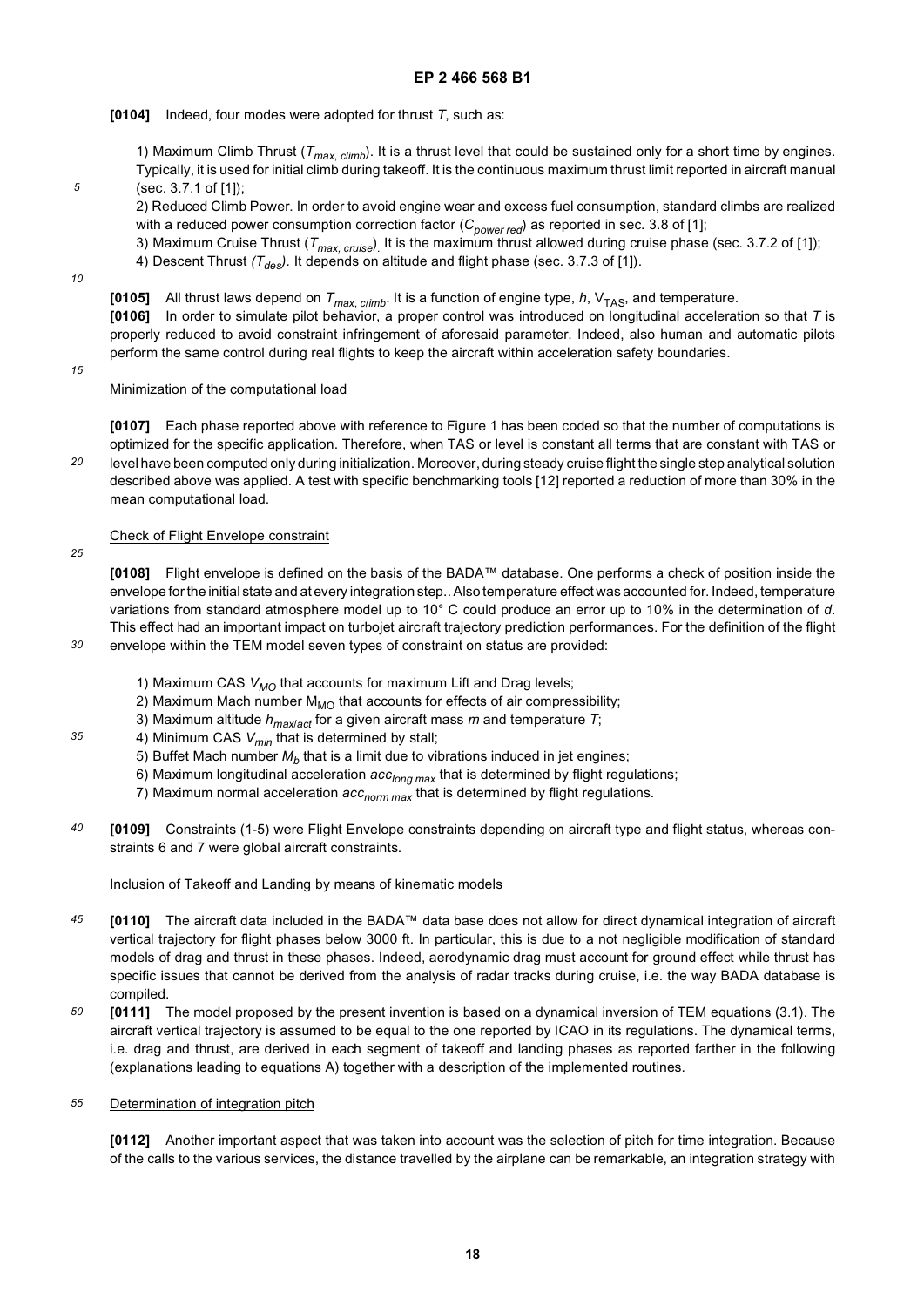variable pitch has been chosen, namely the maximum values of integration pitch were assigned considering maximum allowed altitude and true air speed variations.

**[0113]** A proper procedure was selected to estimate the values of maximum integration pitches to address the minimum computational load at an acceptable accuracy level. Simulations used to test climb, descent, and cruise phases where

- *5* repeated for uniformly distributed pairs of speed and height pitches ranging from minimum (1m,1m/s) to (300m,100m/s). For each run, contour plots similar to the one reported in figure 11 were carried out. They reported the percent error of each pair of speed and height pitches with respect to the pair (1m,1m/s) that was estimated to be the most accurate. The optimal pitches were selected considering the criterion that they should represent the point that had an error of less than 1% and it was also the most distant from (1m,1m/s). Such an analysis produced the choice of the integration pitches
- *10* (40m,25m/s). Figure 3 reports the results of tests of 151 climb conditions compared to the ones output by BADA Tools™ developed by EUROCONTROL™. It is worth noting that the mean error was in the order of 0.1 % and rms error changed slightly from 9% to 10% whereas the total number of computations was critically reduced. Pitch selection had no effect on cruise at constant speed, since the tool was capable to compute the aircraft mass at the end of cruise segment in a single computational step.
- *15*

# Performance Status Reassignment

**[0114]** Another important aspect that was taken into account was the possibility of reassigning the target performance status in case it lies outside the flight envelope. Indeed, some implemented modes require the aircraft reaches a target level (reach a level) or target speed and level (reach a speed). In this cases, it is not enough to check that the target

- *20* performance status lies within the initial flight envelope, since it may move outside the actual flight envelope during the integration process. To overcome this problem specific methods have been developed and implemented in order to check for target performance status inclusion in the actual flight envelope and reassign it in case it lies outside the actual flight envelope, which is affected by actual mass and atmospheric conditions.
- *25* **[0115]** Let suppose that a target performance status has been assigned:

$$
X_T = \{CAS, h\}
$$

*30*

**[0116]** Starting from an initial performance status, given initial mass M<sub>0</sub> and temperature at sea level, T<sub>sl</sub>, we can easily check for target performance status inclusion in the flight envelope corresponding to the initial mass and temperature at sea level (blue boundary in Figure 12). In the following, for the sake of brevity, we consider only the effect of the aircraft mass.

- *35* [0117] Let suppose that at the *i*-th integration step, at which the airplane mass is reduced from  $M_0$  to  $M_{\dot{p}}$  the maximum speed boundary of the flight envelope moves to the left (red boundary in figure 12) leaving the target performance status now outside the actual flight envelope. The target performance status becomes now unfeasible, and needs to be reassigned.
- *40* **[0118]** The implemented logic relies on computing the nearest target performance status on the red boundary and then shifting the target performance status to the point on the black boundary  $(X_{T_N})$  computed by applying a safe margin to the nearest target status. This procedure is repeated each time the target performance status moves outside the actual flight envelope and the safe margin is computed so to reduce the number of times the procedure is applied. However, it is sufficiently small so to keep small the difference between the reassigned target status and the original one. **[0119]** The implemented procedure provides also an estimate of the speed derivative with respect to altitude evaluated
- *45* as the inverse of the slope of the line connecting the actual performance status to the target one. Indeed, this quantity can be used in the choice of the most appropriate energy share factor, i.e. the most appropriate aircraft attitude, to reach the desired performance status.

**[0120]** In case only a target level is specified (reach a level mode), the above procedure concerning the calculations of the margins with respect to the flight envelope allows computing the admissible speed range corresponding to that

- *50* target flight level on the actual flight envelope (see Figure 13). This information can be used to drive the integration process toward the target altitude without violating the flight envelope in terms of speed. In addition, the procedure provides also the speed derivative with respect to altitude evaluated as the inverse of the slope of the lines connecting the actual performance status,  $X_{j\cdot}$  to the points corresponding to the minimum and maximum admissible speeds at the target altitude. These values provides a range of admissible slopes that can be used to shape the Energy Share Factor
- *55* used to reach the target altitude.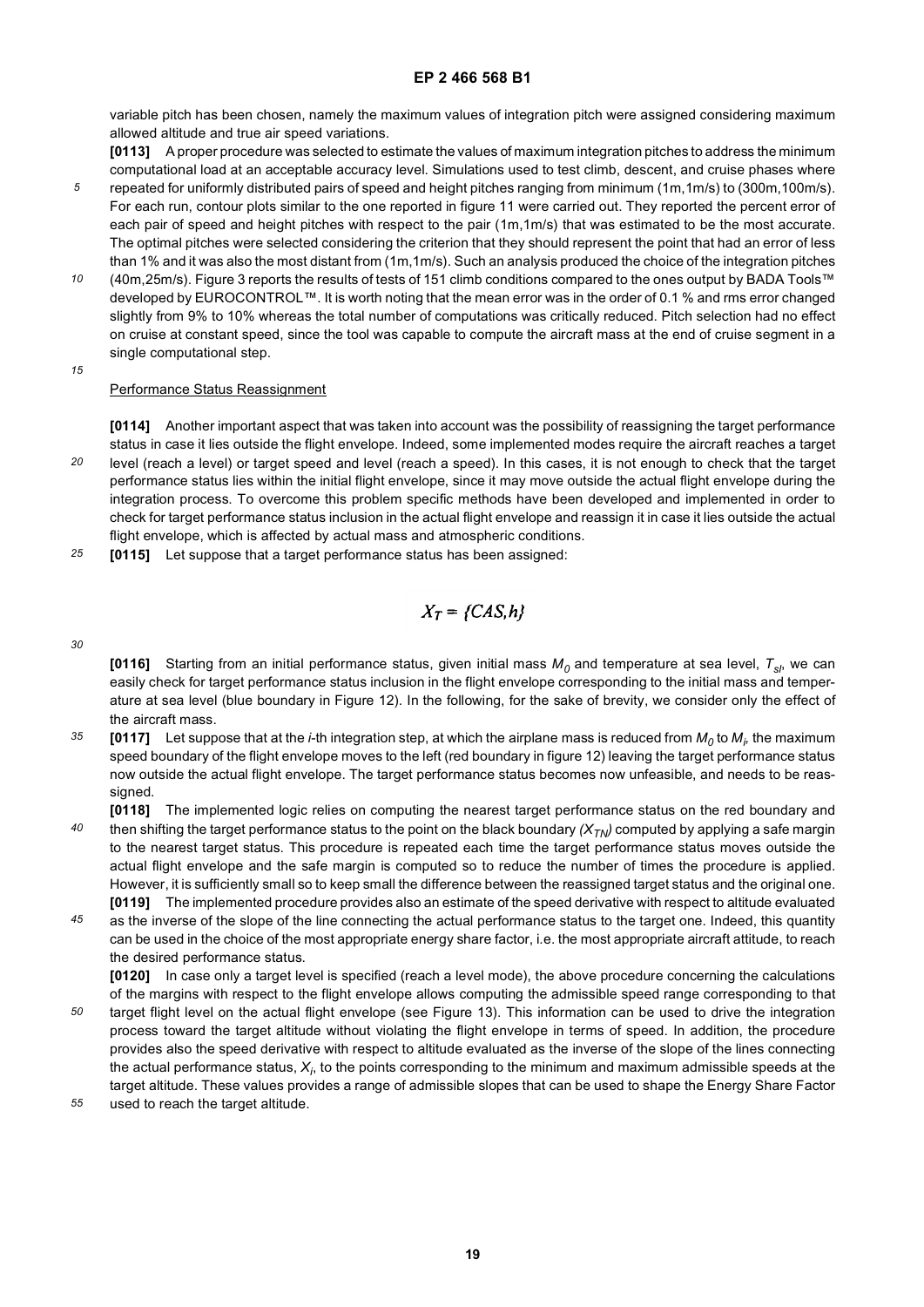### Performance Status margins

**[0121]** Another implemented innovative solution concerns the computation of the actual performance status margins (speed and altitude) with respect to the actual flight envelope boundary. The margins are defined as in Figure 14. The knowledge of the actual values of these margins allows properly driving the integration process, in terms of time, speed and/or altitude variations, to avoid that the actual performance status moves outside the flight envelope, which can cause a failure in the integration process.

# Evaluation of wind effect

*10*

*15*

*20*

*5*

**[0122]** The developed method tool can estimate the effect of wind on aircraft performance status. This effect is given by estimating the following terms:

- 1. Aircraft ground speed (GS) as a function of true air speed (TAS) and wind speed (WS);
- 2. Aircraft heading ψ as a function of course angle β, TAS, and WS.

**[0123]** For the first term the following method has been carried out. The demonstration needs that the Aircraft Groundspeed Reference Frame (AGRF) is defined. It is the frame that has x axis alongside current groundspeed direction, y axis in the horizontal plane and normal to x axis, z axis alongside vertical direction. It results that x axis is tangent to aircraft ground trajectory, i.e. longitudinal axis, whereas y axis is normal to aircraft ground trajectory, i.e. lateral axis. Let

# *WS* have the following components in the AGRF frame:

$$
WS = \begin{bmatrix} W S_{Long} \\ W S_{Lai} \\ 0 \end{bmatrix}
$$
 (6.11)

*30*

*25*

**[0124]** These components are given from meteo information in each point of the aircraft trajectory. It is worth noting that the vertical wind speed is non negligible only for short term not stationary events such as wind gusts and wind shares. Moreover, it is not reported in meteo information.

 $(6.12)$ 

**[0125]** In the same reference frame, GS is given as:

 $GS = \begin{bmatrix} GS_{Long} \\ 0 \\ VRCD \end{bmatrix}$ 

*35*

*40*

while aircraft *TAS*=*GS*-*WS* can be estimate as:

*45*



*50*

**[0126]** Since *VRCD* and the norm of *TAS* are estimated by means of integration of TEM equations (3.1), the determination of GS is completed once GS<sub>Long</sub> is computed. The square of the norm of *TAS* can be derived from (6.13):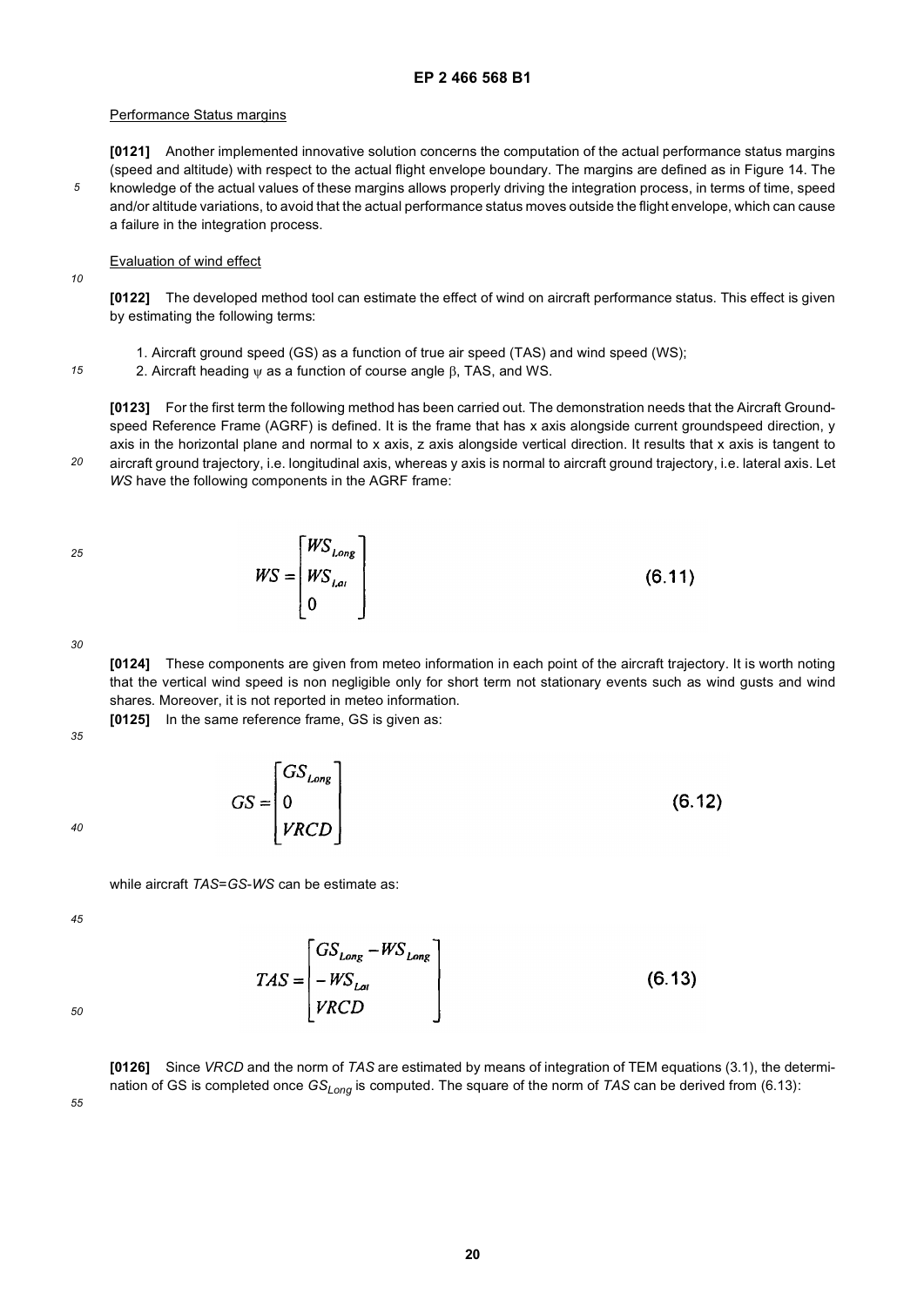$(6.14)$  $=GS^2_{long} + WS^2_{long} - 2GS_{long}WS_{long} + WS^2_{long} + VRCD^2$ 

**[0127]** Equation (6.14) is a quadratic equation in *GSLong* that admits the following solutions:

 $TAS^2 = (GS_{Lape} - WS_{Lone})^2 + WS^2_{Lat} + VRCD^2 =$ 

*10*

 $GS_{long} = WS_{long} \pm \sqrt[2]{WS^2_{long} - WS^2_{long} - WS^2_{long} - VRCD^2 + TAS^2} =$  $(6.15)$ =  $WS_{long} \pm \sqrt[2]{TAS^2 - WS^2_{lat} - VRCD^2}$ 

*15*

**[0128]** Since *GSLong* must be positive for aircrafts, the negative sign before the square root in equation (6.15) must be discarded. As a consequence, the resulting value of  $GS_{Long}$  is:

*20*

$$
GS_{Long} = WS_{Long} + \sqrt[2]{TAS^2 - WS^2_{lat} - VRCD^2}
$$
 (6.16)

*25* **[0129]** The aircraft heading ψ, i.e. the angle between the north direction and the aircraft longitudinal axis, can be determined once the course angle β , i.e. the angle between the north direction and the horizontal ground speed direction, is given. The method to extract  $\psi$  is reported in Figure 15. It results:

$$
\psi = \beta - \arctg \left( \frac{-WS_{Lat}}{TAS_{Long}} \right) = \beta - \arctg \left( \frac{-WS_{Lat}}{GS_{Long} - WS_{Long}} \right) =
$$
\n
$$
= \beta - \arctg \left( \frac{-WS_{Lat}}{\sqrt[3]{TAS^2 - WS^2_{Lat} - VRCD^2}} \right)
$$
\n(6.17)

*35*

*30*

### Applications that can be improved by using the proposed invention

*40* **[0130]** The following applications can make use of the developed algorithm:

> 1. Flight Data Processing software for Air Traffic Management applications. In this case, the algorithm can be used to predict vertical motion and performance status of all aircrafts in a controlled region in order to perform conflict detection and resolution. The algorithm can be used for both strategic planning and real-time tactical re-planning;

- *45* 2. Air Traffic Simulation tools for professional and gaming applications. Professional applications include testing of innovative flight procedures, e.g. continuous descent flight. The algorithm can be used for real-time simulations of aircraft behavior after a specific command is issued from a controller. The tool can be installed into Flight Controllers Training Units, i.e. the units that are used to train Flight Controllers with Synthetic Air Traffic Conditions. In this case, the tool can estimate aircrafts response to Controllers' commands;
- *50* 3. The tool can be used by innovative onboard avionic instruments, such as next generation Traffic Collision Avoidance Systems or a Bad Weather Avoidance System. In this case, it can be adopted to simulate aircraft behavior if a proper automatic command is issued to avoid dangerous conditions.

## Takeoff and landing models

*55*

*Landing Model Equations*

### **[0131]** In the following it is assumed that: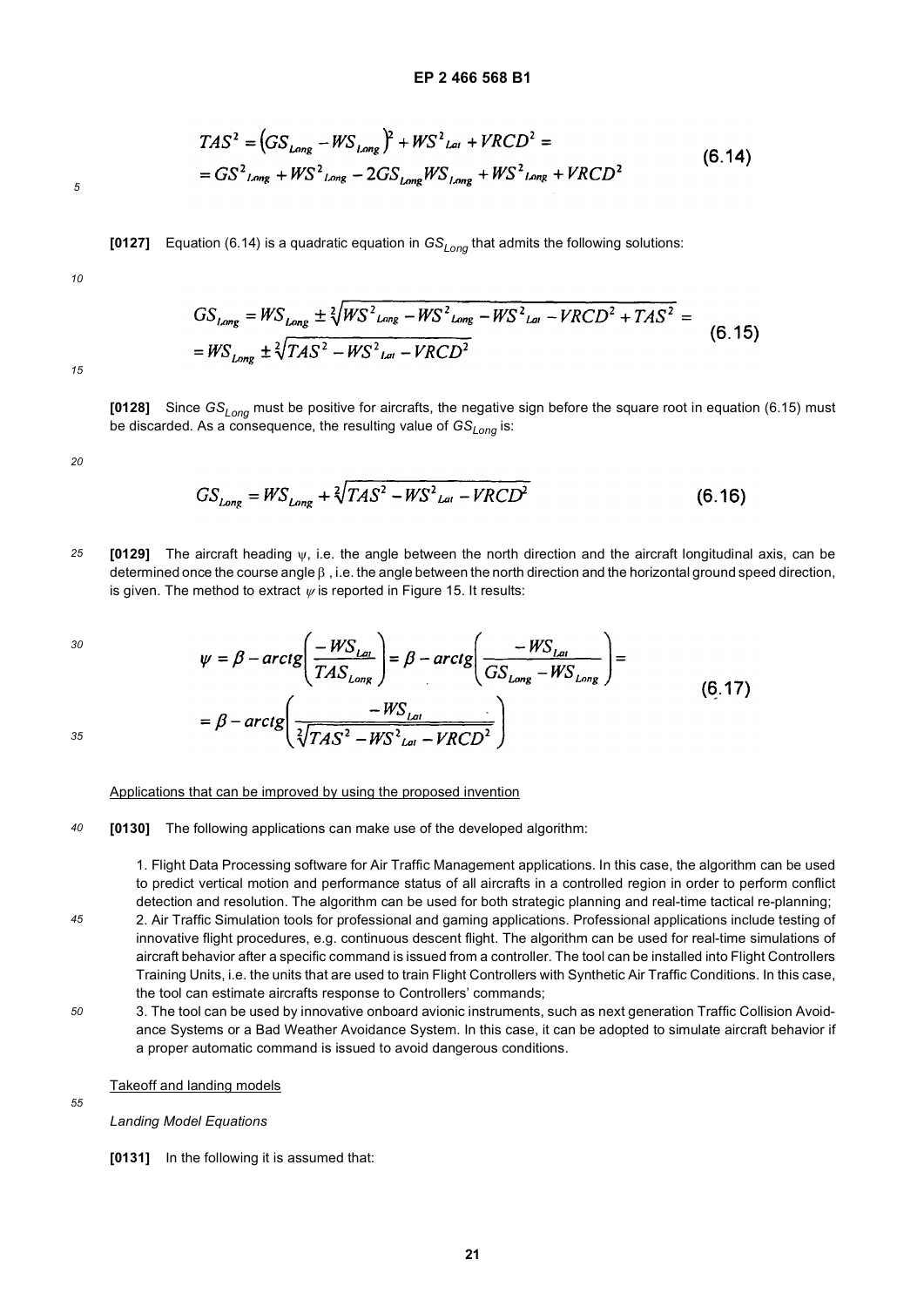- **•** The airplane moves only in the longitudinal plane
- **•** The airplane is in complete trim, i.e. no net pitching, rolling and yawing moments exist.
- *5* **[0132]** Thus the only allowed accelerations are the ones along and perpendicular to the flight path. Under these assumptions, with reference to Figure 16 [4], the equations of motion of the airplane projected along and perpendicularly to the flight path are :

 $\sim$ 

*10*

$$
T\cos\alpha - D - W\sin\gamma = \frac{w}{g}\frac{dV}{dt}
$$
  

$$
T\sin\alpha + L - W\cos\gamma = \frac{W}{g}V\dot{\gamma}
$$
 (A.1)

*15*

**[0133]** Wherein *V* is the true air speed, γ is the flight path angle, *L* is the lift, *D* is the drag, *T* is the thrust, *W* the weight and g the gravity acceleration. If the thrust angle, Φ*T*, and the angle of attack, α, are assumed small (as typical), the two equations rewrite as:

*20*

*25*

$$
T - D - W \sin \gamma \approx \frac{W}{g} \frac{dV}{dt}
$$
  
\n
$$
L - W \cos \gamma \approx \frac{W}{g} V \dot{\gamma}
$$
 (A.2)

*30* **[0134]** The airplane altitude with respect to the runway and ground range can be then computed by the following kinematic relations:

*35*

$$
\frac{dh}{dt} = V \sin \gamma
$$

$$
\frac{dx}{dt} = V_g \cos \gamma
$$

*40* where  $V_q$  is the ground speed evaluated as the sum of the true air speed and the wind speed:

 $V_e = V + V_u$ 

*45*

[0135] In the following, *V* indicates the True Air Speed (TAS) and *V<sub>C</sub>* indicates the Calibrated Air Speed (CAS).

## *Glide Approach*

**[0136]** During the approach, the airplane is flown along a straight line flight path [4] with an approach speed which must satisfy the following CAS constraint until the airplane reaches the obstacle height (50 ft for both 23 and 25 Federal Aviation Regulations, FAR):

*55*

*50*

$$
V_{CA} \ge V_{C_{\min,AP}} = 1.3 \cdot V_{st,AP} \tag{A.5}
$$

 $(A.4)$ 

 $(A.3)$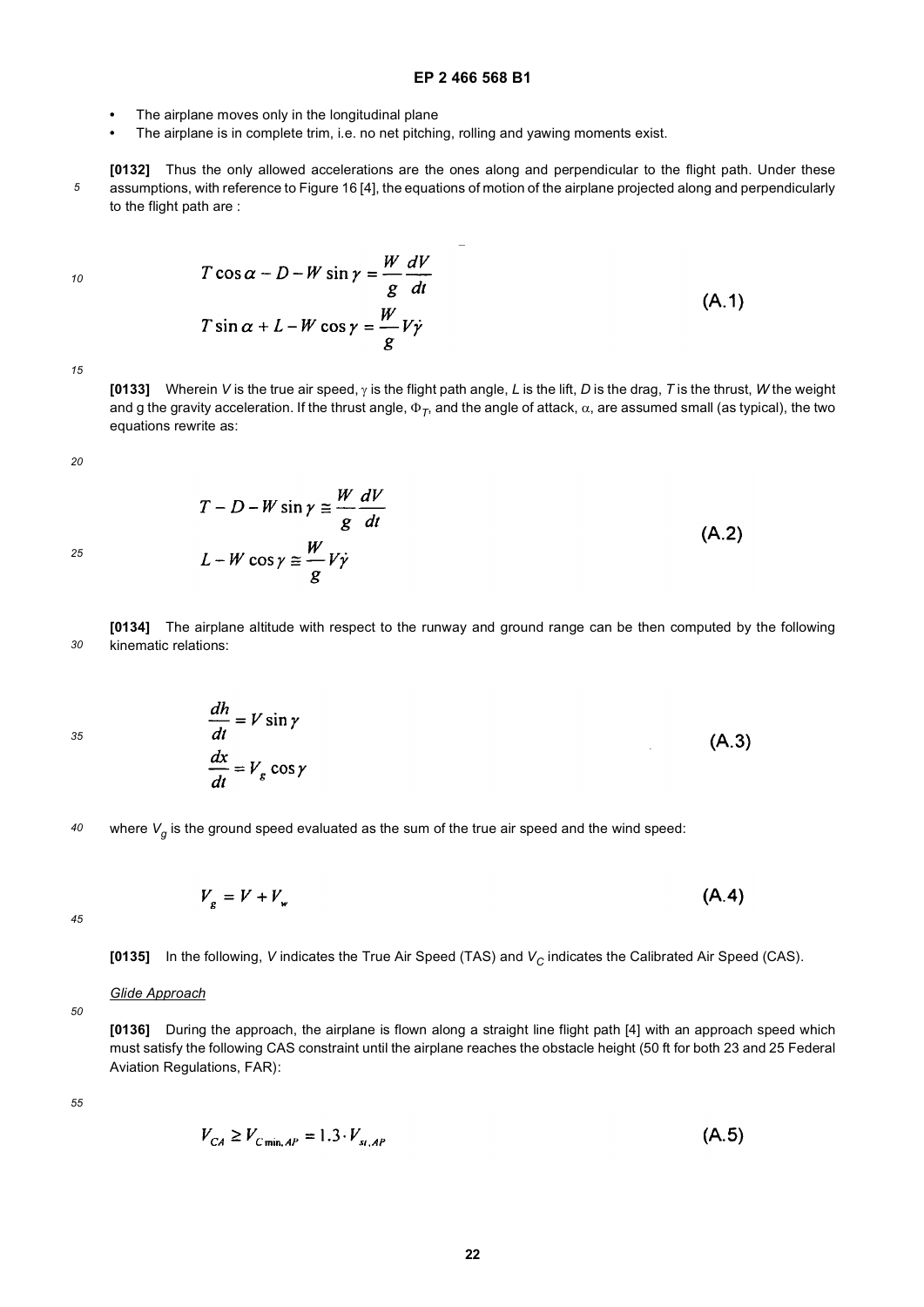where  $V_{stAP}$  is the stalling speed in approach. During the final approach the airplane must be configured to the landing configuration, i.e. gear down and flaps in the landing position. Differently from the approach speed, the touchdown speed is not specified by FAR's, but it is typically approximated as [4]:

*5*

$$
V_{TD} \ge 1.15 \cdot V_{s_{I,AP}} \tag{A.6}
$$

*10*

**[0137]** By multiplying the first of equations (A.2) by *V* and using the first of equation (A.3) we have:

$$
(T - D)V = WV \sin \gamma + \frac{W}{g}V \frac{dV}{dt} \Rightarrow (T - D)V = W \frac{dh}{dt} + \frac{W}{g}V \frac{dV}{dt}
$$
 (A.7)

*15*

*20*

*25*

**[0138]** This equation is the one provided also in the TEM model [2], and it can be used to model the airplane motion from the initial altitude,  $h_o$ , and CAS speed,  $V_{Co}$ , to the altitude and speed at the flare starting. Specifically, since in the approach phase the CAS is constrained to be higher than a minimum (see eq. A.5), a CAS schedule is imposed from the initial CAS speed at the initial height so to have the minimum required approach speed at the screen height:

$$
V_C = \frac{(h-h_o)V_{CA,screen} + (h_{screen} - h)V_{Co}}{h_{screen} - h_o}
$$
(A.8)

**[0139]** This CAS schedule is converted into a TAS schedule by using the CAS to TAS conversion formulas provided in the TEM model [3].

*30* **[0140]** Since the flight path angle is kept constant during descent, this additional condition determines that both CAS and ROCD (Rate of Climb/Descent) are controlled during approach. As a consequence, equation (A.7) can be used to evaluate the required thrust as follows:

*35*

$$
T = W \sin \gamma + \frac{W}{g} \frac{dV}{dt} + D \tag{A.9}
$$

*40* **[0141]** Of course, it must be controlled that this thrust is not lower than the idle thrust and not higher than the landing thrust as provided in the TEM model [3], i.e the following condition must be satisfied:

$$
T_{idle} \le T \le T_{landine} \tag{A.10}
$$

where the thrust in landing is evaluated as follows [3]:

*50*

*45*

$$
T_{landing} = C_{Tdes,ld} T_{\max, \text{clim }b} \tag{A.11}
$$

*55* **[0142]** In equation (A.11), *T*max*,c*lim*b* is the maximum thrust in climb provided for the different airplanes in the TEM model and C<sub>Tdes,Id</sub> is the thrust correction factor for the landing phase [3]. **[0143]** Once speed, flight path angle and thrust have been evaluated, the airplane altitude and ground range can be computed by integrating the two kinematic equations (A.3). In addition, the nominal fuel flow,  $f_{nom}$ , can be evaluated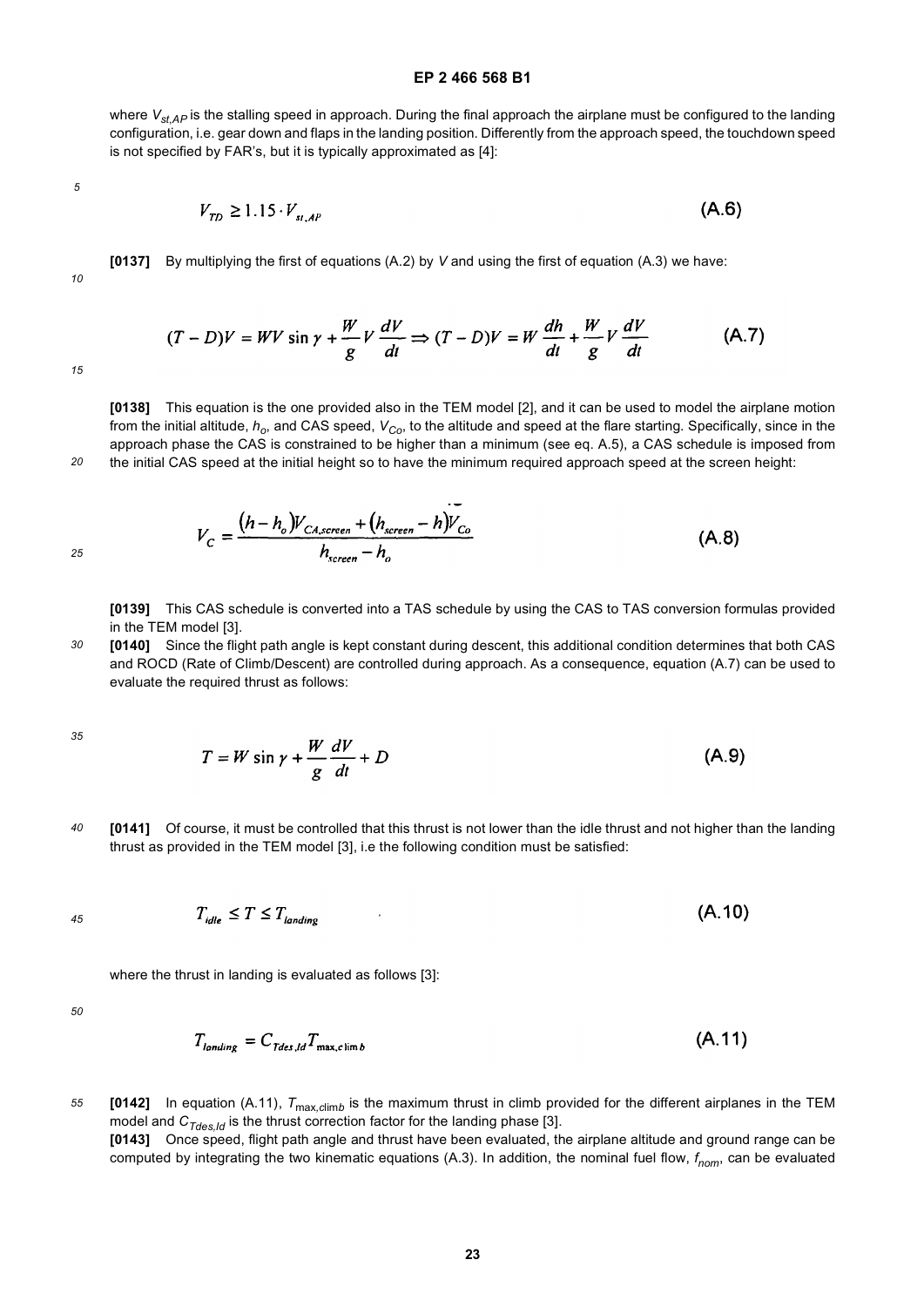according to the formulas reported in the TEM model for the different airplanes [3], thus the fuel consumption can be computed as a function of time as:

*5*

$$
m_f = f_{nom} \cdot t \tag{A.12}
$$

and the airplane mass is determined as:

*10*

*15*

$$
m = m_o - m_f \tag{A.13}
$$

Where  $m<sub>o</sub>$  is the initial airplane mass.

**[0144]** Finally, the longitudinal deceleration during approach can be easily computed from the variation imposed on the TAS. Of course, since the flight trajectory is a straight line, the acceleration perpendicular to it is zero.

*Flare*

*20* **[0145]** The flare maneuver is modeled as in [4]: the flight path is a curved line, normally assumed to be circular (see Fig. 17) . During the flare the airplane decelerates to the touchdown speed. Thus, an average flare speed can be defined and used to compute the flare parameters:

*25*

$$
V_f \approx 1.23 \cdot V_{st,AP} \approx 0.95 \cdot V_{c_{\min,AP}}
$$
 (A.14)

*30* **[0146]** During flare the lift must balance the airplane weight and the centrifugal force produced by the curved flight path, i. e. we have:

$$
L = W + \frac{W}{g} \frac{V_{\text{flare}}^2}{R_{\text{flare}}} = \frac{1}{2} \rho C_{\text{I,flare}} V_{\text{flare}}^2 S
$$
 (A.15)

where is the atmospheric density, S the wing surface and R<sub>flare</sub> is the flare radius. Let we take:

*40*

*35*

$$
C_{LWeight} = \left(\frac{2W/S}{\rho}\right) \frac{1}{V_{flare}^2} = \frac{V_{flare}^2}{V_{flare}^2}
$$
 (A.16)

 $\overline{a}$ 

*45*

where *V<sub>flare1</sub>* is the flare speed under unitary lift coefficient. From (A.15) and (A.16), the lift coefficient during the landing flare can be computed as:

*50*

$$
C_{\text{LJfare}} = C_{\text{LWeighl}} + \Delta C_{\text{Lflare}} \tag{A.17}
$$

where Δ*C<sub>I flare</sub>* is the lift coefficient increment needed to curve the airplane trajectory given by: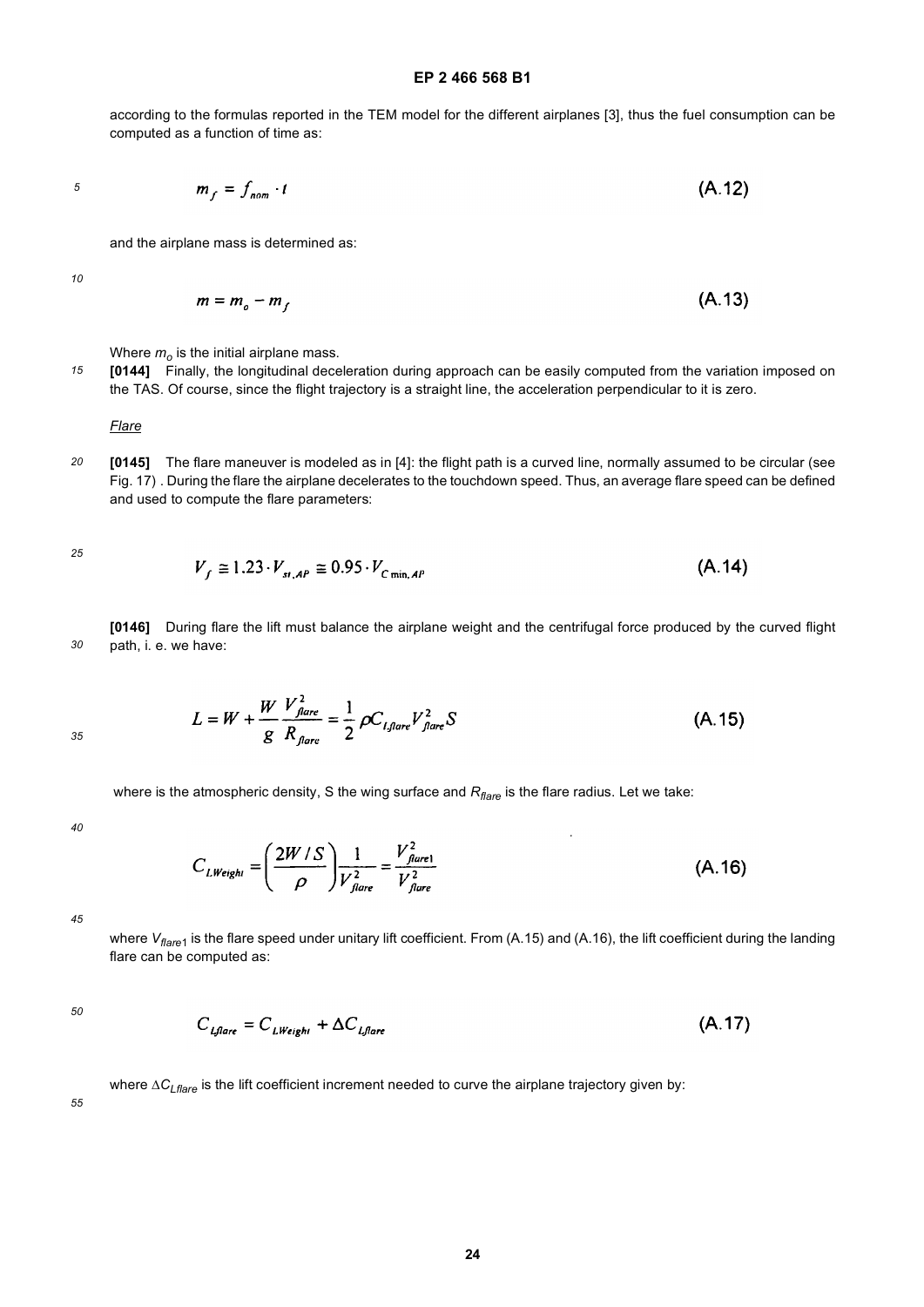$$
\Delta C_{i,flare} = \left(\frac{2W/S}{\rho}\right) \frac{1}{gR_{jare}} \tag{A.18}
$$

**[0147]** The change in the lift coefficient is assumed to be instantaneous [4]. Thus we have:

 $\overline{a}$ 

*10*

$$
C_{i, flare} = \frac{V_{flare}^2}{V_{flare}^2} + \Delta C_{i, flare} = \frac{V_{flare}^2}{V_{s_i, AP}^2} + \frac{V_{s_i, AP}^2}{V_{flare}^2} + \Delta C_{i, flare} = C_{i, max, AP} \frac{V_{s_i, AP}^2}{V_{flare}^2} + \Delta C_{i, flare} \tag{A.19}
$$

*15* since:

$$
C_{L\max,AP} = \frac{2W/S}{\rho V_{s\mu,AP}^2} = \frac{V_{flure1}^2}{V_{s\mu,AP}^2}
$$
 (A.20)

**[0148]** Finally, the lift during flare is given as:

*25*

*20*

$$
L = \frac{1}{2} \rho V_{\text{flare}}^2 S \left[ C_{L_{\text{max}} \mathcal{A}^P} \frac{V_{\text{st}}^2 A^P}{V_{\text{flare}}^2} + \Delta C_{L_{\text{flare}}} \right]
$$
(A.21)

*30*

**[0149]** The flare radius can be computed from eq. (18):

*35*

$$
R_{\text{flare}} = \left(\frac{2W/S}{\rho}\right) \frac{1}{g\Delta C_{l,\text{flare}}} = \left(\frac{2W/S}{\rho}\right) \frac{C_{l,\text{Weight}}}{C_{l,\text{Water}}} \frac{1}{g\Delta C_{l,\text{flare}}} = V_{\text{flart}}^2 \frac{V_{\text{flare}}^2}{V_{\text{flare}}^2} C_{l,\text{Weight}} \frac{1}{g\Delta C_{l,\text{flare}}} \Rightarrow
$$
\n
$$
R_{\text{flare}} = \frac{V_{\text{flare}}^2 C_{l,\text{Weight}}}{g} \frac{V_f^2}{\Delta C_{l,\text{flare}}} \approx \frac{V_f^2}{g} \left(\frac{1}{n_{\text{flare}} - 1}\right) \tag{A.22}
$$

*40*

*45* wherein  $n_{flare}$  is the load factor during flare. It depends on pilot technique, and it is usually between 1.04 and 1.08 [4]. Once the flare radius has been computed, with reference to Figure 7, the flare height as a function of  $\gamma$  can be determined as:

$$
h_{\text{flare}} = R_{\text{flare}} \left( 1 - \cos \gamma \right) \tag{A.23}
$$

*50*

with  $\gamma$  being  $\theta_{\text{flare}}$  in Figure 17. The ground range is instead determined as a function of time as follows:

$$
x_{\text{flare}} = V_{\text{g}} \cdot t_{\text{flare}} \tag{A.24}
$$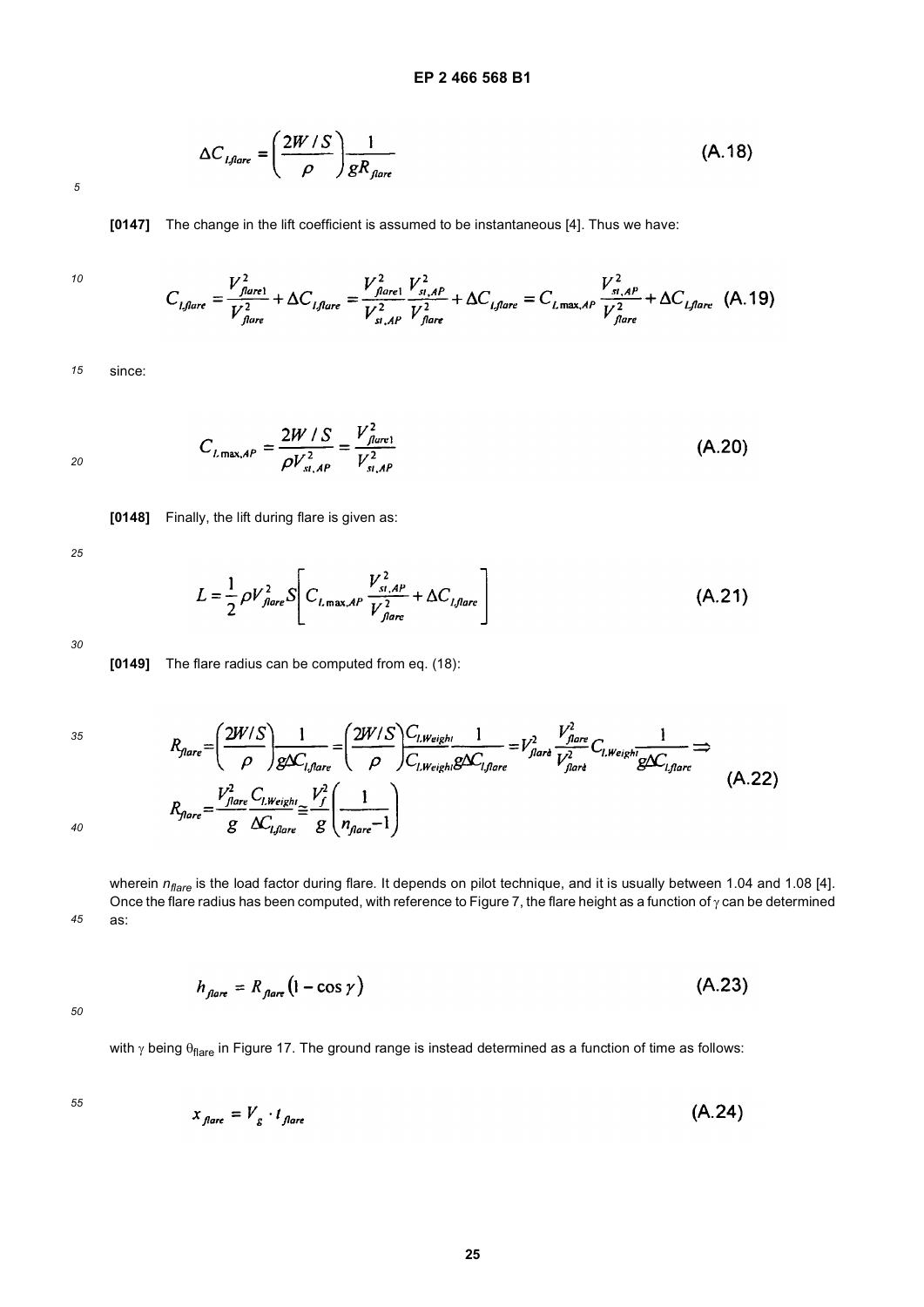where the flare time can be estimated as

*5*

$$
t_{\text{flare}} \cong \frac{R_{\text{flare}} \sin \gamma}{V_f} \tag{A.25}
$$

and the ground speed is give as

*10*

$$
V_g = V \cos \gamma + V_w \tag{A.26}
$$

*15* being  $V_w$  the wind speed parallel to the ground. **[0150]** From equation (22), the lift coefficient increment can be computed as:

$$
\Delta C_{i, \text{flare}} = C_{i, \text{Weight}} \left( n_{\text{flare}} - 1 \right) \tag{A.27}
$$

and the lift coefficient during flare as:

*25*

$$
C_{I,flare} = n_{flare} C_{I, Weight} = n_{flare} \frac{V_{flare}^2}{V_{flare}^2}
$$
 (A.28)

*30*



$$
C_{Dflare} = C_{D0, LD} + C_{D0, GEAR} + C_{D0, LD} \cdot C_{Lflare}^2
$$
 (A.29)

**[0152]** The drag force is thus computed as:

*40*

$$
D_{\text{flare}} = \frac{1}{2} \rho C_{\text{Dflare}} S V_{\text{flare}}^2 \tag{A.30}
$$

*45* **[0153]** Also the flare angular velocity can be computed as:

$$
\dot{\gamma}_{\text{flare}} = \frac{V_{\text{flare}}}{R_{\text{flare}}}
$$
\n(A.31)

**[0154]** The longitudinal deceleration during flare can be computed by using eq.(A.7) as:

*55*

$$
a_{long} = \frac{dV}{dt} = \frac{g}{W} (T_{idle} - D_{flare} - W \sin \gamma)
$$
 (A.32)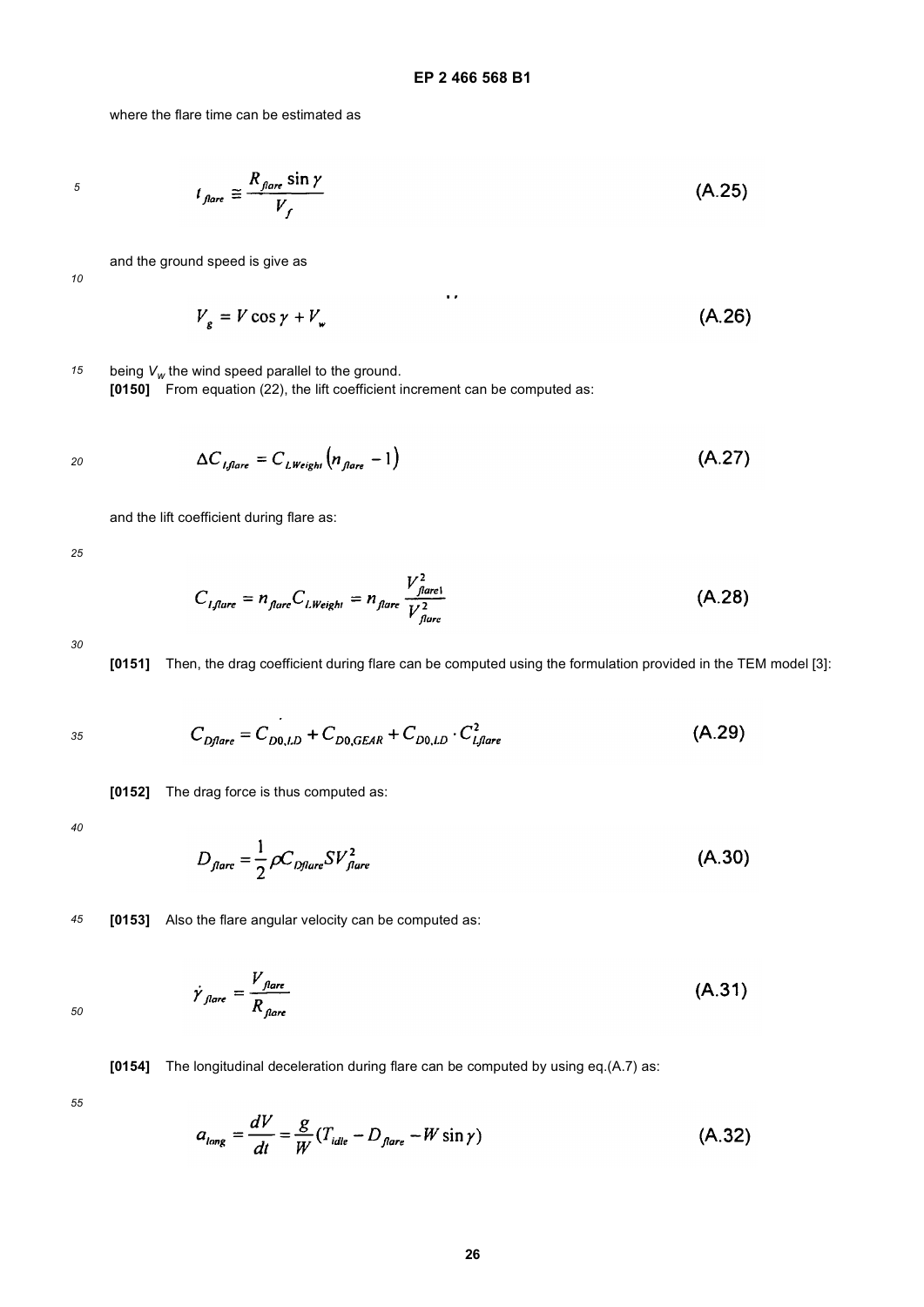$(A.33)$ 

while the acceleration perpendicular to the flight path is given as:

*5*

$$
a_{\text{perp}} = V_{\text{flare}} \dot{\gamma}
$$

**[0155]** Finally, the ROCD is evaluated as:

*10*

$$
\frac{dh}{dt} = V_{\text{flare}} \sin \gamma \tag{A.34}
$$

#### *15* Transition to Climb Phase

**[0156]** The transition is defined as the phase in which the flight path angle γ goes from 0 (value at the end of the ground roll) to its constant value of the initial climb phase. The transition phase is modeled according to the geometry in Figure 18 [4].

*20* **[0157]** The flight path is assumed to be circular, and the velocity is assumed to be constant, i.e.  $V = V_{LO}$ . Thus, the transition phase mainly consists of a rotation of the TAS from being parallel to the runway to being inclined at the initial climb flight path angle.

**[0158]** As in the flare maneuver, the lift shall balance the airplane weight and produce the centripetal acceleration needed to curve the trajectory:

*25*

$$
L = W + \frac{W}{g} \frac{V_{LO}^2}{R_{TR}}
$$
 (A.35)

*30*

**[0159]** This additional lift is the effect of an excess in the lift coefficient beyond the 1-g one, ΔC<sub>L</sub>, which produces the centripetal acceleration given as:

*35*

$$
\Delta C_L = \frac{W}{g} \frac{V_{LO}^2}{R_{TR}} \frac{2}{\rho V_{LO}^2 S} = \left(\frac{2W}{\rho S}\right) \frac{1}{g} \frac{1}{R_{TR}} = \frac{V_{LI}^2}{R_{TR}}
$$
(A.36)

*40* In which is the liftoff speed under unitary lift coefficient.

**[0160]** Ref. 3 suggests employing the following equation for computing ΔC<sub>L</sub> derived from operational data:

*45*

$$
\Delta C_{L} = \frac{1}{2} \left[ \left( \frac{V_{LO}}{V_{sI,TO}} \right)^{2} - 1 \right] \left\{ C_{L \max,TO} \left[ \left( \frac{V_{sI,TO}}{V_{LO}} \right)^{2} - 0.53 \right] + 0.38 \right\}
$$
(A.37)

*50*

[0161] Assuming, as usual, that lift-off occurs at 120% of stall speed, we have the following expression for 
$$
\Delta C_{L}
$$
.

$$
\Delta C_L = \frac{1}{2} \left[ 1.2^2 - 1 \right] \left\{ C_{L_{\text{max},70}} \left[ 1.2^{-2} - 0.53 \right] + 0.38 \right\} \tag{A.38}
$$

*55*

Where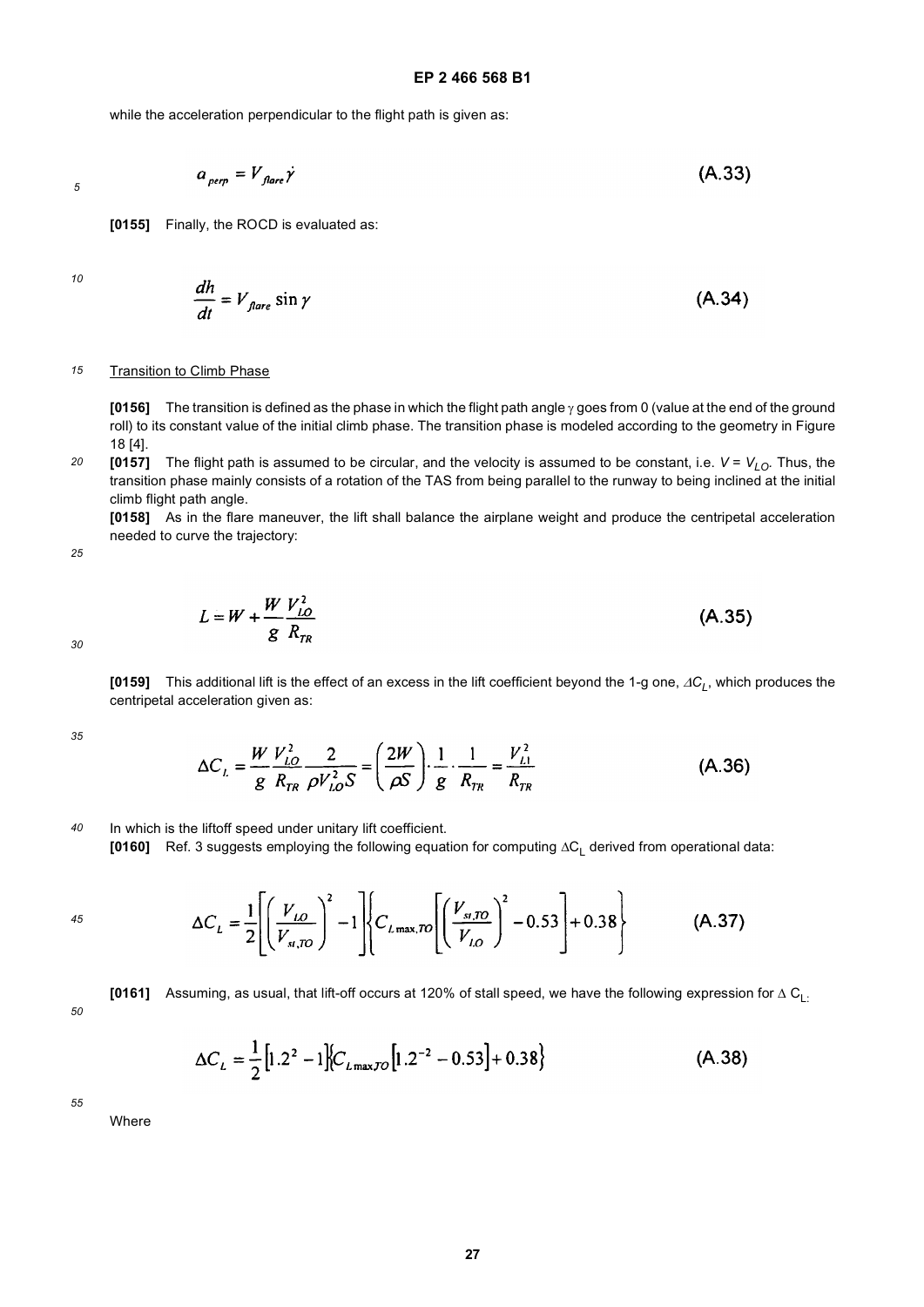$$
\frac{\rho S(V_{s,TO})^2}{2}C_{L\max,TO} = W \Rightarrow C_{L\max,TO} = \left(\frac{V_{L1}}{V_{s,TO}}\right)^2 = (1.2)^2 \left(\frac{V_{L1}}{V_{s,TO}}\right)^2 \tag{A.39}
$$

**[0162]** Thus, the radius of curvature during the transition phase can be computed as:

*10*

*5*

$$
R_{TR} = \frac{V_{L1}^2}{g} \cdot \frac{1}{\Delta C_L}
$$
 (A.40)

*15*

and the lift coefficient is given by:

$$
C_{LTR} = C_{LW} + \Delta C_L = \frac{2W}{\rho SV_{LOF}^2} + \Delta C_L = \frac{V_{L1}^2}{V_{LOF}^2} + \Delta C_L
$$
 (A.41)

whereas the drag coefficient is evaluated as a function of the lift coefficient using the TEM model [3].

*25* **[0163]** The increment in ground range, *x*, and in altitude, *h*, during the transition phase can then be computed by the transition geometry (see Figure 19). The transition is modeled with respect to the air mass, thus the horizontal wind effect shall be added into the x equation. The *x*, *h* equations are thus:

$$
x(t) = x_0 + R_{TR} \sin \gamma(t) \pm V_w(t - t_0)
$$
 (A.42)

*35*

$$
h(t) = h_0 + R_{TR} \left[ 1 - \cos \gamma(t) \right] \tag{A.43}
$$

Where

*40*

$$
\gamma(t) = \dot{\gamma} \cdot (t - t_0) = \frac{V_{LO}}{R_{TR}} \cdot (t - t_0)
$$
\n(A.44)

*45*

**[0164]** In setting the transition maneuver, it must be checked that the acceleration perpendicular to the flight path is lower than the allowed maximum provided in the TEM model [3]. Thus, we have:

*50*

$$
a_n = V_{LOF} \cdot \dot{\gamma} \le a_{n\max} \Leftrightarrow \frac{V_{LOF}^2}{R_{TR}} \le a_{n\max}
$$
 (A.45)

*55* **[0165]** This condition translates into an allowed minimum value for the transition arc radius: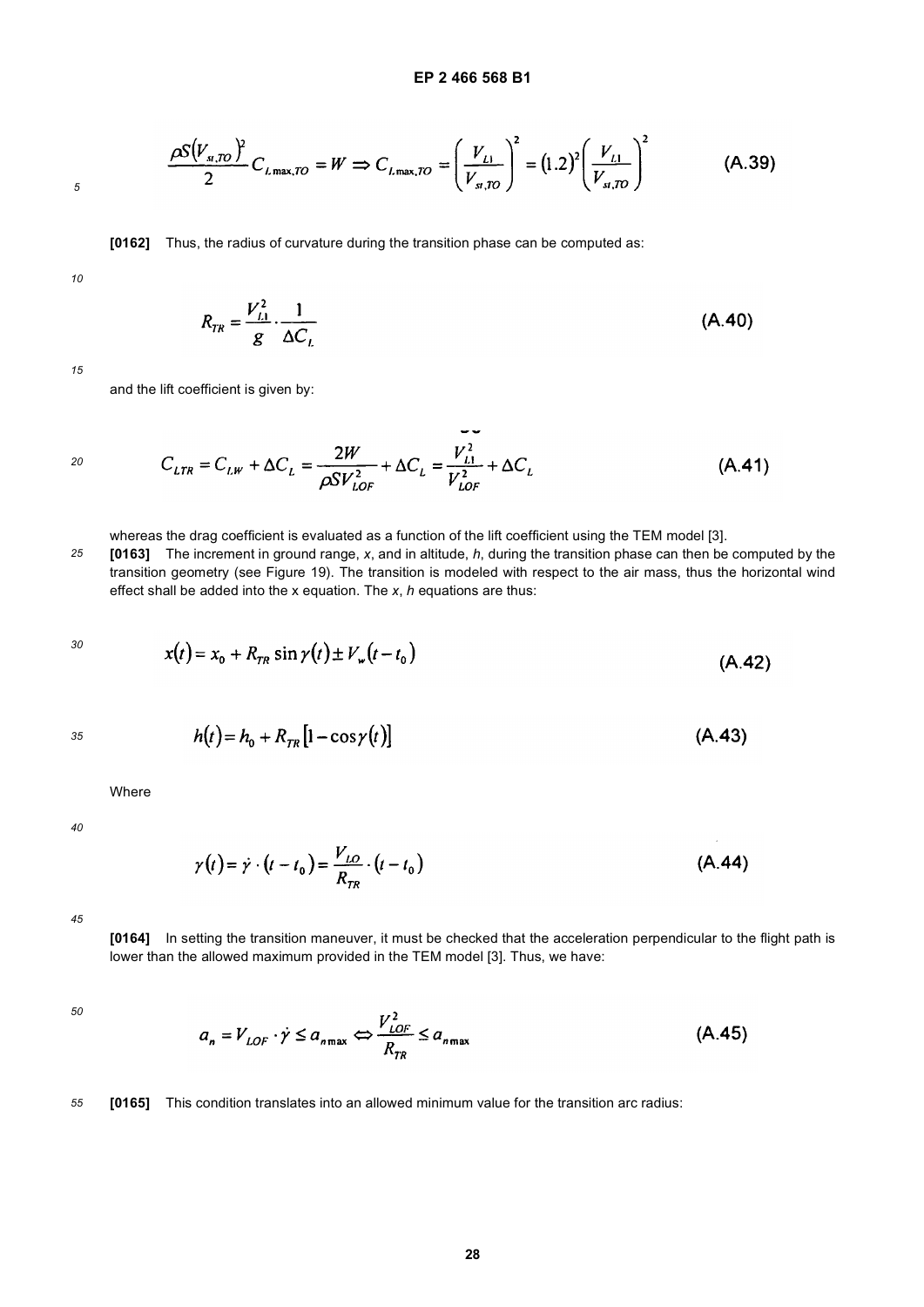$$
R_{TR} \ge \frac{V_{LOF}^2}{a_{n_{\text{max}}}}
$$
 (A.46)

**[0166]** Finally, using eq. (41) a maximum allowed value for the lift coefficient increment can be found as follows:

*10*

$$
\frac{V_{L1}^2}{g\Delta C_L} \ge \frac{V_{LOF}^2}{a_{n_{\text{max}}}} \Rightarrow \Delta C_L \le \frac{V_{L1}^2}{V_{LOF}^2} \frac{a_{n_{\text{max}}}}{g}
$$
(A.47)

*15* **[0167]** Of course the longitudinal acceleration is zero.

[0168] Initial conditions for the transition model are equal to the ground roll phase's final condition, i.e.  $t_0$  =  $t_{LO}$ . The initial air relative velocity becomes equal to the lift-off velocity (see eq. A.35).

**[0169]** The final conditions for the transition phase are obtained by imposing that the flight path angle is equal to the one for the initial climb, <sup>γ</sup>*TR*. From TEM model [3] in climb the following expression can be used to evaluate the ROCD:

$$
\frac{dh}{dt} = \left(\frac{T - D}{W}\right) \cdot V \cdot c_{powered} \cdot ESF
$$
\n(A.48)

*25*

*20*

**[0170]** Where the power reduction coefficient is introduced to allow the simulation of climbs using less than the maximum climb setting, and is given by:

*30*

$$
c_{\text{power}} = 1 - C_{\text{red}} \frac{m_{\text{max}} - m}{m_{\text{max}} - m_{\text{min}}}; \quad C_{\text{red}} = \begin{cases} 0.15 & \text{Jet Engineers} \\ 0.25 & \text{T.prop Eng.} \end{cases} \tag{A.49}
$$

*35*

**[0171]** The Energy Share Factor (ESF) is a measure of how much thrust is used to gain altitude with respect to gaining speed [3]. We assume that during transition the whole thrust is used to gain altitude, which means that ESF  $\approx$  1. **[0172]** Thus the ROCD becomes:

*40*

$$
\frac{dh}{dt} \cong \left(\frac{T - D}{W}\right) \cdot V \cdot c_{\text{power}} = V \cdot \sin \gamma \tag{A.50}
$$

*45* from which the climb angle at the end of transition can be derived as:

$$
\gamma_{TR} \cong \sin^{-1}\left\{\left[\frac{T-D}{W}\right]_{V=V_{LOF}} \cdot C_{powered}\right\} = \sin^{-1}\left\{\left[\frac{T}{W} - \frac{V_{LOF}^2}{V_{LI}^2} C_{DTR}\right] \cdot C_{powered}\right\} \quad (A.51)
$$

since: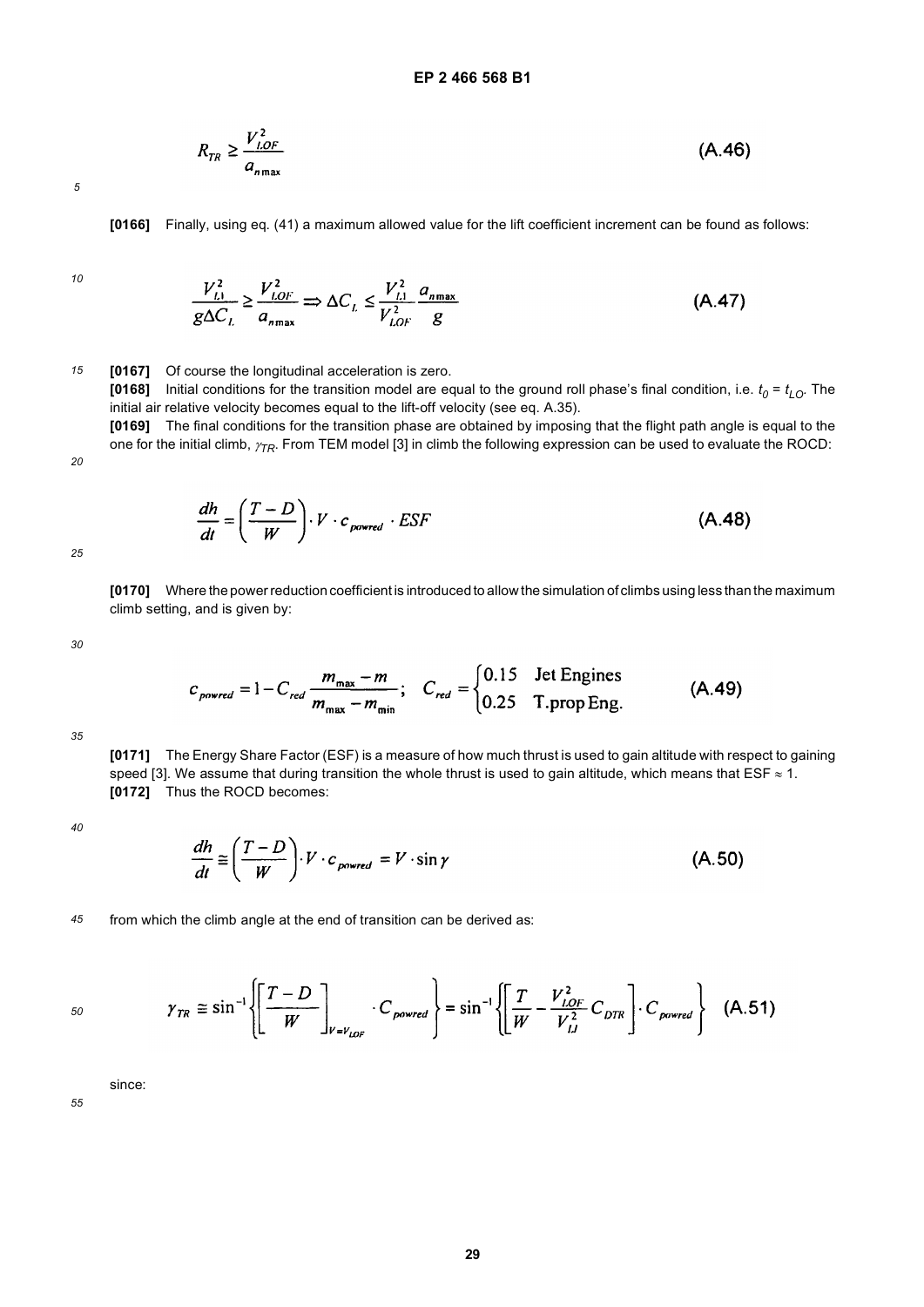$$
D = \frac{1}{2} \rho C_{DTR} V_{LOF}^2 S \Rightarrow \frac{D_{TR}}{W} = \frac{\rho S}{2W} \cdot V_{LOF}^2 \cdot C_{DTR} = \frac{V_{LOF}^2}{V_{LI}^2} \cdot C_{DTR}
$$
(A.52)

*10*

**[0173]** The final air relative velocity will still be equal to the lift-off velocity. The transition will take a time  $t_{TR}$ , given by inversion of Eq.(A.44) with  $\gamma(t) = \gamma_{TR}$ . The altitude and the position along the runway centerline will be given by Equations (A.42), (A.43):

 $t_{TR} = t_{LO} + \frac{R_{TR}}{V_{LO}} \gamma_{TR}$ ;  $x(t_{TR}) = x_{TR}$ ;  $h(t_{TR}) = h_{TR}$ ;  $V(t_{TR}) = V_{LO} = 1.2 \cdot (V_{sall})_{TO}$  $(A.53)$ 

*15*

**[0174]** As for landing, the fuel consumption is evaluated by using the TEM model for climb [3]. The airplane mass variation is then computed using eq. (A. 13).

#### *20* **Initial Climb Phase**

**[0175]** The initial climb phase starts when the climb angle reaches the value at the transition end and terminates at 3000ft. Thus the initial condition for initial climb are defined as:

*25*

$$
t_0 = t_{TR}
$$
  
\n
$$
h_0 = h_{T_1}
$$
  
\n
$$
\gamma_0 = \gamma_{T_1}
$$
  
\n
$$
V_0 = V_L
$$
  
\n
$$
x_0 = x_T
$$

 $= h_{\scriptscriptstyle TR}$ 

 $\gamma_0 = \gamma_{TR}$  $V_{0} = V_{IOF}$  $x_0 = x_{TR}$  $m_0 = m_{TR}$  $(A.54)$ 

*35*

*40* **[0176]** In the present invention, the Total Energy Model (TEM) from BADA [3] is employed to describe the aircraft trajectory in the initial climb phase. In addition, we assume the CAS schedule as given by the TEM model for the different airplane categories. As an example for jet airplanes we assume the following CAS increment below 3000ft:

$$
V_c(h = 3000 \text{ ft}) = (V_{LO})_{CAS} + 10 \text{ km}
$$
\n(A.55)

*45*

**[0177]** With the above CAS, one can obtain the TAS by employing standard equations (e.g. in [3]).

**[0178]** The TAS schedule from the initial altitude to the final altitude (3000ft) can be then expressed as follows:

*50*

$$
V(h) = \frac{(h - h_{TR}) \cdot [V]_{h=3000f} + (3000 - h) \cdot V_{LOF}}{3000 - h_{TR}}
$$
(A.56)

*55*

**[0179]** The ground speed can be computed as: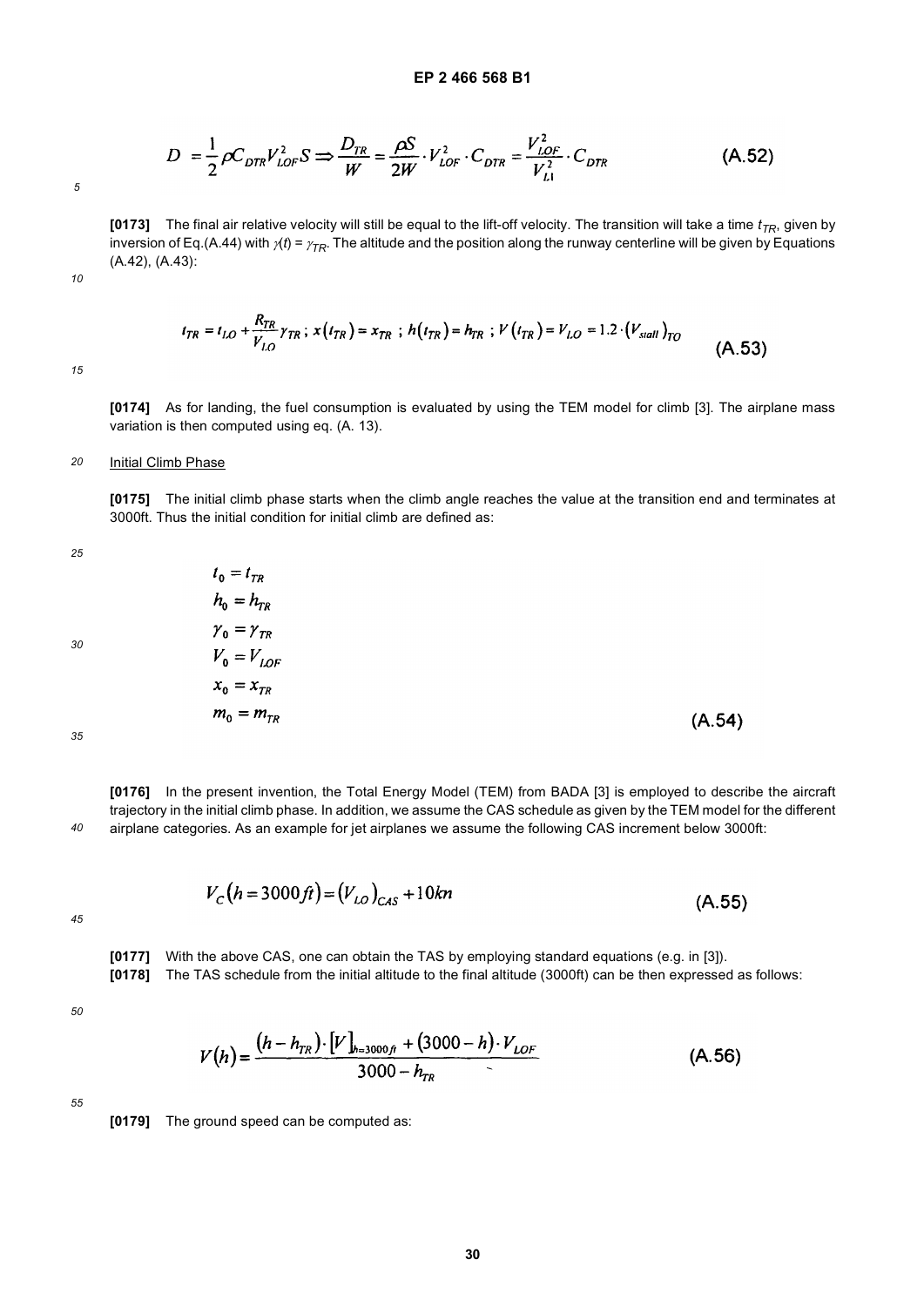$$
V_g = V \cdot \cos \gamma + V_w \tag{A.57}
$$

**[0180]** Once the TAS is available, one can compute the altitude profile by means of the TEM model [3], using the following equation:

*10*

$$
\frac{dh}{dt} = \frac{(T - D)}{W}V \cdot ESF \cdot C_{powered}
$$
\n(A.58)

*15* where ESF is the Energy Share Factor. BADA suggests to employ ESF=0.3 as the energy share factor value for climb phases [3]. However, preliminary numerical analysis of the capability of the model to predict realistic climb rates suggests that a more realistic estimate of ESF is given by [4]:

*20*

$$
ESF = \left[1 + \frac{V}{g} \frac{dV}{dh}\right]^{-1}
$$
 (A.59)

*25*

Where

*30*

$$
\frac{dV}{dh} = \frac{[V_C(h = 3000ft)]_{\text{max}} - V_{LO}}{3000ft - h_{\text{ray}}}
$$
(A.60)

*35* **[0181]** Nevertheless, to ensure the continuity between the transition and initial climb phases, the ESF is evaluated by imposing the following condition:

*40*



**[0182]** This translates into the following equations for ESF:

*45*

$$
\left[\frac{T-D}{W}\right]_{IC} C_{powered} \cdot ESF_{IC} = \sin \gamma_{TR} \Rightarrow ESF_{IC} = \left\{\left[\frac{T-D}{W}\right]_{IC}^{-1} \frac{1}{C_{powered}}\right\} \sin \gamma_{TR}
$$
\n(A.62)

*50*

**[0183]** Lift and Drag are evaluated as: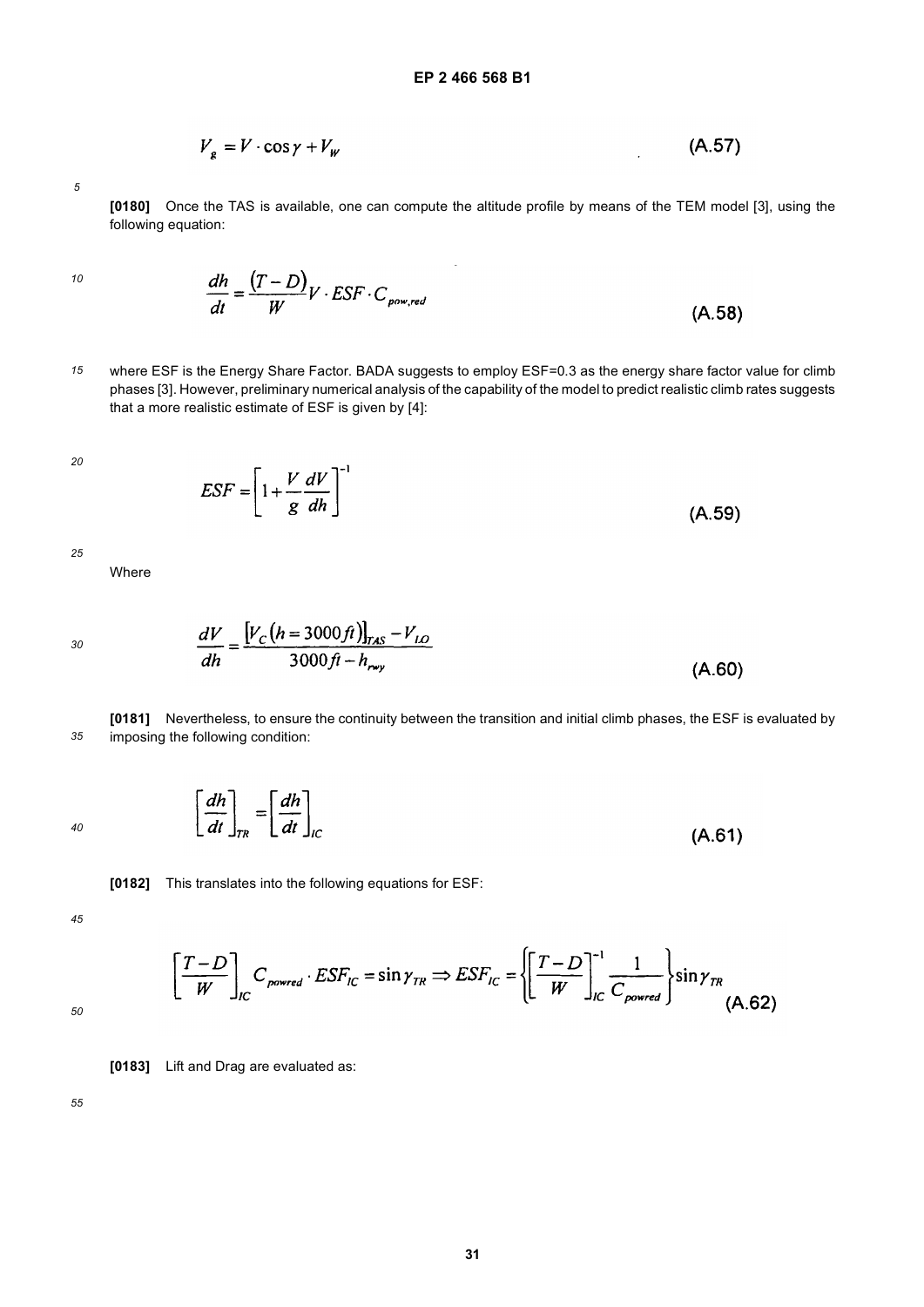$(A.64)$ 

 $(A.65)$ 

$$
\overline{\mathbf{5}}
$$

 $D=\frac{1}{2}\rho C_D V^2 S$  $C_D = C_{D0IC} + C_{D2IC} \cdot \frac{V_{L1}^2}{V^2}$ 

*10* **[0184]** The flown range is then obtained by:

 $\frac{dx}{dt} = V_g$ 

 $L = W$ 

*15*

And  $\gamma$  is found by the height rate equation:

*20*

$$
\sin \gamma = \frac{(T - D)}{W} E S F \cdot C_{\text{pow,red}} \tag{A.66}
$$

*25*

**[0185]** Thus:

*30*

$$
\frac{dx}{dt} = V \sqrt{1 - \frac{(T - D)^2}{W^2} E S F^2 \cdot C_{\text{pow,red}}^2}
$$
 (A.67)

*35* **[0186]** The altitude is evaluated using eq. (A.58), whereas the consumed propellant and the mass variation are evaluated by using the TEM model for climb [3] and eq. (A.13). The longitudinal acceleration is computed from the speed schedule, whereas the normal acceleration is zero due to the straight flight path.

**[0187]** In the prior art, the trajectory prediction is certainly performed, but using a coarse-grained algorithm that makes use of a tabular database about the aircraft features.

- *40* **[0188]** Moreover, there is in the prior art a starting model for using the Eurocontrol databases. This model allows for calculations of only certain flight phases, and is therefore very limited.
	- **[0189]** The present invention adds calculation steps which were lacking in the prior art.
	- **[0190]** In the prior art, only the 2D trajectory is calculated, the altitude and the time are derived.
	- **[0191]** In the present invention one has:

*45*

- **-** Adapted the equations to the commands of the controller;
- **-** Provided an equation system and models that allow the rapid calculation with high accuracy, by considering the mass as variable.
- *50* **[0192]** The commands to be controlled at ground are those relevant to performing a series of codified maneuvers. **[0193]** The commands in the present invention are at first in the form of words. Then they are translated into numerical inputs to a set of equations. This translation is a novelty feature of the method according to the invention, and takes the place of the statistics tables currently used.
	- **[0194]** Since the methods of the present invention allow for the managing of a dynamic situation, one can also impose constraints on the whole travel.
		- **[0195]** The equations modified according to the present invention gives a numerical output.
		- **[0196]** The old tables described the aircraft behavior by using linearization parameters. For example during a phase, a table gave the travelled length and the relevant travel time.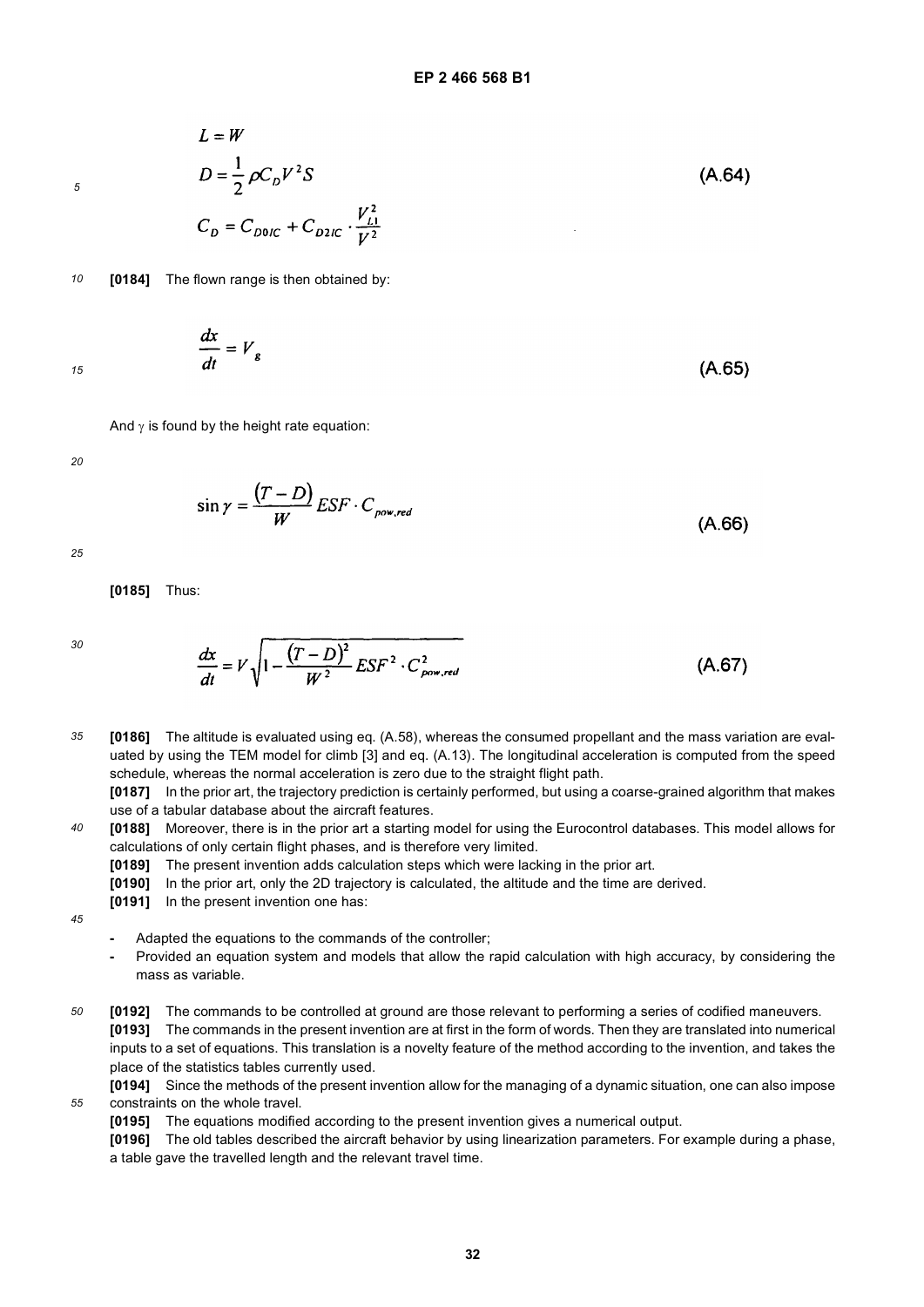**[0197]** In the method according to the invention, there is a constant level of accuracy among the calculated parameters. On the contrary, in the prior art the least accuracy was chosen as reference.

**[0198]** In the prior art: first there is a predicted trajectory, then the controller makes its plannings and proceeds to possible modifications of the predicted trajectory. If during the actual flight there are "tactical" modifications of the con-

*5* straints, one proceeds to recalculation of the trajectory. In the method according to the invention, the procedure is the same but the calculation is made according to the above specification.

**[0199]** In the case of a command that cannot be followed by the aircraft, the method according to the present invention calculates the closest performable solution.

*10* **[0200]** Further, the method of the present invention uses different modeling for each phase of take-off and landing. From the regulation constraints, one has understood the effects on the particular aircraft, whilst in the prior art all the aircraft are equally treated.

**[0201]** The present invention gives a break-even solution between the calculations based only on tables and a complete set of differential equations, which would require huge computation resources.

*15* **[0202]** In the integration of equations, according to the invention, one chooses an optimum integration pitch for the whole integration, whilst in the prior art iterations were used, thus slowing down the calculation.

**[0203]** The present invention may be implemented in a hardware environment, according to figure 20 which show an air traffic control system according to the invention.

**[0204]** The flux of data are represented by continuous lines, whereas the flux of commands are represented with dashed lines. The dotted larger boxe comprises the flight data processor with relevant code (TEM) or memory area

*20* (flight plan data, airborne performance database with data relevant to aircraft dimensions, tank capacity etc.) blocks. **[0205]** Meteo data are taken form an external data service via http or other network protocol, namely form the Automated Weather Observing System (AWOS) and Automatic Terminal Information Service (ATIS).

**[0206]** The actual airborne position is taken from the radar, and is utilized to trigger a re-calculation of the predicted trajectory by TEM equations, in particular for the following cases:

- *25*
- **-** each time a flight plan is needed or changed, in particular before the take-off phase of the aircraft,
- **-** each time, within a fixed flight plan, the difference between the actual position of the aircraft, given by a radar detection, and the predicted position is larger than a pre-defined threshold.
- *30* **[0207]** From the controller console commands corresponding to the trajectory calculation in the various trajectory phases are sent to the flight data processor which creates a flight plan and calculate TEM equations on the basis of all the other parameters it receives from the various hardware and networks. The flight plan, in particular is created upon reception of command from the Automated Fixed Telecommunication Network (AFTN) or other Entity or Institution. **[0208]** Once the trajectory is calculated, it is sent to the operator console and displayed on the display of the operator
- *35* monitoring the situation of the aircraft and air traffic.

# **References**

**[0209]**

*40*

*45*

[1] Nuic, A., User Manual for the Base of Aircraft Data (BADA) - Revision 3.6, EUROCONTROL, EEC Note No. 10/04, July 2004.

[2] Pamadi, B.N., Performance, Stability, Dynamics, and Control of Airplanes, Second Edition, American Institute of Aeronautics and Astronautics, Reston VA, 2004.

[3] Roskam, J, Chan-Tau, E. L., "Airplane Aerodynamics and Performance", 1997.

[2] SESAR Consortium, Work Programme for 2008-2013, Doc. SESAR Consortium No. DLM-0710-002-01-00, Bruxelles, Belgium, April 2008.

[4] Joint Planning and Development Office, Concept of Operations for the Next Generation Air Transporation System, v.2.0, June 2007.

*50* [5] Cistone, J., "Next Century Aerospace Traffic Management: The Sky is No Longer the Limit," AIAA Journal of Aircraft, Vol. 41, No.1, 2004, pp. 36-42.

[6] Wu, S.F. and Guo, S.F., "Optimum Flight Trajectory Guidance Based on Total Energy Control of Aircraft," AIAA Journal of Guidance, Control, and Dynamics, Vol. 17, No.2, 1994, pp. 291-296.

- *55* [7] Slattery, R. and Zhao, Y., "Trajectory Synthesis for Air Traffic Automation," AIAA Journal of Guidance, Control, and Dynamics, Vol. 20, No.2, 1997, pp. 232-238.
	- [8] Dupuy, M.D. and Porretta, M., "Preliminary results for a robust trajectory prediction method using advanced flight data," IEEE/AIAA 26th Digital Avionics Systems Conference, IEEE, Dallas, TX, 2007, pp. 1.C.5-1-1.C.5-9.

[9] Gallo, E., Lopez-Leones, J., Vilaplana, M.A.E., Navarro, F.A., and Nuic, A.," Trajectory computation Infrastructure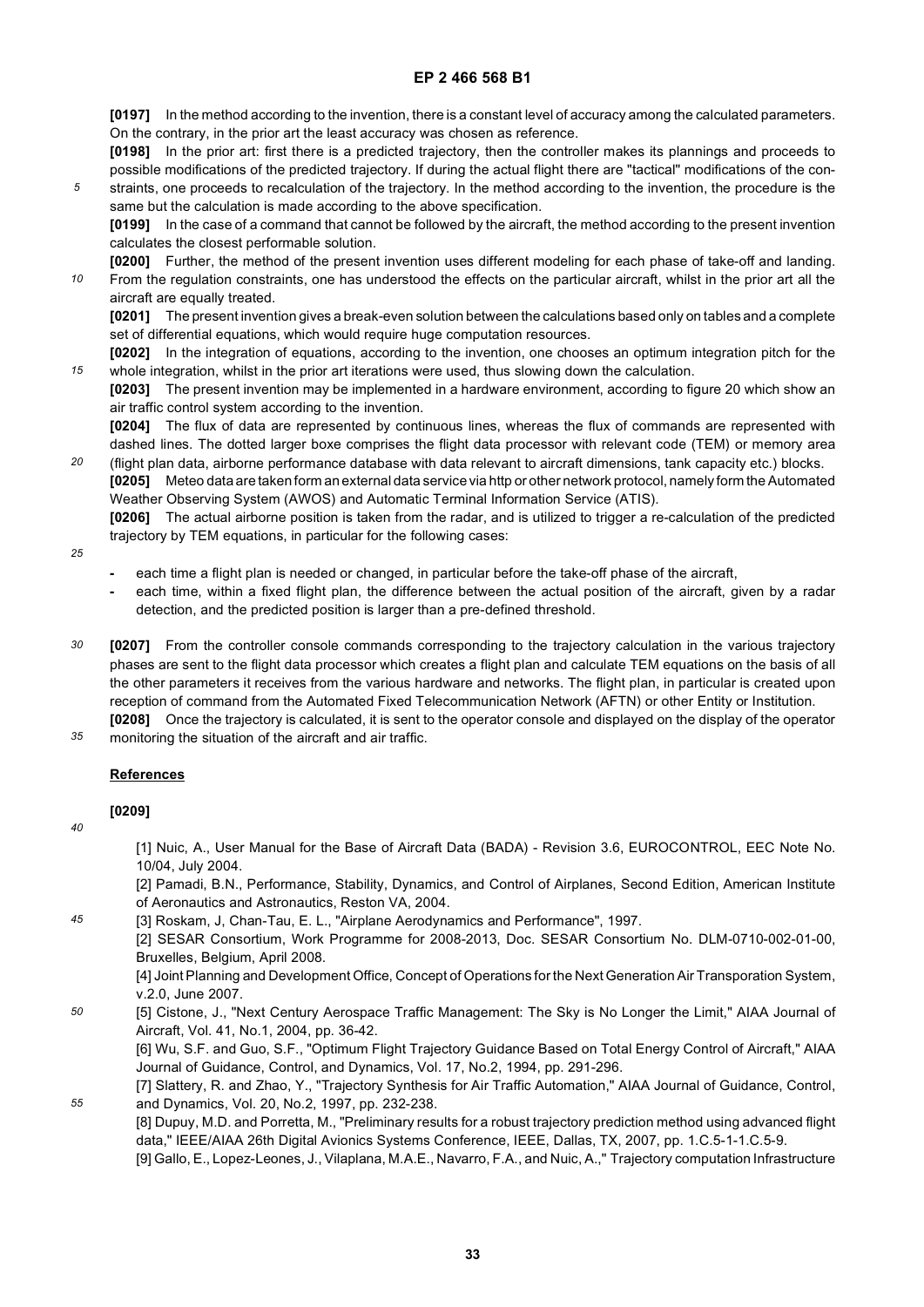based on BADA Aircraft Performance Model," IEEE/AIAA 26th Digital Avionics Systems Conference, IEEE, Dallas, TX, 2007, pp. 1.C.4-1-1.C.4-13.

[10] Mondoloni, S., "Development Of Key Performance Indicators for Trajectory Prediction Accuracy," IEEE/AIAA 26th Digital Avionics Systems Conference, IEEE, Indianapolis, IN, 2006, pp. 1-11.

*5* [11] Nuic, A., Poinsot, C., lagaru, M-G., Gallo, E., Navarro, F.A., and Querejeta, C., "Advanced Aircraft Performance Modeling for ATM: Enhancements to the Bada Model," IEEE/AIAA 25th Digital Avionics Systems Conference, IEEE, Washington, DC, 2005, pp. 1-12.

[12] Minka, T., "The Lightspeed Matlab Toolbox", v.1.3, Microsoft Inc.,2006, available at URL: http://research.microsoft.com/~minka/software/lightspeed/.

*10*

**[0210]** The present invention has been described for illustrative but not limitative purposes, according to its preferred embodiments, but it is to be understood that modifications and/or changes can be introduced by those skilled in the art without departing from the relevant scope as defined in the enclosed claims.

### *15*

*20*

**Claims**

**1.** A computer-implemented method for the prediction of aircrafts vertical trajectory, in particular for Air Traffic Management, comprising the following flight calculation modules: Take-off; Climb; Cruise; Descent; and Landing, corresponding to the relevant flight phases, **characterized in that**:

- the calculation of the predicted aircraft trajectory is effected by a computer processor using the following Total Energy Model (TEM) equations:

*25*

$$
VRCD = \frac{(T - D)}{mg}TAS\ ESF\{M\}
$$

*30*

$$
m\frac{dTAS}{dt} = (T - D) - mg\frac{VRCD}{TAS} = (T - D)(1 - ESF\{M\})
$$

 $\dot{m} = -f$ 

 $\cdot$ 

*35*

*40*

$$
\frac{dh}{dt} = TAS\sin\gamma
$$

solving said equations for *VRCD, TAS,* and *m*; where *VRCD* is the vertical rate of climb or descent; *TAS* is the true air speed, *ESF* is the energy share factor, *T* is the thrust and *D* the drag, *m* the mass of the aircraft modeled as point-mass, {*M*} is the Mach number depending on TAS and temperature and altitude, g is the gravity acceleration, and *f* is the fuel flow, and  $\gamma$  is the flight path angle;

- the calculation of the predicted aircraft trajectory for Cruise phase, wherein only the mass is varying, is performed by using the following analytical solution to said TEM equations:

*50*

*45*

$$
t - t_0 = \frac{dist}{TAS} = \sqrt{\frac{1}{k_9 \cdot k_{10}}} \cdot \left[ \tan^{-1} \left( \sqrt{\frac{k_{10}}{k_9}} \cdot m_{fin} \right) - \tan^{-1} \left( \sqrt{\frac{k_{10}}{k_9}} \cdot m_{in} \right) \right]
$$

*55*

Solved for the mass  $m_{fin}$  at the end of the cruise phase as a function of the initial mass  $m_{in}$ , and wherein *t* is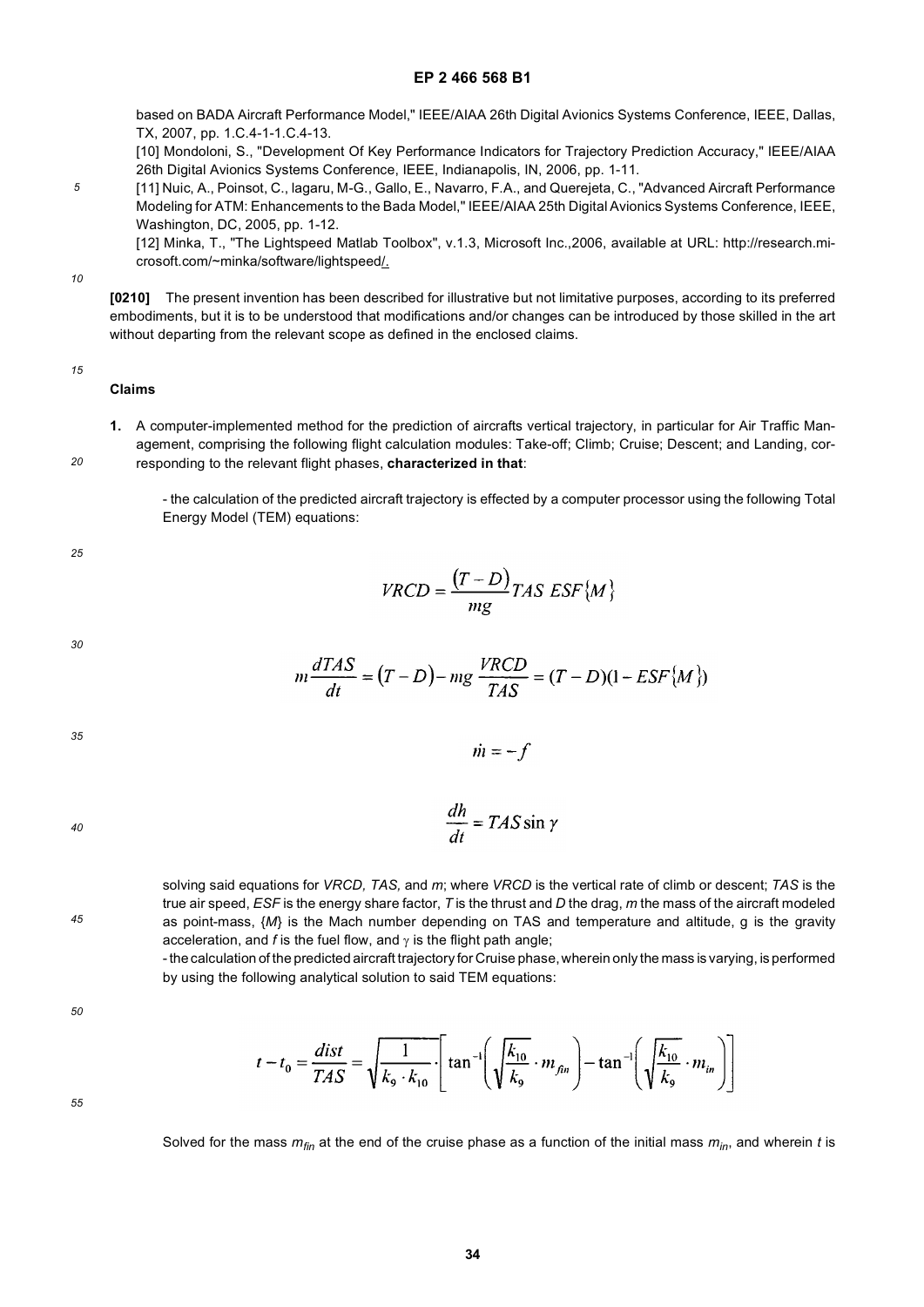the elapsed flight time,  $k_9$  and  $k_{10}$  are constant terms pre-defined according to the individual aircraft.

**2.** Method according to claim 1, **characterized in that**, for the Take-off phase, which is divided into ground roll, transition and initial climb phases, the calculation of the predicted aircraft trajectory is performed by using the following analytical solutions to said TEM equations:

$$
t_{TR} = t_{LO} + \frac{R_{TR}}{V_{LO}} \gamma_{TR} \ ; \ x(t_{TR}) = x_{TR} \ ; \ h(t_{TR}) = h_{TR} \ ; \ V(t_{TR}) = V_{LO} = 1.2 \cdot (V_{stall})_{TO}
$$

*15*

*5*

*10*

$$
\frac{dx}{dt} = V \sqrt{1 - \frac{(T - D)^2}{W^2} E S F^2 \cdot C_{\text{pow,red}}^2}
$$

- *20* that are solved by the ground travelled distance x, wherein  $t_{TR}$  is the transition phase time,  $t_{LO}$  is the exact time of lift-off,  $x_{TR}$ , the travelled distance at  $t_{TR}$ ,  $\gamma_{TR}$  the travelled angle during transition,  $V_{LO}$  the lift-off TAS, *h* is the altitude,  $h_{\mathcal{TR}}$  the altitude at  $t_{\mathcal{TR}}$ ,  $V$  is the current TAS, ( $V_{stall}$ ) $_{\mathcal{TO}}$  is the stall speed of the aircraft with gear down,  $W$  is the aircraft weight,  $C_{now \, red}$  is the pre-defined coefficient of power reduction.
- *25* **3.** Method according to claim 1 or 2, **characterized in that**, for the Landing phase, the calculation of the predicted aircraft trajectory is effected by using the following analytical solutions:

$$
V_C = \frac{(h - h_o)V_{CAscrec} + (h_{screen} - h)V_{Co}}{h_{screen} - h_o}
$$

for the glide approach, and

$$
\frac{dh}{dt} = V_{\text{flare}} \sin \gamma
$$

*40*

*35*

for the flare, wherein *h* is the altitude,  $h_0$  is the altitude for the beginning of glide approach,  $h_{screen}$  is the decision altitude,  $V_{CA. screen}$  is the CAS speed to be reached at  $h_{screen}$ ,  $V_{CO}$  is the CAS speed at  $h_0$ ,  $V_C$  the CAS speed at  $h$ ; *V<sub>flarc</sub>* the CAS speed during flare and γ is the slope of the vertical trajectory during flare.

- *45* **4.** Method according to any claim 1 to 3, **characterized in that** the integration of the TEM equations for the calculation of predicted trajectory is made by using a pair of maximum integration pitches for speed and height, in order to address the minimum computational load at an acceptable accuracy level, the maximum integration pitches pair being determined by performing the following steps:
- *50*

- Performing simulations, according to said TEM equations, of climb, descent, and cruise phases for uniformly distributed set of pairs of speed and height pitches ranging from a minimum values pair to a maximum values pair:

- Assuming the minimum values pair as the most accurate values pair;
- *55*

- For each simulation, comprising climb, descent, and cruise phases, carrying out contour plots reporting the percent RMS error of each pair of speed and height pitches with respect to said minimum values pair;

- Choosing the optimal pitches pair as the pair representing the point that has an error of less than a pre-defined threshold value and it is also the most distant from said minimum values pair.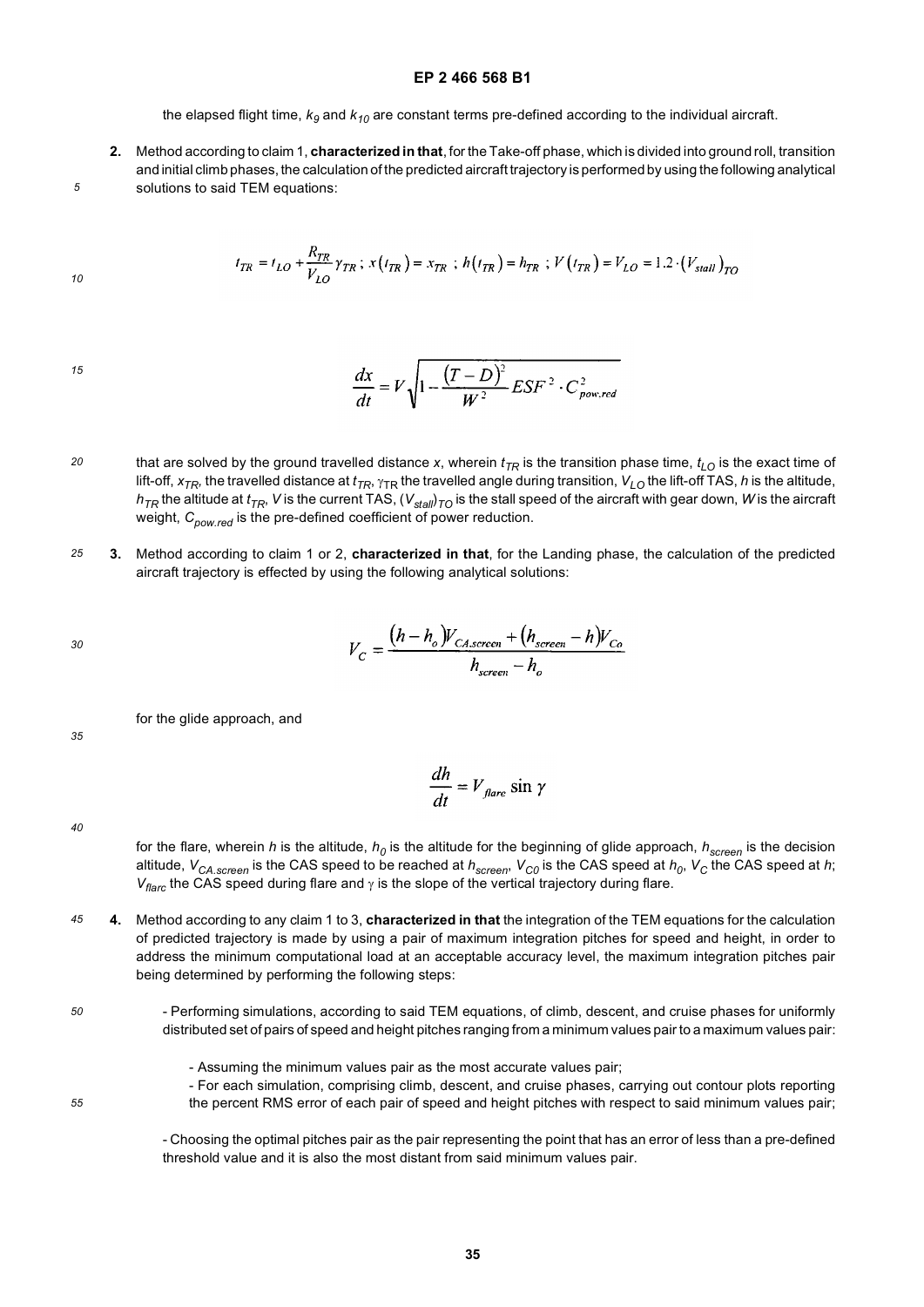- **5.** Method according to any claim 1 to 4, **characterized in that**, for all the flight phases except Cruise, the TEM equations are integrated and, for any *i*-th, *i* being a positive integer number, integration step:
	- one checks that the calculated performance status is within a pre-defined target PS, comprised of a target CAS and target altitude *h*, calculated on the basis of a pre-defined flight envelope;
		- if the calculated performance status is outside the flight envelope, performing the following steps:

- substituting said calculated performance status with a corrected performance status that is nearest to the boundaries of the flight envelope and to which a safe margin distance from these boundaries is added, in order to avoid that in the subsequent calculation it goes outside the flight envelope;

- proceeding to the *i*+1-th step of integration starting with the corrected performance status, i.e. corrected CAS and altitude *h*.

*15* **6.** Method according to any claim 1 to 5, **characterized in that** the effect of the wind is taken into account by adding the following equations to said TEM equations:

$$
GS_{Long} = WS_{Long} + \sqrt[2]{TAS^2 - WS_{Lat}^2 - VRCD^2}
$$

*25*

*5*

*10*

$$
\psi = \beta - \arctg \left( \frac{-WS_{Lat}}{TAS_{Long}} \right) = \beta - \arctg \left( \frac{-WS_{Lat}}{GS_{Long} - WS_{Long}} \right) =
$$

$$
= \beta - \arctg \left( \frac{-WS_{Lat}}{\sqrt[2]{TAS^2 - WS_{Lat}^2 - VRCD^2}} \right)
$$

*30*

*35*

And solving for *GSLong*, that is the horizontal component of the aircraft ground speed, and for ψ that is the heading angle, wherein *WSLong* is the horizontal wind speed, *WSLat* is the lateral component of wind speed, beta is the course angle.

- **7.** Method according to any claim 1 to 6, **characterized in that** the TEM equations are solved:
- *40*

*45*

*50*

- each time a flight plan is needed or changed, in particular before the take-off phase of the aircraft,

- each time, within a fixed flight plan, the difference between the actual position of the aircraft, given by a radar detection, and the predicted position is larger than a pre-defined threshold.

- **8.** System for Air Traffic Management, comprises a electronic elaboration unit (FDR, TEM) for the calculation of the predicted trajectory and a controller (CC) of the flight providing to said electronic elaboration unit (FDR) natural language commands for the trajectory the aircraft has to follow, **characterised in that** said electronic elaboration unit (FDR) executes a translation of the natural language commands into input numerical values, and **in that** said electronic elaboration unit (FDR,TEM) executes the calculation of the method according to claim 1 to 7.
- **9.** Electronic elaboration unit, **characterised in that** it comprises code means that execute, when run, the method according to any claim 1 to 7.
	- **10.** Computer program, **characterised in that** it comprises code means suitable to execute, when they run on a elaboration electronic unit, the calculation according to the method of any claim 1 to 7.
- *55* **11.** Tangible memory medium, readable by a computer, storing a program, **characterised in that** the program is the computer program according to claim 10.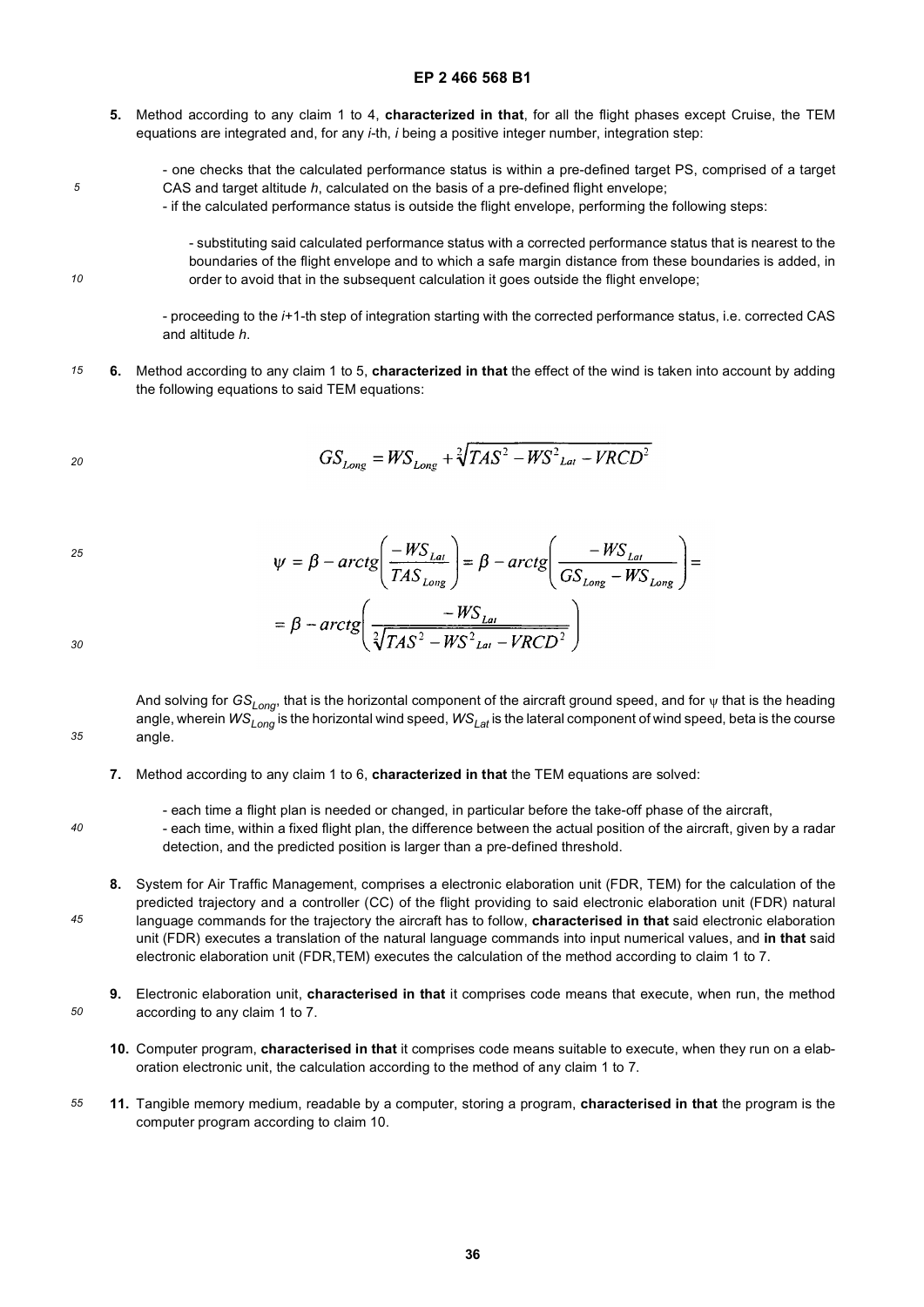### **Patentansprüche**

**1.** Computer-implementiertes Verfahren zur Vorhersage der vertikalen Flugbahn von Flugzeugen, insbesondere zum Luftverkehrsmanagement, umfassend die folgenden Flugberechnungsmodule: Start, Aufstieg, Reiseflug, Abstieg und Landung entsprechend den relevanten Flugphasen, **dadurch gekennzeichnet, dass**

- die Berechnung der vorhergesagten Flugzeugflugbahn unter Verwendung der folgenden Gesamtenergiemodell-(TEM)-Gleichungen von einem Computerprozessor bewirkt wird:

*10*

*5*

$$
VRCD = \frac{(T - D)}{mg} TAS\ ESF\{M\}
$$

*15*

$$
m\frac{dTAS}{dt} = (T - D) - mg\frac{VRCD}{TAS} = (T - D)(1 - ESF\{M\})
$$

 $\dot{m} = -f$ 

$$
f_{\rm{max}}
$$

*30*

*35*

*20*

$$
\frac{dh}{dt} = TAS \sin \gamma
$$

Lösen der Gleichungen für *VRCD*, *TAS* und *m,* wobei *VRCD* die vertikale Aufstiegs- oder Abstiegsrate ist; *TAS* die wahre Fluggeschwindigkeit ist, *ESF* der Energieteilfaktor ist, *T* der Schub ist und *D* der Widerstand ist, *m* die Masse des modellierten Flugzeugs als Punktmasse ist, {*M*} die Machzahl in Abhängigkeit von TAS und Temperatur und Höhe ist, *g* die Schwerkraftsbeschleunigung ist, und *f* der Treibstofffluss ist, und γ der Flugbahnwinkel ist;

- die Berechnung der vorhergesagten Flugzeugflugbahn für die Reisephase unter Verwendung der folgenden analytischen Lösung der TEM-Gleichungen ausgeführt wird, wobei nur die Masse schwankt:

$$
t - t_0 = \frac{dist}{TAS} = \sqrt{\frac{1}{k_9 \cdot k_{10}}} \cdot \left[ \tan^{-1} \left( \sqrt{\frac{k_{10}}{k_9}} \cdot m_{\beta\alpha} \right) - \tan^{-1} \left( \sqrt{\frac{k_{10}}{k_9}} \cdot m_{\beta\alpha} \right) \right]
$$

*45*

*40*

gelöst für die Masse *mfin* am Ende der Reisephase als Funktion der Anfangsmasse *min,* und wobei *t* die verstrichene Flugzeit,  $k<sub>9</sub>$  und  $k<sub>10</sub>$  vordefinierte konstante Terme entsprechend dem individuellen Flugzeug sind.

**2.** Verfahren gemäß Anspruch 1, **dadurch gekennzeichnet, dass** für die Startphase, die unterteilt ist in Bodenrollen, Übergang und anfängliche Steigphasen, die Berechnung der vorhergesagten Flugzeugflugbahn unter Verwendung der folgenden analytischen Lösungen der TEM-Gleichungen ausgeführt wird:

*50*

$$
t_{IR} = t_{LO} + \frac{R_{IR}}{V_{LO}} \gamma_{IR} \ ; \ x\left(t_{IR}\right) = x_{IR} \ ; \ h\left(t_{IR}\right) = h_{IR} \ ; \ V\left(t_{IR}\right) = V_{LO} = 1.2 \cdot \left(V_{mol}\right)_{IO}
$$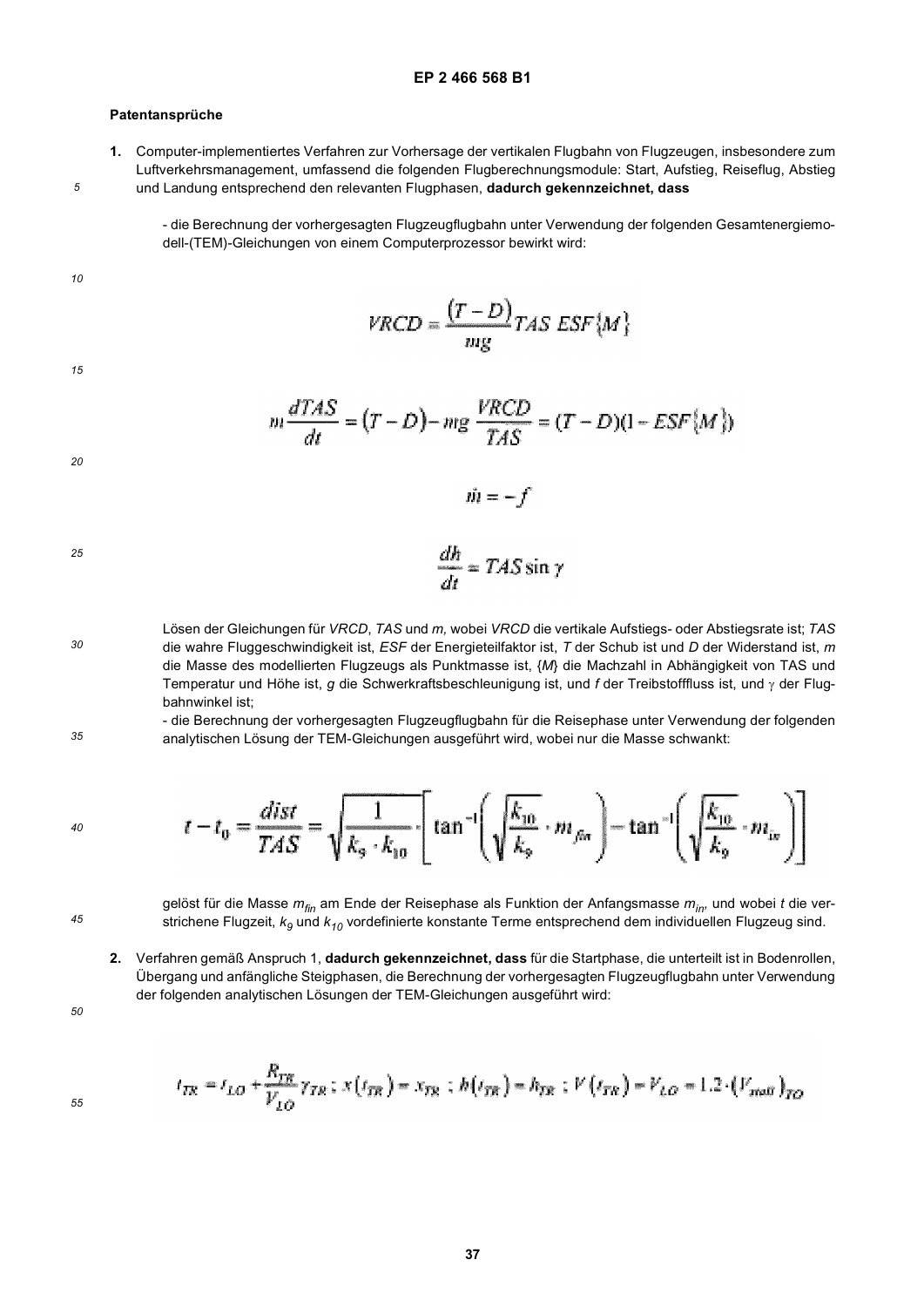$$
\frac{dx}{dt} = V \sqrt{1 - \frac{(T - D)^2}{W^2} E S F^2 \cdot C_{\text{prov,red}}^2}
$$

die berechnet werden durch die über dem Boden zurückgelegte Distanz x, wobei  $t_{TR}$  die Übergangsphasen zeigt, t<sub>LO</sub> der exakte Zeitpunkt des Abhebens, x<sub>TR</sub> die zurückgelegte Distanz bei f<sub>TR</sub>, <sub>ΎTR</sub> der beim Übergang zurückgelegte Winkel, V<sub>LO</sub> die Abhebe-TAS, *h* die Höhe, *h<sub>TR</sub>* die Höhe bei  $t_{TR}$ , V die aktuelle TAS, (V<sub>stal</sub>)<sub></sub> T<sub>O</sub> die Stall-Geschwindigkeit des Flugzeugs mit ausgefahrenem Fahrwerk, *W* das Flugzeuggewicht, C<sub>pow.red</sub> ein vordefinierter Koeffizient der Leistungsreduktion ist.

*15* **3.** Verfahren gemäß Anspruch 1 oder 2, **dadurch gekennzeichnet, dass** die Berechnung der vorhergesagten Flugzeugflugbahn für die Landebahn unter Verwendung der folgenden analytischen Lösungen bewirkt wird:

$$
V_C = \frac{(h - h_o)V_{CASereen} + (h_{screen} - h)V_{Co}}{h_{screen} - h_o}
$$

*25*

für den Segelansatz und

*40*

*45*

*50*

*55*

*20*

*5*

*10*



für die Abfanglandung, wobei *h* die Höhe,  $h_0$  die Höhe für den Beginn des Segelansatzes,  $h_{screen}$  die Entscheidungshöhe,  $V_{CA. screen}$ die CAS-Geschwindigkeit, die bei  $h_{screen}$ zu erreichen ist,  $V_{CO}$ die CAS-Geschwindigkeit bei *h0*, *VC* die CAS-Geschwindigkeit bei *h*, *Vflare* die CAS-Geschwindigkeit während der Abfanglandung und γ die Neigung der vertikalen Flugbahn während der Abfanglandung ist.

**4.** Verfahren gemäß einem der Ansprüche 1 bis 3, **dadurch gekennzeichnet, dass** die Integration der TEM-Gleichungen für die Berechnung der vorhergesagten Flugbahn durchgeführt wird unter Verwendung eines Paars von maximalen Integrationsanstellwinkeln für Geschwindigkeit und Höhe, um die minimale Berechnungsbelastung bei einem akzeptablen Genauigkeitsniveau zu erreichen, wobei das Paar von maximalen Integrationsanstellwinkeln bestimmt wird durch Durchführen der folgenden Schritte:

- Durchführen von Simulationen gemäß den TEM-Gleichungen von Anstiegs-, Abstiegs- und Reisephasen für gleichförmig verteilte Sätze von Paaren von Geschwindigkeits- und Höhenanstellwinkeln im Bereich von einem Minimalwertpaar bis zu einem Maximalwertpaar:
	- Annehmen des Minimalwertpaars als das genaueste Wertepaar;
	- für jede Simulation umfassend Anstiegs-, Abstiegs und Reisephasen, Durchführen von Konturdiagrammen, die den prozentualen RMS-Fehler von jedem Paar von Geschwindigkeits- und Höhenanstellwinkeln in Bezug auf das Minimalwertpaar berichten;

- Auswählen des optimalen Anstellwinkelpaars als das Paar, das den Punkt repräsentiert, der einen Fehler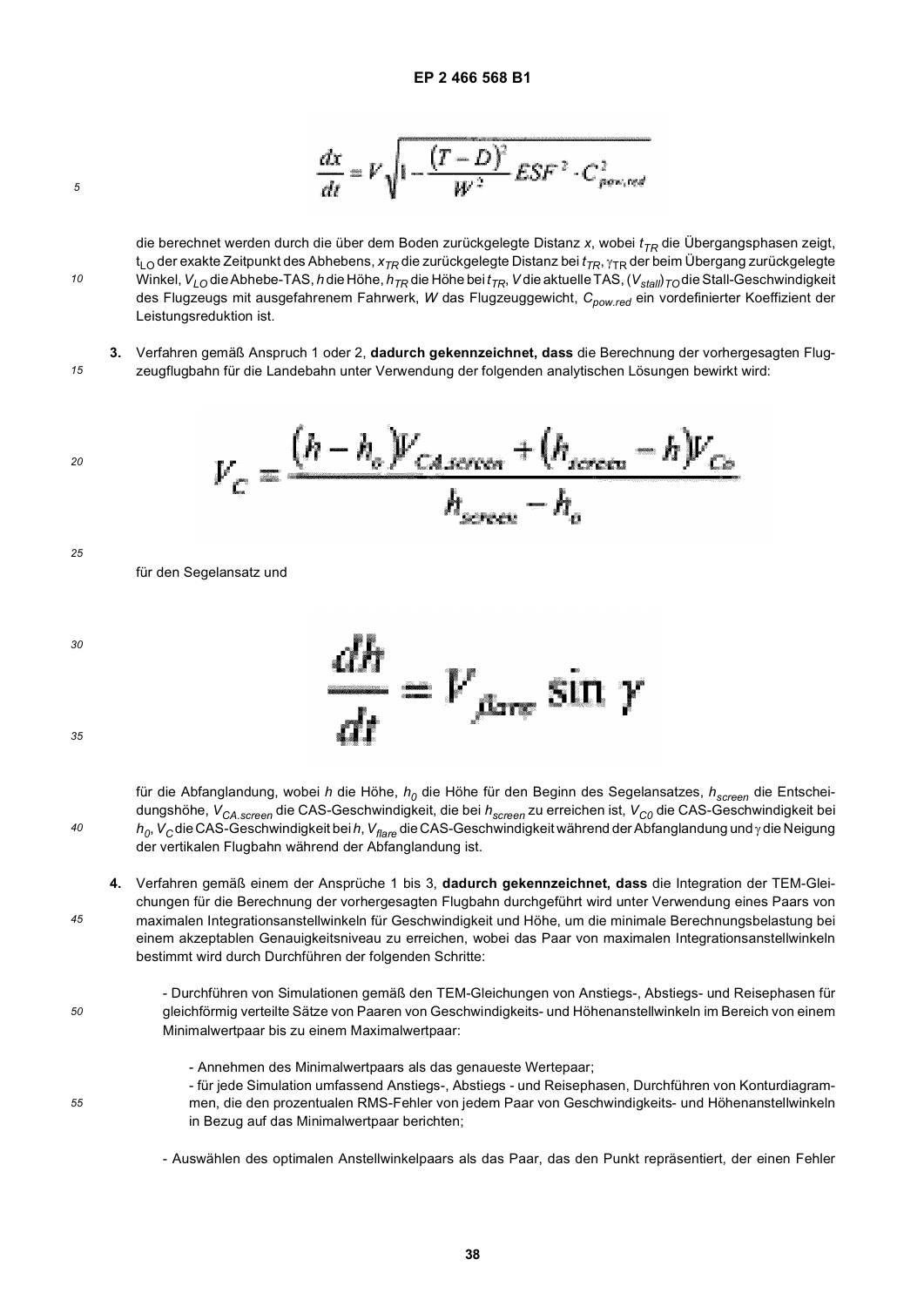aufweist, der kleiner ist als ein vordefinierter Schwellwert und der auch am meisten beabstandet ist von dem Minimalwertpaar.

*5* **5.** Verfahren gemäß einem der Ansprüche 1 bis 4, **dadurch gekennzeichnet, dass** die TEM-Gleichungen für alle Flugphasen außer dem Reiseflug integriert und für jeden *i*-ten Integrationsschritt durchgeführt wird, wobei *i* eine positive ganze Zahl ist:

> - einer überprüft, dass der berechnete Performance-Status innerhalb eines vordefinierten Ziels PS liegt, bestehend aus einem Ziel-CAS und einer Ziel-Höhe *h*, berechnet auf der Basis einer vordefinierten Flughüllkurve; - falls der berechnete Performance-Status außerhalb der Flughüllkurve liegt, Durchführen der folgenden Schritte:

- Ersetzen des berechneten Performance-Status durch einen korrigierten Performance-Status, der am nächsten zu den Grenzen der Flughüllkurve liegt und zu dem ein Sicherheitsabstand von diesen Grenzen hinzugefügt wird, um zu vermeiden, dass er in der nachfolgenden Berechnung außerhalb der Flughüllkurve geht;

- Fortsetzen mit dem i+1-ten Schritt der Integration beginnend mit dem korrigierten Performance-Status, d.h. korrigierten CAS und Höhe h.

*20* **6.** Verfahren gemäß einem der Ansprüche 1 bis 5, **dadurch gekennzeichnet, dass** der Windeffekt berücksichtigt wird durch Hinzufügen der folgenden Gleichungen zu den TEM-Gleichungen:

$$
GS_{Long} = WS_{long} + \sqrt[2]{TAS^2 - WS_{Lor}^2 - VRCD^2}
$$

$$
^{30}
$$

*35*

*10*

*15*

$$
\psi = \beta - \arctg \left( \frac{-WS_{L\omega}}{TAS_{L\omega_{g}}} \right) = \beta - \arctg \left( \frac{-WS_{L\omega}}{GS_{L\omega_{g}} - WS_{L\omega_{g}}} \right) =
$$

$$
= \beta - \arctg \left( \frac{-WS_{L\omega}}{\sqrt[3]{TAS^{2} - WS_{L\omega} - VRCD^{2}}} \right)
$$

*40* und Lösen für *GS<sub>Long</sub>*, was die horizontale Komponente der Flugzeuggeschwindigkeit über Grund ist, und für Ψ was der Richtungswinkel ist, wobei *WSLong* die horizontale Windgeschwindigkeit ist, *WSLat* die seitliche Komponente der Windgeschwindigkeit ist, beta der Richtungswinkel ist.

*45* **7.** Verfahren gemäß einem der Ansprüche 1 bis 6, **dadurch gekennzeichnet, dass** die TEM-Gleichungen gelöst werden:

> - jedes Mal, wenn der Flugplan benötigt oder geändert wird, insbesondere vor der Abhebephase des Flugzeugs, - jedes Mal innerhalb eines festen Flugplans, wenn die Differenz zwischen der aktuellen Position des Flugzeugs, gegeben durch eine Radarerfassung, und der vorhergesagten Position größer ist als ein vorgegebener Schwellenwert.

*50*

*55*

**8.** System zum Luftverkehrsmanagement, umfassend eine elektronische Ausarbeitungseinheit (FDR, TEM) für die Berechnung der vorhergesagten Flugbahn und einen Controller (CC) des Fluges, der der elektronischen Ausarbeitungseinheit (FDR) natürliche Sprachbefehle für die Flugbahn liefert, der das Flugzeug zu folgen hat, **dadurch gekennzeichnet, dass** die elektronische Ausarbeitungseinheit (FDR) eine Übersetzung der natürlichen Sprachbefehle in numerische Eingabewerte ausführt, und dass die elektronische Ausarbeitungseinheit (FDR, TEM) die Be-

rechnung des Verfahrens gemäß Anspruch 1 bis 7 ausführt.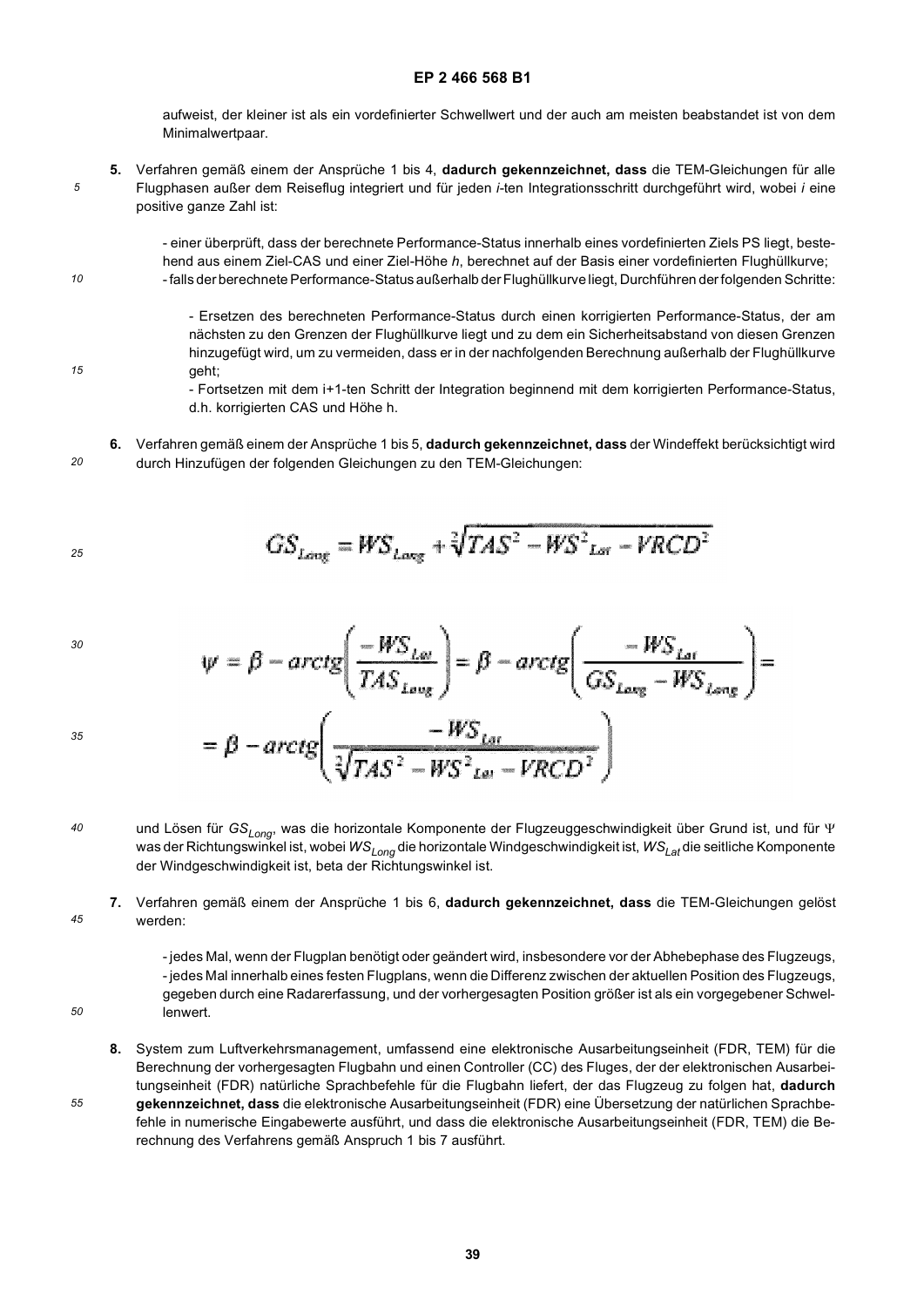- **9.** Elektronische Ausarbeitungseinheit, **dadurch gekennzeichnet, dass** sie Programmmittel aufweist, die, wenn sie ausgeführt werden, das Verfahren gemäß einem der Ansprüche 1 bis 7 ausführen.
- **10.** Computerprogramm, **dadurch gekennzeichnet, dass** es Code-Mittel aufweist, die geeignet sind, um bei einem Laufen auf einer elektronischen Ausarbeitungseinheit die Berechnung gemäß dem Verfahren von einem der Ansprüche 1 bis 7 auszuführen.
- **11.** Konkretes Speichermedium, das von einem Computer lesbar ist, das ein Programm speichert, **dadurch gekennzeichnet, dass** das Programm das Computerprogramm gemäß Anspruch 10 ist.
- *10*

*15*

*5*

### **Revendications**

**1.** Procédé exécuté par ordinateur pour la prédiction de la trajectoire verticale d'aéronefs, en particulier pour la gestion du trafic aérien, comprenant les modules de calcul aérien suivants : décollage ; montée ; croisière ; descente ; et atterrissage, qui correspondent aux phases de vol considérées, **caractérisé en ce que** :

- le calcul de la trajectoire prédite de l'aéronef est effectué par un processeur d'ordinateur en utilisant les équations de modèle d'énergie totale (TEM) suivantes :

 $VRCD = \frac{(T-D)}{mg}TAS ESF\{M\}$ 

 $m\frac{dTAS}{dt} = (T - D) - mg\frac{VRCD}{TAS} = (T - D)(1 - ESF\{M\})$ 

 $\dot{m} = -f$ 

 $\frac{dh}{dt} = TAS \sin \gamma$ 

*20*

*25*

*30*

*35*

*40*

la résolution desdites équations pour *VRCD, TAS* et *m* ; où *VRCD* est la vitesse verticale de montée ou de descente ; *TAS* est la vitesse vraie par rapport à l'air, *ESF* est le facteur de partage d'énergie, *T* est la poussée et *D* la traînée, *m* la masse de l'aéronef modélisée sous la forme de masse ponctuelle, {*M*} est le nombre de Mach dépendant de la TAS, de la température et de l'altitude, g l'accélération de la pesanteur, *f* est le débit de carburant, et γ est l'angle de la trajectoire de vol ;

- le calcul de la trajectoire prédite de l'aéronef pour la phase de croisière, dans laquelle seule la masse varie, est exécuté en utilisant la solution analytique suivante pour les lesdites équations TEM

*45*

| $t - t_0 = \frac{dist}{TAS} = \sqrt{\frac{1}{k_9 \cdot k_{10}}} \cdot \left[ \tan^{-1} \left( \sqrt{\frac{k_{10}}{k_9}} \cdot m_{\beta n} \right) - \tan^{-1} \left( \sqrt{\frac{k_{10}}{k_9}} \cdot m_{\beta n} \right) \right]$ |  |  |  |
|-----------------------------------------------------------------------------------------------------------------------------------------------------------------------------------------------------------------------------------|--|--|--|

*50*

résolues pour la masse *mfin* à la fin de la phase de croisière en fonction de la masse initiale *min*, et dans lequel *t* est le temps de vol écoulé, *k9* et *k10* sont des termes constants prédéfinis en fonction de l'aéronef individuel.

*55* **2.** Procédé selon la revendication 1, **caractérisé en ce que**, pour la phase de décollage, qui est divisée en phases de roulage au sol, de transition et de montée initiale, le calcul de la trajectoire prédite de l'aéronef est effectué en utilisant les solutions analytiques suivantes pour lesdites équations TEM :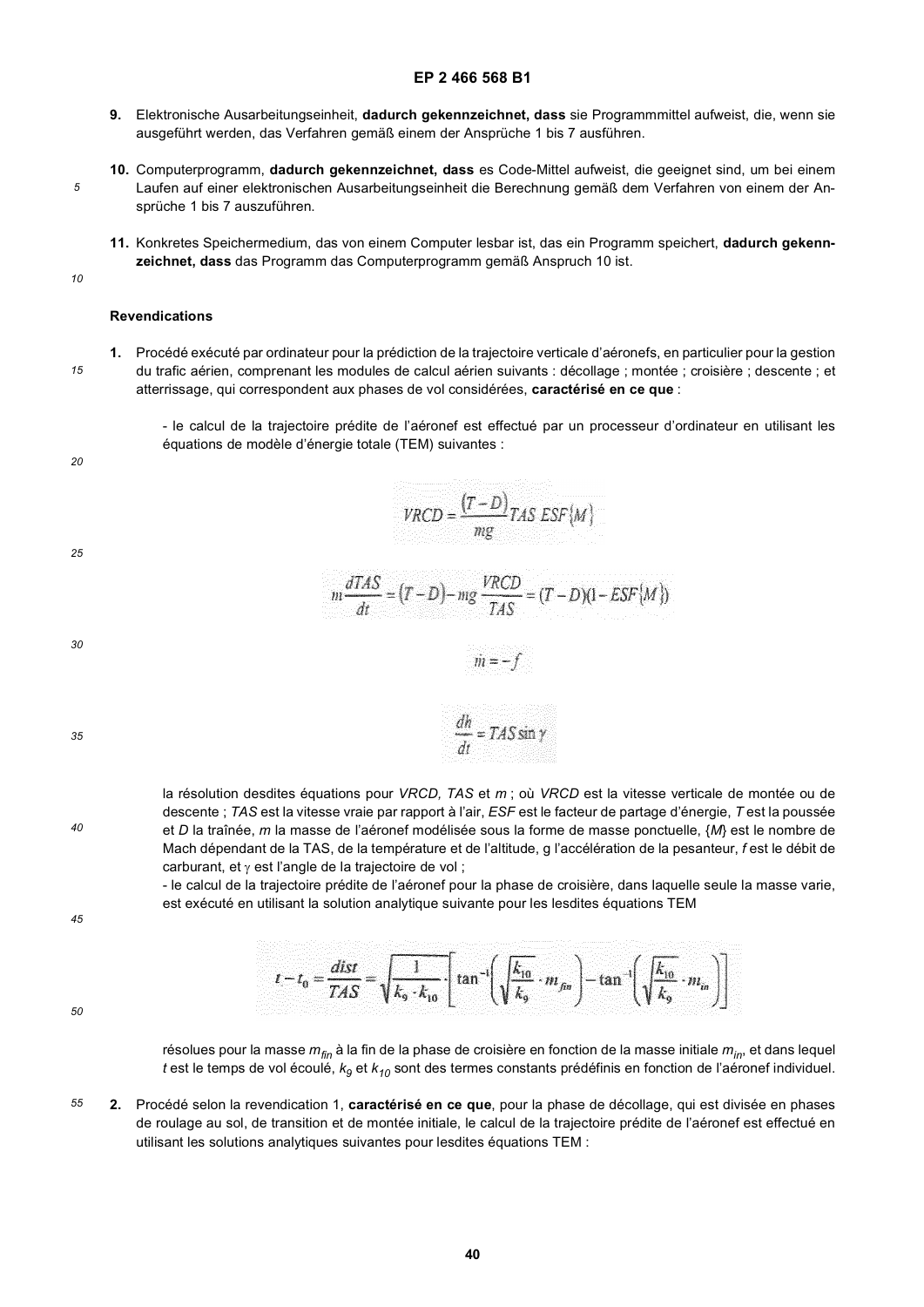$t_{TR} = t_{LO} + \frac{R_{TR}}{V} \gamma_{TR}$ ;  $x(t_{TR}) = x_{TR}$ ;  $h(t_{TR}) = h_{TR}$ ;  $V(t_{TR}) = V_{LO} = 1.2 \cdot (V_{wall})_{TO}$ 

*5*

*10*

*15*

*20*

$$
\frac{dx}{dt} = V \sqrt{1 - \frac{(T - D)^2}{W^2} E S F^2 \cdot C_{powered}^2}
$$

qui sont résolues avec la distance parcourue au sol *x,* où  $t_{\mathcal{T}R}$  est le temps de la phase de transition,  $t_{LO}$  est l'heure exacte du décollage, x<sub>7R</sub> la distance parcourue à t<sub>7R</sub>, <sub>YTR</sub> l'angle parcouru pendant la transition, V<sub>LO</sub> le TAS de décollage, *h* est l'altitude, *h<sub>TR</sub>* l'altitude à  $t_{\mathsf{TR}}$ , V est le TAS actuel, (V<sub>stall</sub>) est la vitesse de décrochage de l'aéronef avec le train sorti, *W* est le poids de l'aéronef, C<sub>pow.red</sub> est le coefficient prédéfini de réduction de puissance.

**3.** Procédé selon la revendication 1 ou 2, **caractérisé en ce que**, pour la phase d'atterrissage, le calcul de la trajectoire prédite de l'aéronef est effectué en utilisant les solutions analytiques suivantes :

$$
V_C = \frac{(h-h_o)V_{CAscrec} + (h_{screen} - h)V_{Co}}{h_{screen} - h_o}
$$

*25*

pour l'approche avec les moteurs au réduit, et

| 30 | $dh$ $\ldots$                                                  |
|----|----------------------------------------------------------------|
|    | a material                                                     |
|    | $V = V_{\text{flare}} \sin \gamma$<br><b>Controlled States</b> |
|    | <b>Kalendario</b>                                              |
|    |                                                                |
|    | $\frac{d}{dt}$<br>the engine.<br>the common to the first       |

*35* pour l'arrondi, où *h* est l'altitude,  $h_0$  est l'altitude pour le début de l'approche avec les moteurs au réduit,  $h_{screen}$ est l'altitude de décision,  $V_{CA. screen}$  est la vitesse CAS qui doit être atteinte à  $h_{screen}$ ,  $V_{CO}$  est la vitesse CAS à  $h_0$ ,  $V_C$ est la vitesse CAS à *h ; Vflare* est la vitesse CAS pendant l'arrondi et γ est la pente de la trajectoire verticale pendant l'arrondi.

*40* **4.** Procédé selon une quelconque des revendications 1 à 3, **caractérisé en ce que** l'intégration des équations TEM pour le calcul de la trajectoire prédite est faite en utilisant une paire de pas d'intégration maximum pour la vitesse et la hauteur, afin d'obtenir la charge de calcul minimum à un niveau de précision acceptable, les pas d'intégration maximum étant déterminés par l'exécution des étapes suivantes :

*45*

- Exécuter des simulations, selon lesdites équations TEM de phases de montée, descente et croisière pour des jeux uniformément distribués de paires de pas de vitesse et de hauteur compris entre une paire de valeurs minimum et une paire de valeurs maximum :

- Prendre la paire de valeurs minimum comme paire de valeurs la plus précise ;
- Pour chaque simulation, comprenant les phases de montée, descente et croisière, exécuter des tracés de profils indiquant l'erreur de RMS pourcent de chaque paire de pas de vitesse et de hauteur par rapport à ladite paire de valeur minimum ;

*55*

- Choisir la paire de pas optimale comme paire représentant le point qui a une erreur inférieure à une valeur seuil prédéfinie et qui est aussi la plus distante de ladite paire de valeurs minimum.
- **5.** Procédé selon une quelconque des revendications 1 è 4, **caractérisé en ce que**, pour toutes les phases de vol sauf la croisière, les équations TEM sont intégrées et pour toute *i*ème étape d'intégration, *i* étant un nombre entier positif :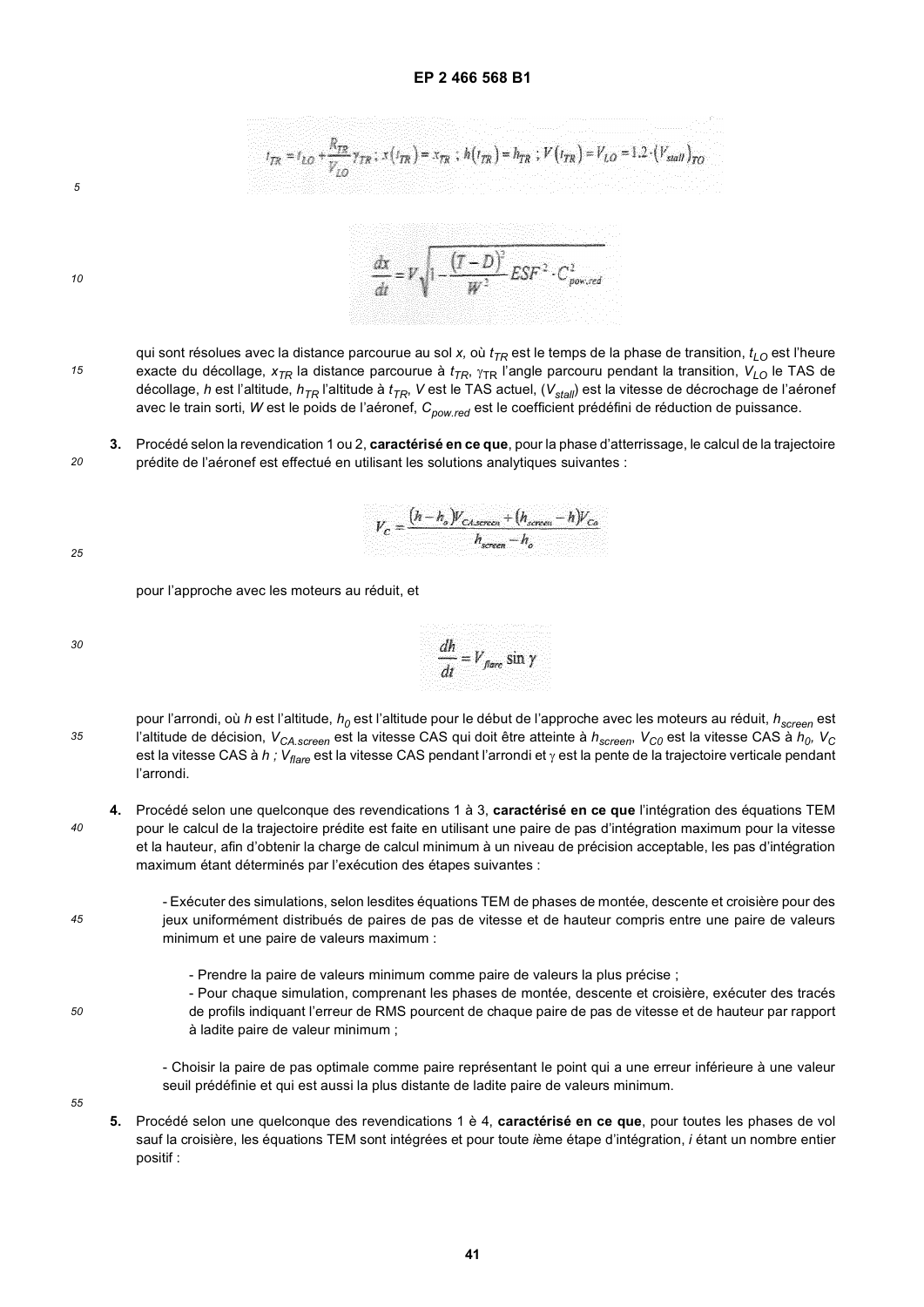- on vérifie que l'état de performance calculé est dans un PS cible prédéfini, composé d'un CAS cible et d'une altitude *h* cible, calculés sur la base d'une enveloppe de vol prédéfinie ;

- si l'état de performance calculé est en dehors de l'enveloppe de vol, exécuter les étapes suivantes :

- remplacer ledit état de performance calculé par un état de performance corrigé qui est le plus proche des limites de l'enveloppe de vol et auquel est ajoutée une distance de marge de sécurité par rapport auxdites limites, afin d'éviter que, dans le calcul suivant, il sorte de l'enveloppe de vol ;

- passer à la *i*+ 1-ème étape d'intégration en démarrant par l'état de performance corrigé, c'est-à-dire le CAS et l'altitude *h* corrigés.

**6.** Procédé selon une quelconque des revendications 1 à 5, **caractérisé en ce que** l'effet du vent est pris en compte par addition des équations suivantes auxdites équations TEM :

ġ

$$
GS_{Long} = WS_{Long} + \sqrt[2]{TAS^2 - WS^2_{lat} - VRCD^2}
$$

*20*

*5*

*10*

*15*

*25*

| $\psi = \beta - \arctg \left( \frac{-w_{\Delta}}{IAS_{Long}} \right) = \beta - \arctg \left( \frac{-w_{\Delta}}{GS_{long}} - \frac{w_{\Delta}}{WS_{long}} \right) =$ |  |
|----------------------------------------------------------------------------------------------------------------------------------------------------------------------|--|
|                                                                                                                                                                      |  |
|                                                                                                                                                                      |  |
| $= \beta - \arctg\left(\frac{-WS_{Lot}}{\sqrt[3]{TAS^2 - WS_{Lot}^2 - VRCD^2}}\right)$                                                                               |  |
|                                                                                                                                                                      |  |

V.

et résoudre pour *GSLong*, c'est-à-dire la composante horizontale de la vitesse de l'aéronef par rapport au sol et pour ψ, qui est l'angle de cap, où *WSlong* est la vitesse horizontale du vent, *WSLat* est la composante latérale de la vitesse du vent, bêta est l'angle de marche.

 $\Delta$ 

 $\frac{1}{2}$ 

**7.** Procédé selon une quelconque des revendications 1 à 6, **caractérisé en ce que** les équations TEM sont résolues :

*35*

*30*

- chaque fois qu'un plan de vol est demandé ou modifié, en particulier avant la phase de décollage de l'aéronef, - chaque fois que, dans un plan de vol fixé, la différence entre la position réelle de l'aéronef, donnée par une détection radar, et la position prédite, est plus grande qu'un seuil prédéfini.
- *40* **8.** Système pour la gestion du trafic aérien, qui comprend une unité d'élaboration électronique (FDR, TEM) pour le calcul de la trajectoire prédite et une unité de commande (CC) du vol qui fournit à ladite unité d'élaboration électronique (FDR) des ordres en langage naturel pour la trajectoire que l'aéronef doit suivre, **caractérisé en ce que** ladite unité d'élaboration électronique (FDR) exécute une traduction des ordres en langage naturel en valeurs numériques d'entrée et **en ce que** ladite unité d'élaboration électronique (FDR, TEM) exécute le calcul du procédé selon les revendications 1 à 7.
- *45*

*50*

- **9.** Unité d'élaboration électronique, **caractérisée en ce qu'**elle comprend des moyens de code qui exécutent, lorsqu'ils sont utilisés, le procédé selon une quelconque des revendications 1 à 7.
- **10.** Programme d'ordinateur **caractérisé en ce qu'**il comprend des moyens de code appropriés pour exécuter, lorsqu'ils sont utilisés sur une unité d'élaboration électronique, le calcul correspondant au procédé de l'une quelconque des revendications 1 à 7.
	- **11.** Milieu de mémoire tangible, lisible par un ordinateur, qui stocke un programme, **caractérisé en ce que** le programme est le programme d'ordinateur selon la revendication 10.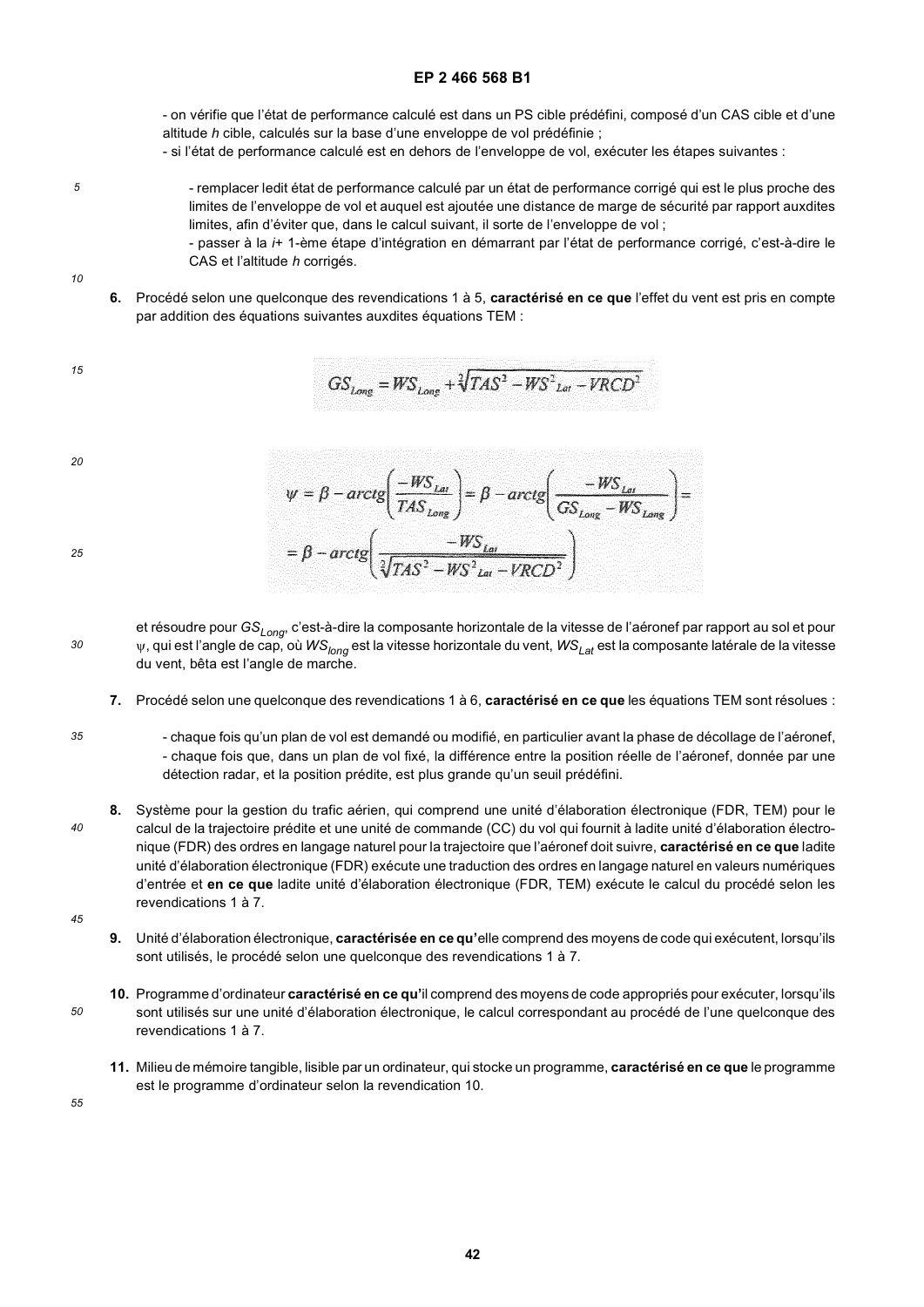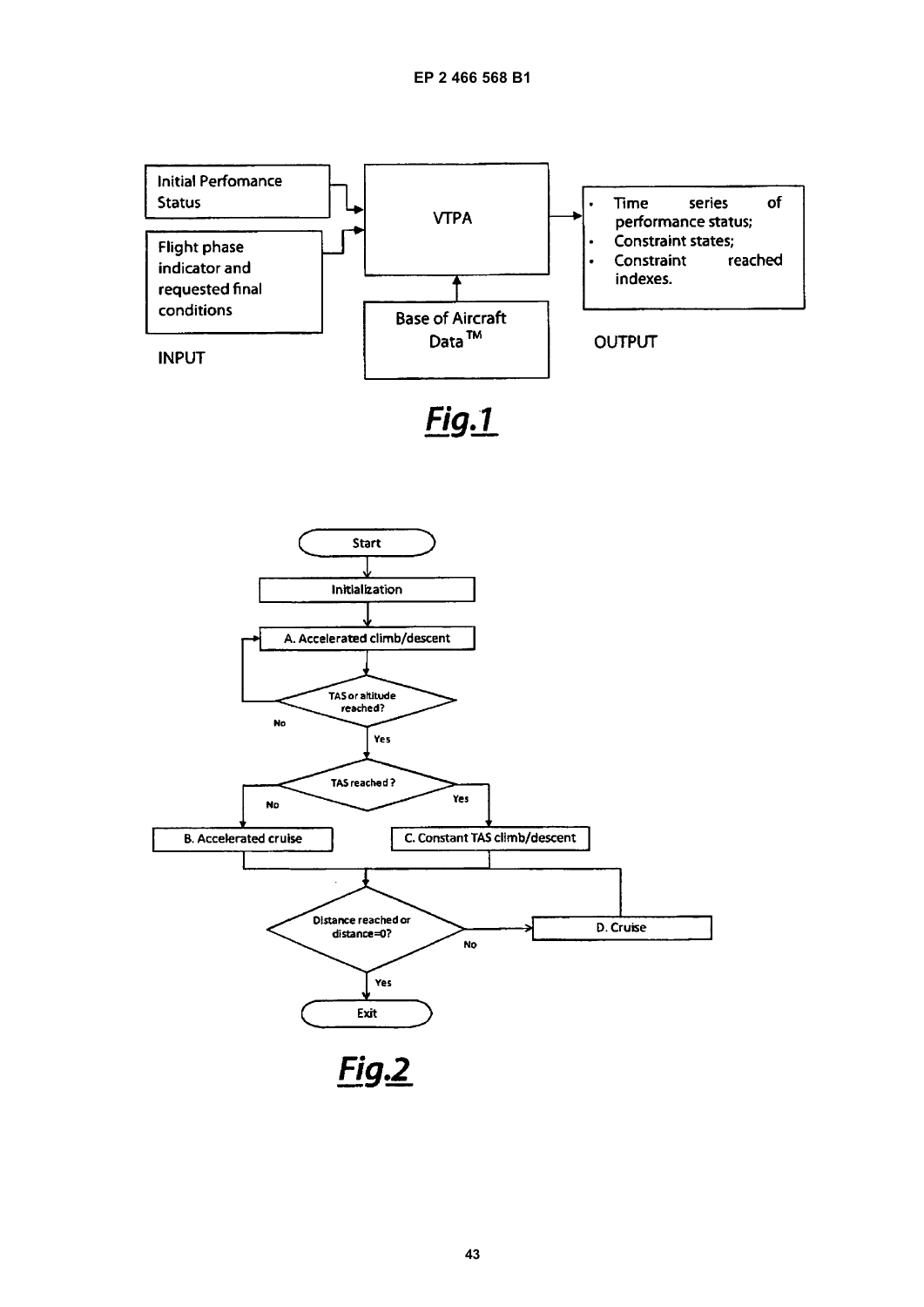# **INITILIZATION ROUTINE**

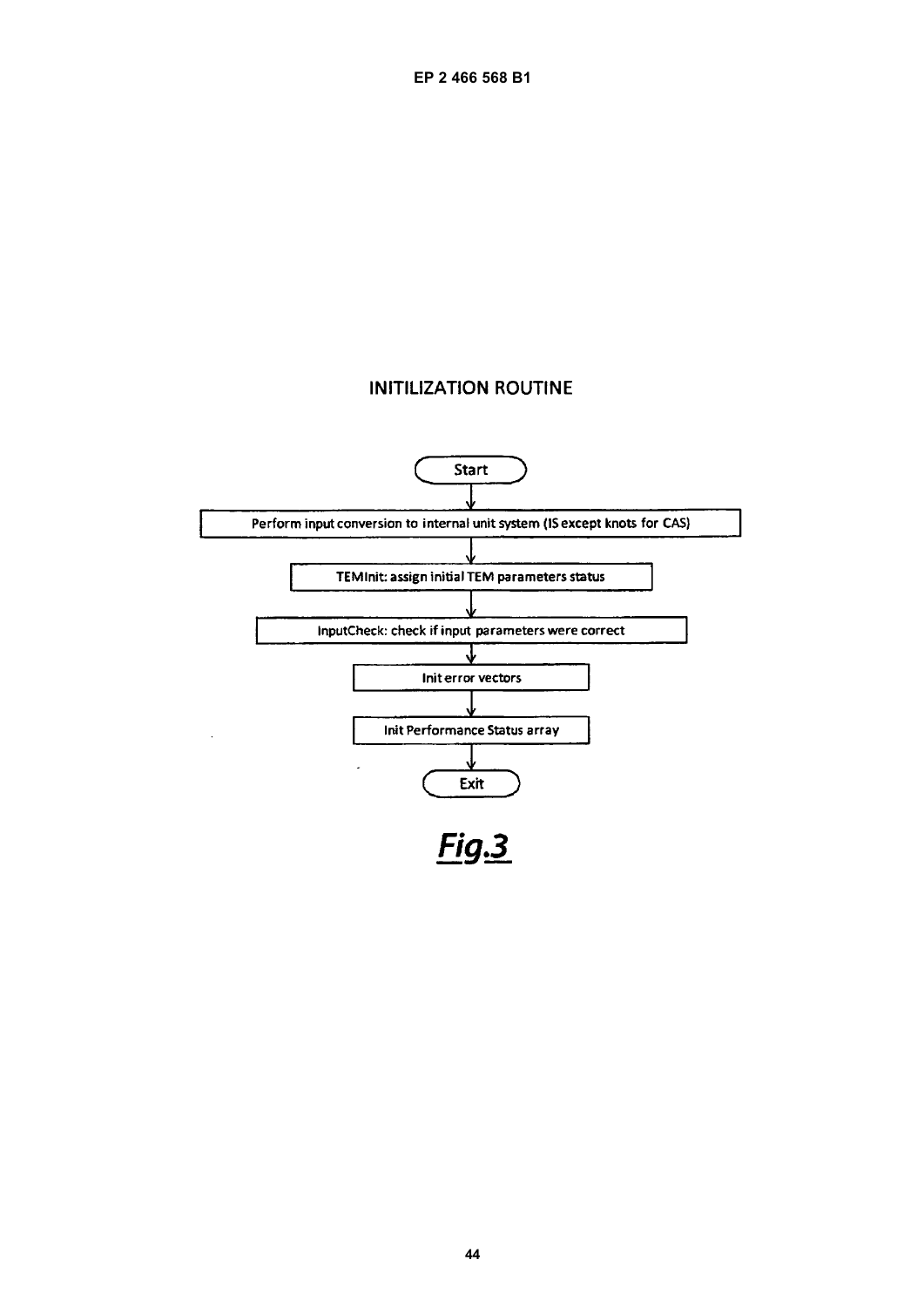# ACCELERATED CLIMB/DESCENT ROUTINE

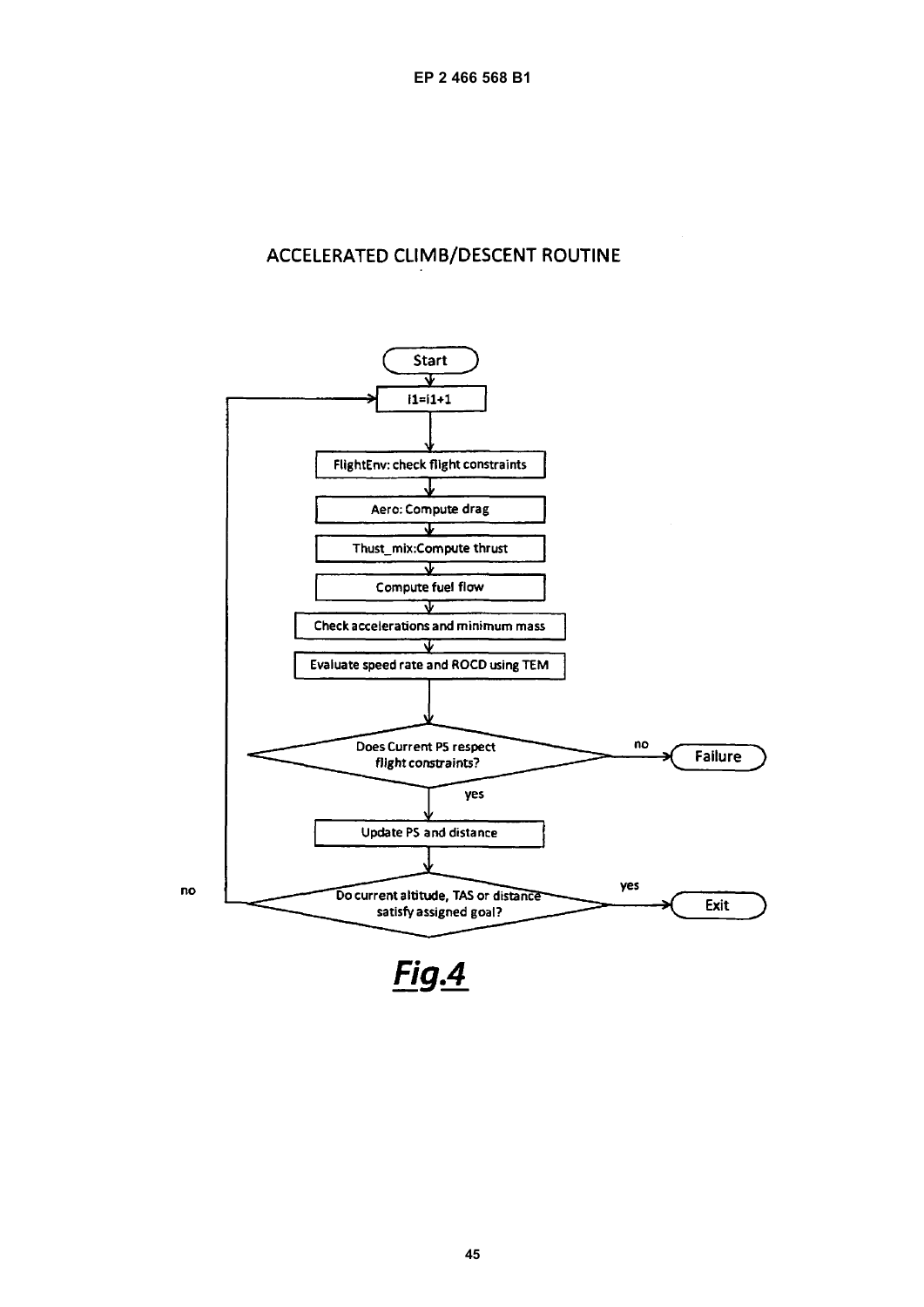# **ACCELERATED CRUISE**



**Fig.5**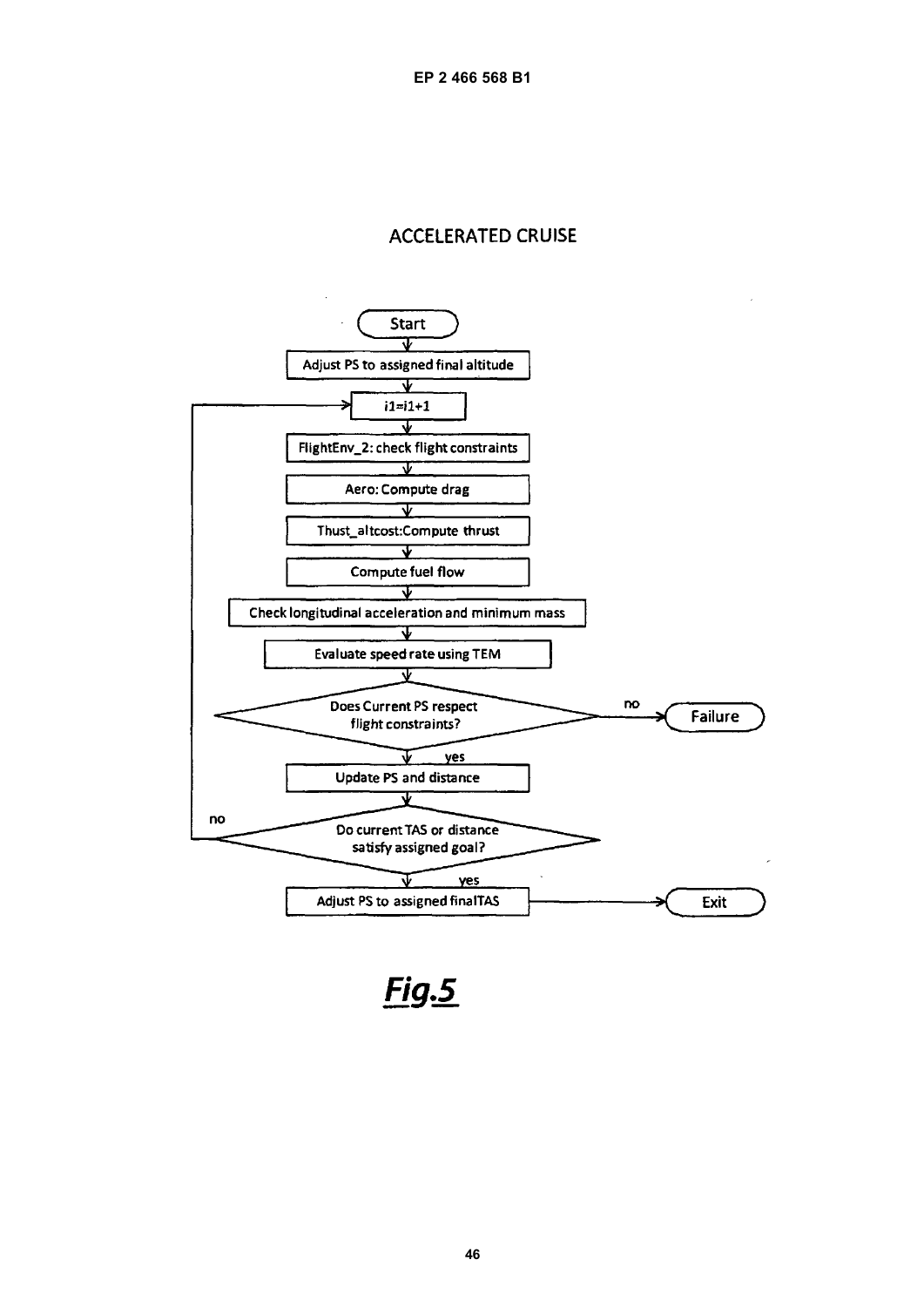# **Constant TAS climb/descent**

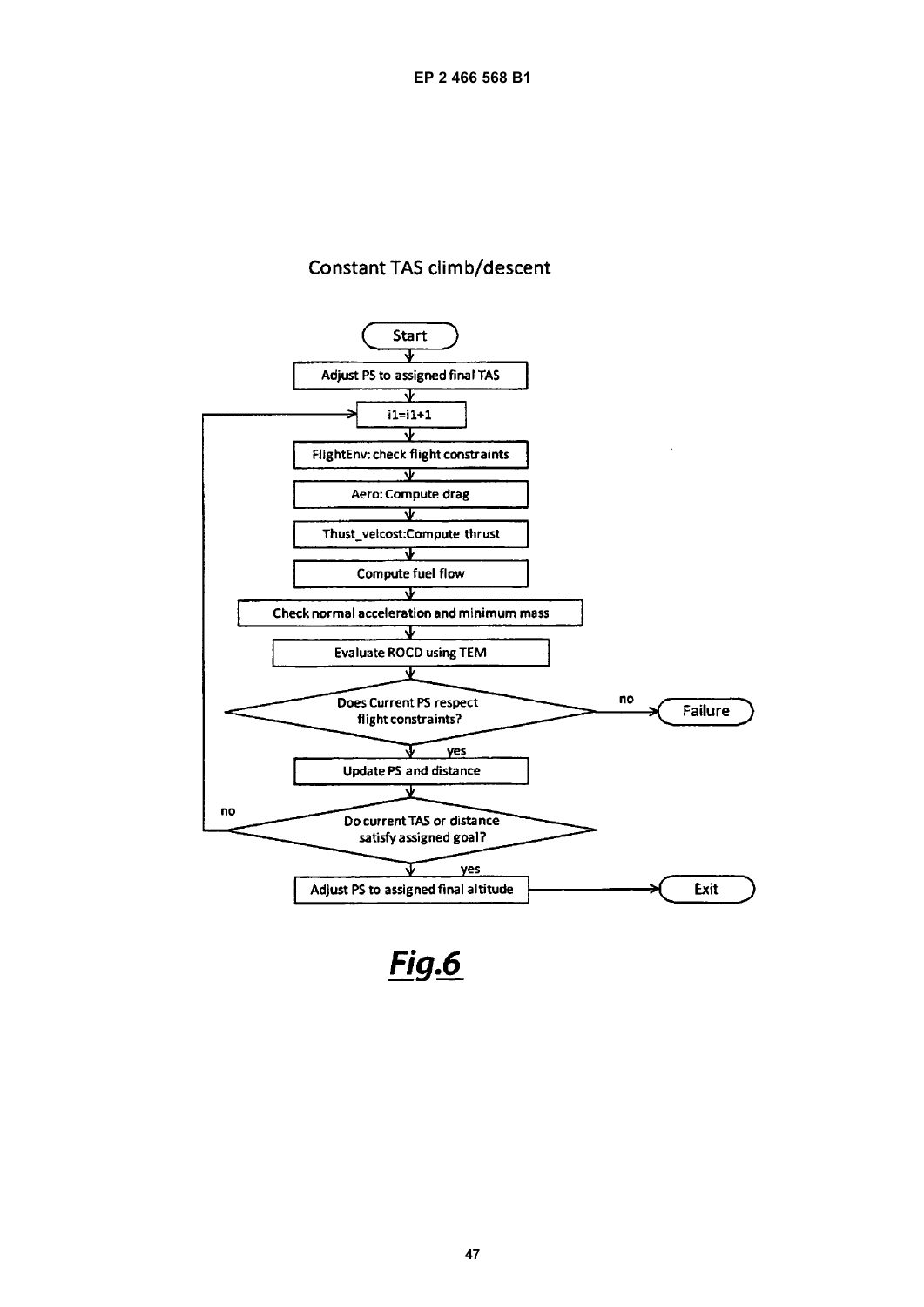

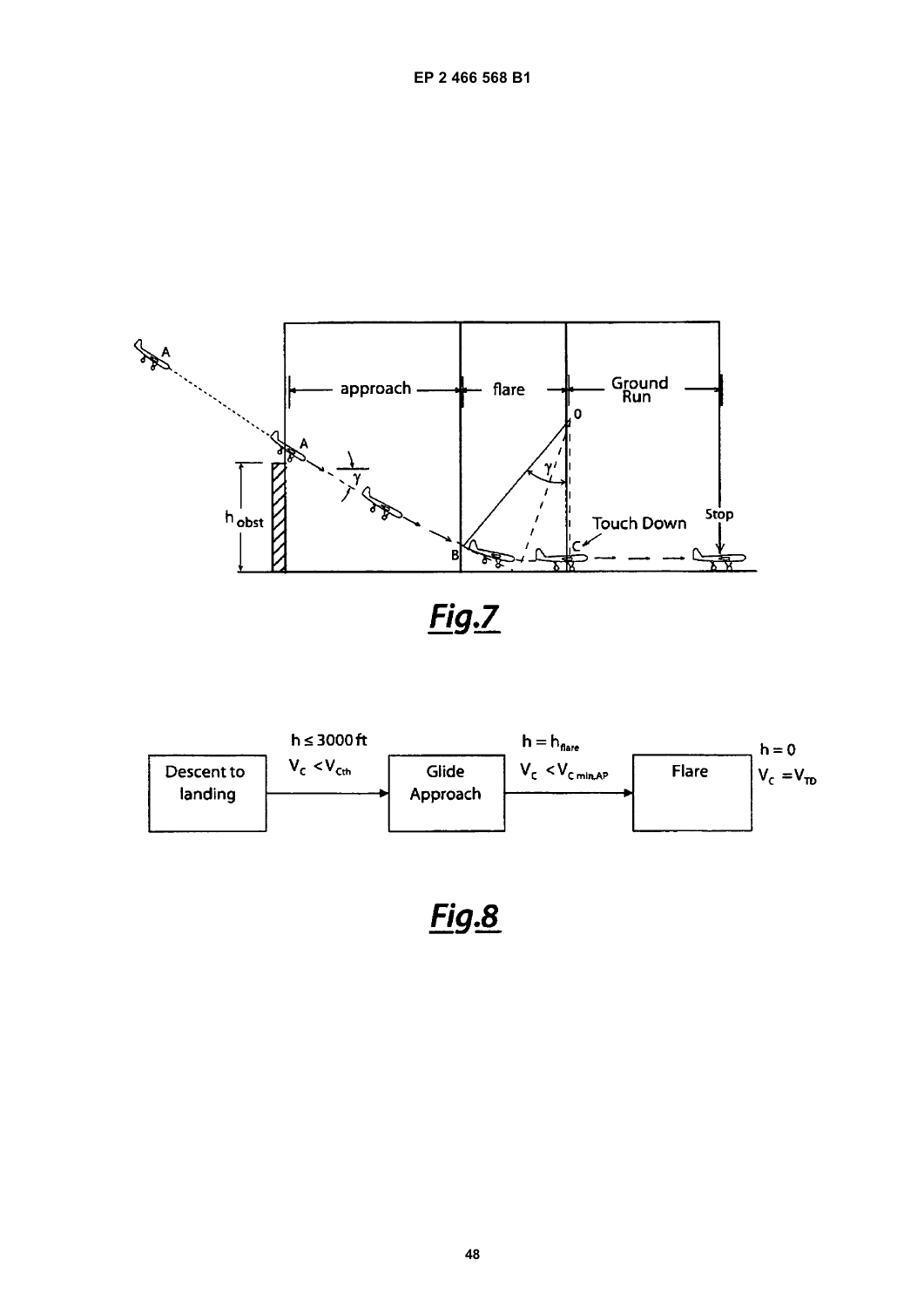

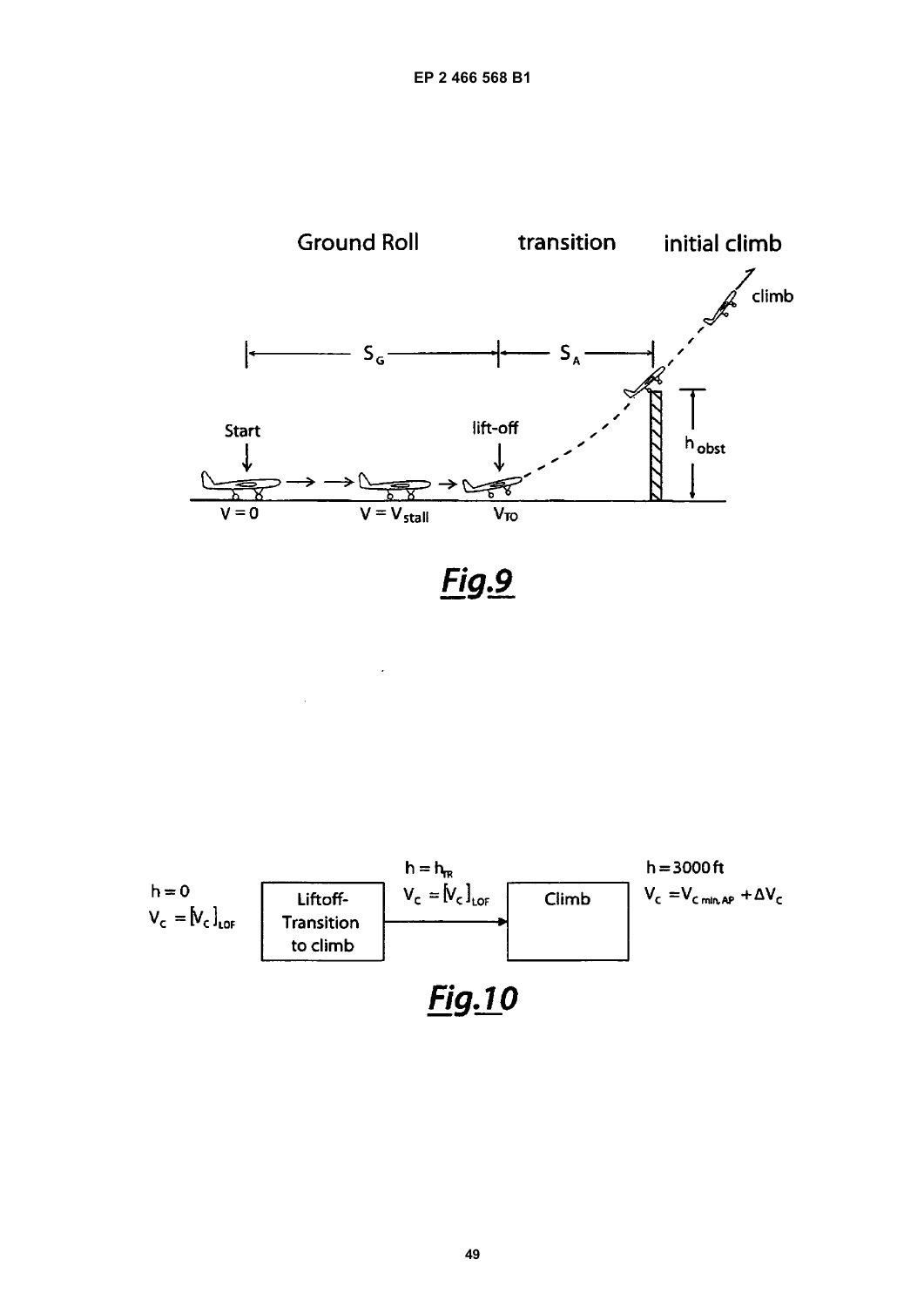

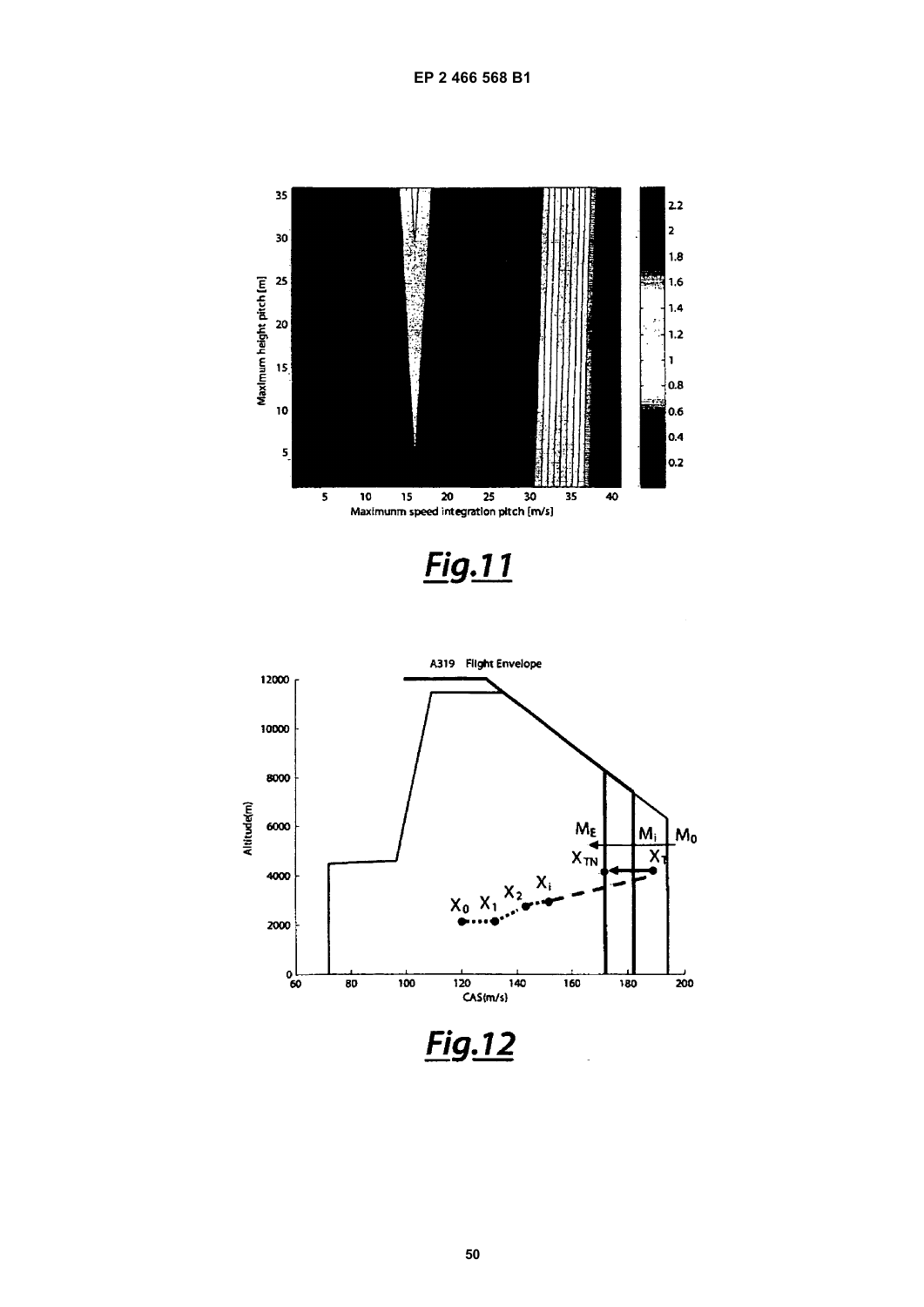

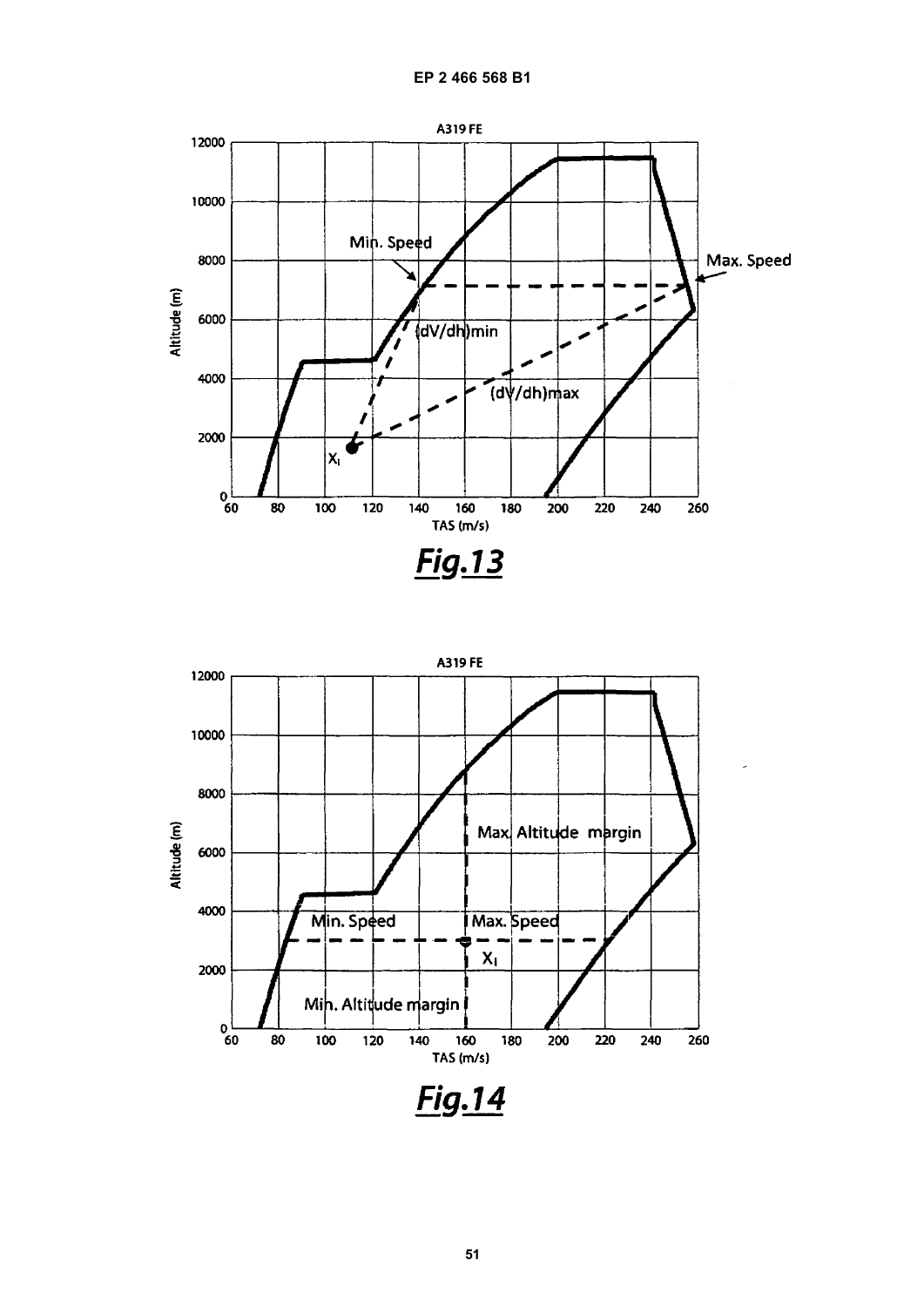



<u>Fig.16</u>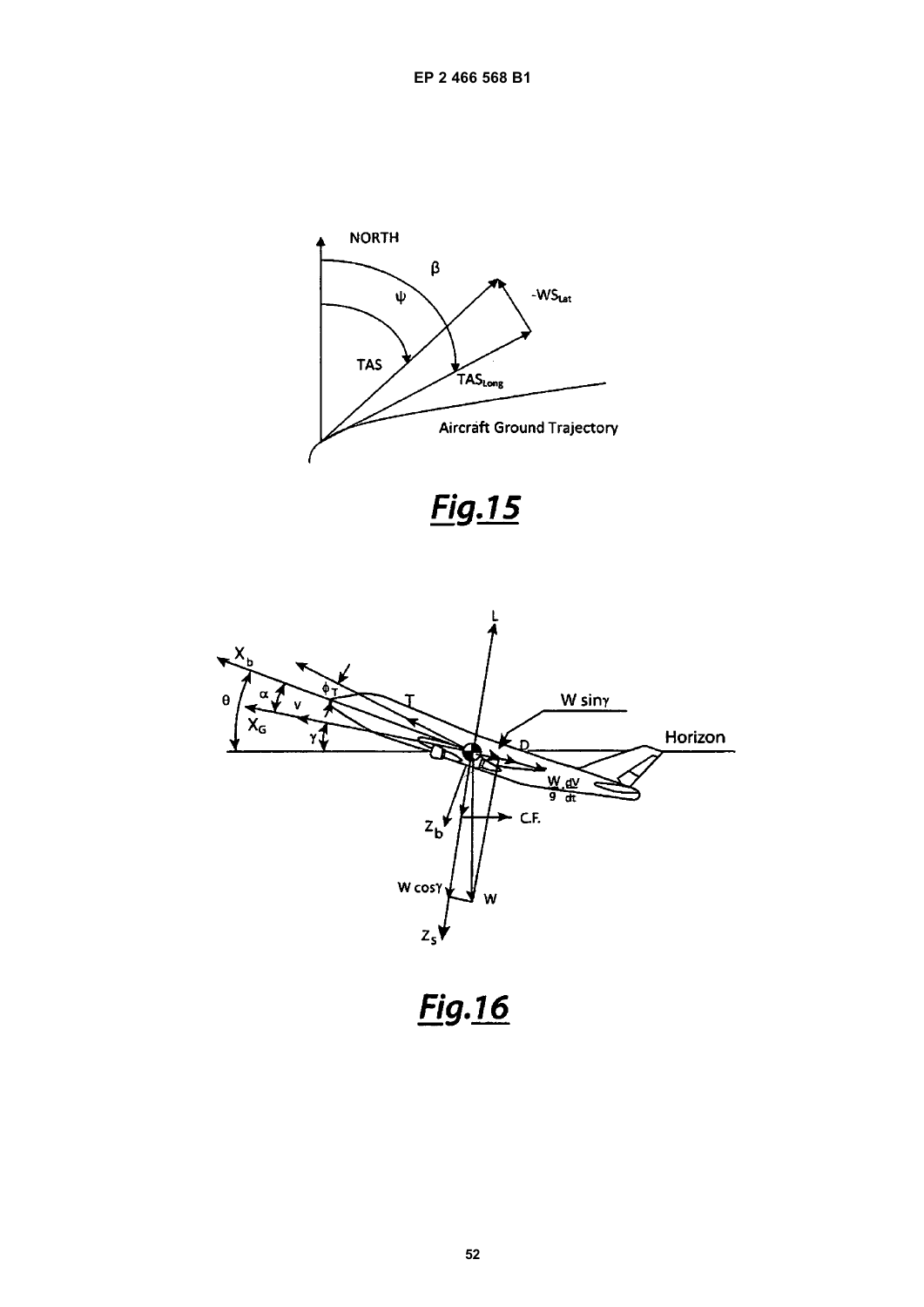



<u>Fig.18</u>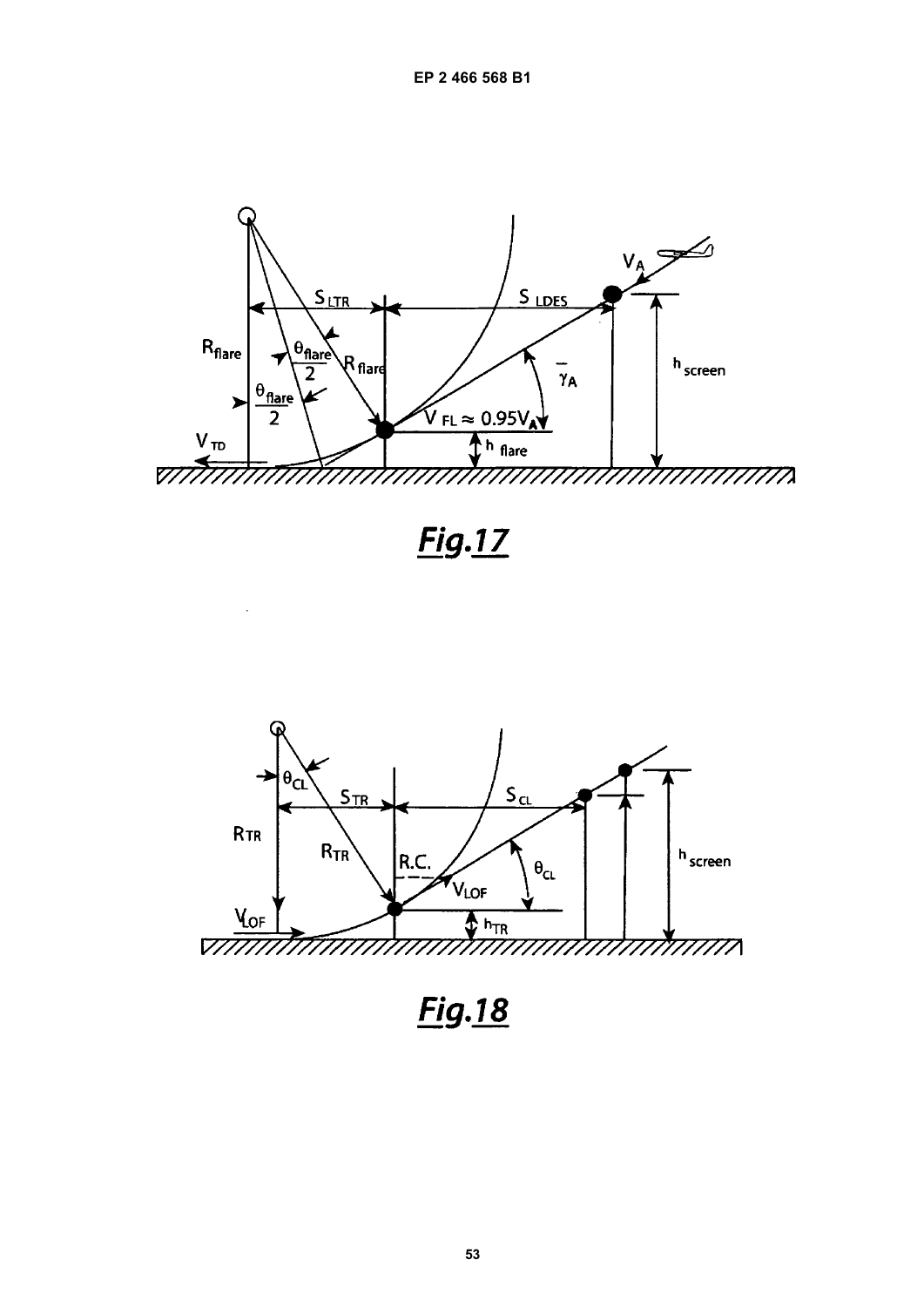

Fig.19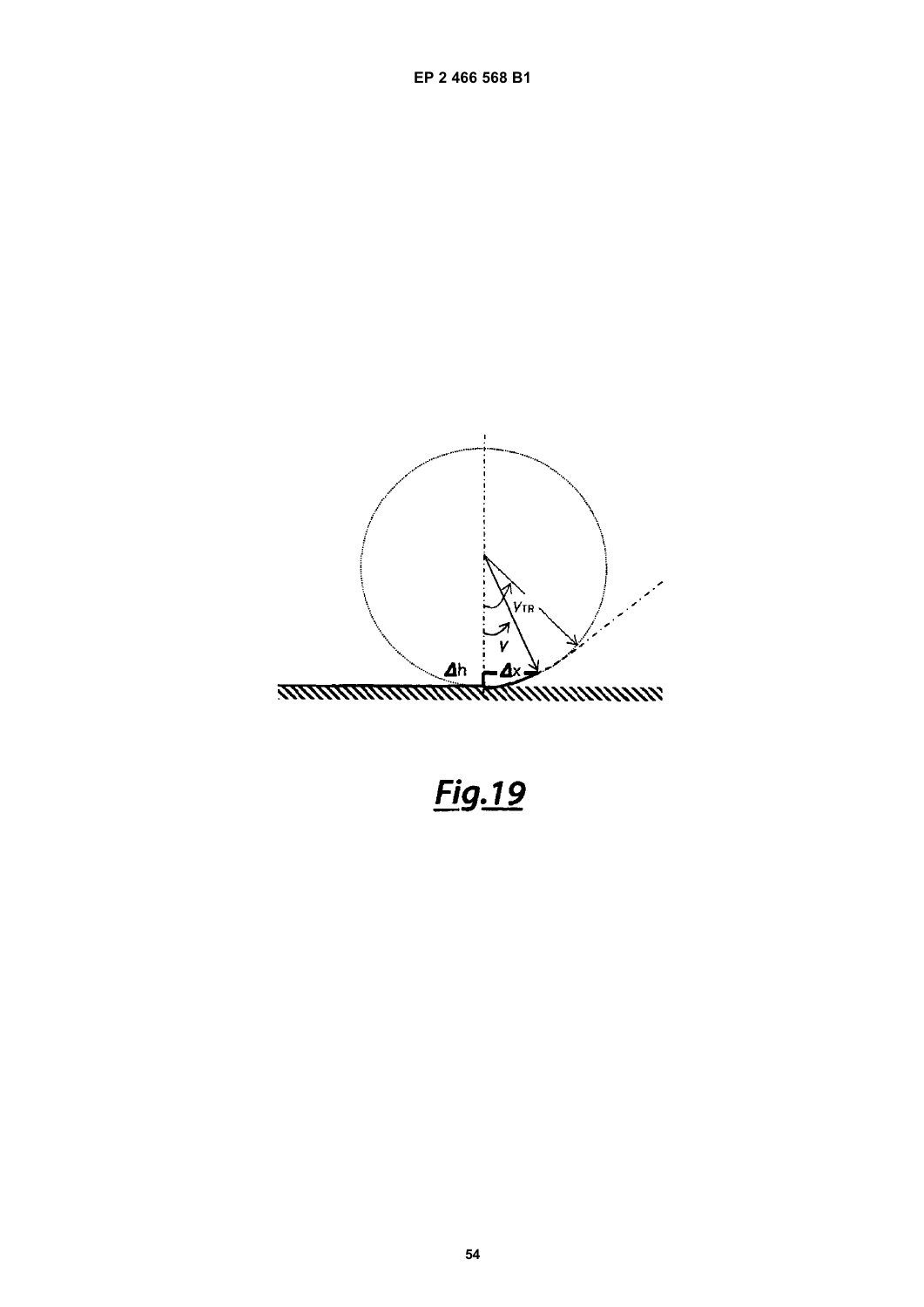